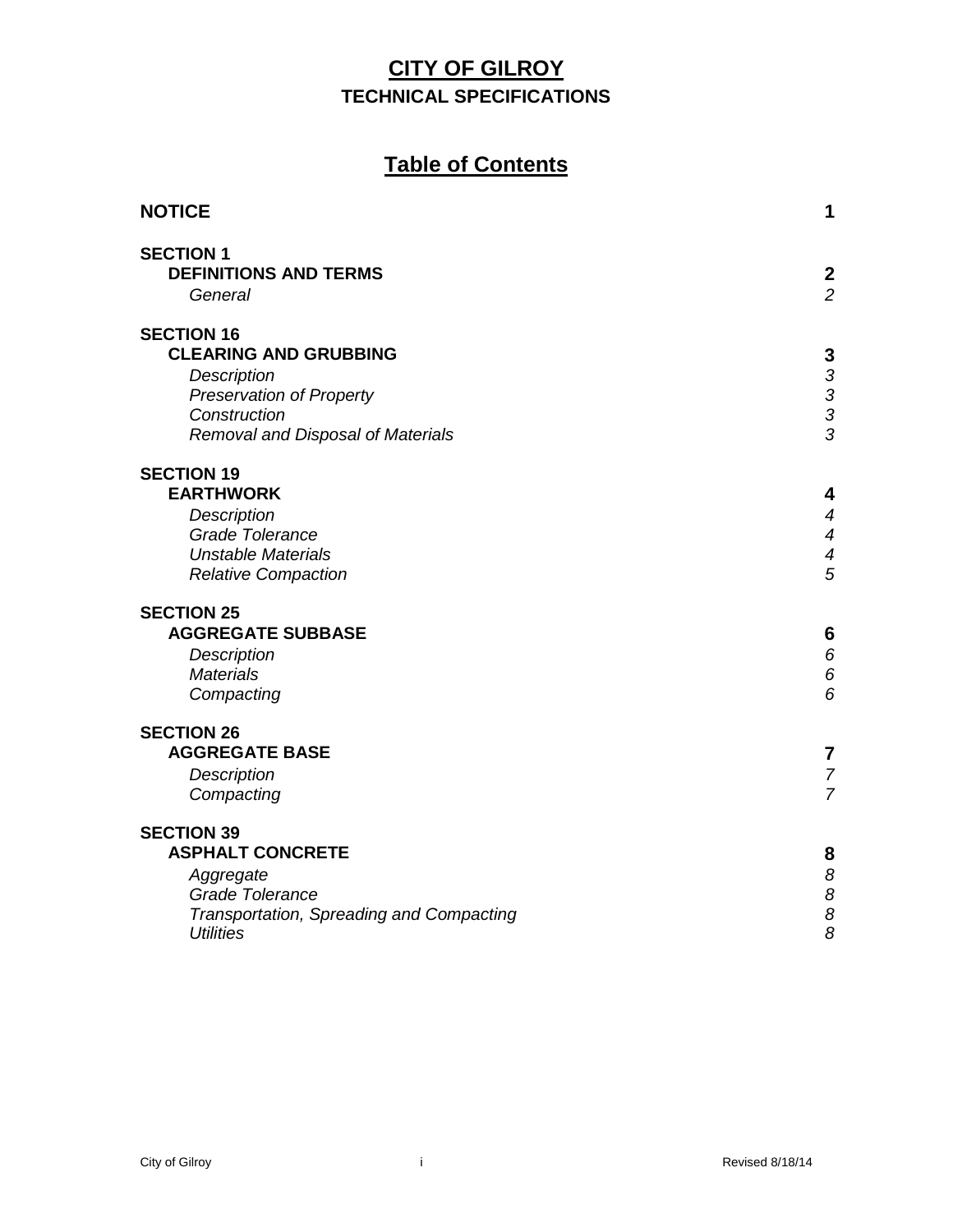| <b>SECTION 71</b>                                                     |    |
|-----------------------------------------------------------------------|----|
| <b>STORM WATER</b>                                                    | 10 |
| <b>Materials</b>                                                      | 10 |
| <b>RCP</b> pipe                                                       | 10 |
| PVC pipe                                                              | 10 |
| <b>HDPE Pipe</b>                                                      | 10 |
| Manhole/Vaults                                                        | 10 |
| <b>Bedding and Backfill</b>                                           | 11 |
| <b>Locator Wire</b>                                                   | 11 |
| <b>Submittals</b>                                                     | 11 |
| Pipe Installation                                                     | 11 |
| Manhole/Vault Installation                                            | 12 |
| <b>SECTION 73</b>                                                     |    |
| <b>CONCRETE CURBS AND SIDEWALKS</b>                                   | 13 |
| Summary                                                               | 13 |
| Subgrade Preparation                                                  | 13 |
| <b>Curb Construction General</b>                                      | 13 |
| Sidewalk, Gutter Depression, Island Paving, and Driveway Construction | 14 |
| <b>SECTION 81</b>                                                     |    |
| <b>MONUMENTS</b>                                                      | 15 |
| Summary                                                               | 15 |
| <b>SECTION 100</b>                                                    |    |
| <b>SEWERS</b>                                                         | 16 |
| <b>Materials</b>                                                      | 16 |
| Clay Sewer Pipe                                                       | 16 |
| Ductile Iron pipe                                                     | 16 |
| Polyvinyl Chloride Pipe and Fittings                                  | 16 |
| High Density Polyethylene Pipe and Fittings                           | 16 |
| <b>Excavation and Backfill</b>                                        | 17 |
| <b>Existing Manholes</b>                                              | 18 |
| Pipe Laying                                                           | 18 |
| <b>Sewer Structures</b>                                               | 20 |
| <b>Testing Sewers</b>                                                 | 21 |
| <b>Trench Resurfacing</b>                                             | 23 |
| <b>SECTION 101</b>                                                    |    |
| <b>WATER MAIN CONSTRUCTION</b>                                        | 24 |
| <b>Description</b>                                                    | 24 |
| Pipe                                                                  | 24 |
| <b>Copper Water Service Tubing</b>                                    | 24 |
| Fittings                                                              | 24 |
| Gate Valves                                                           | 24 |
| <b>Butterfly Valves</b>                                               | 25 |
| <b>Valve Boxes</b>                                                    | 25 |
| Fire Hydrant and Lateral Assembly                                     | 25 |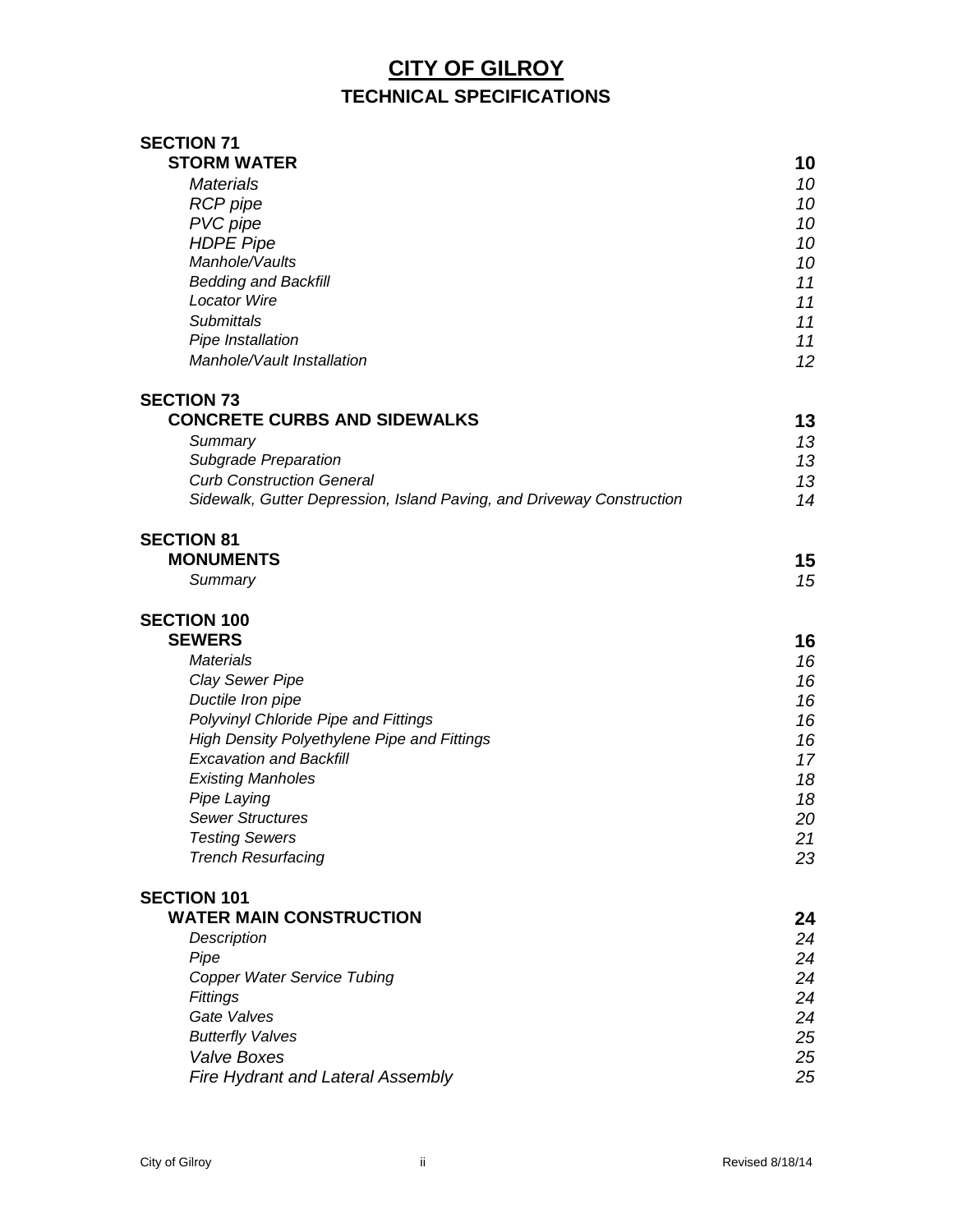| <b>Water Meters</b>                                                | 25 |
|--------------------------------------------------------------------|----|
| Air Vacuum/Relief Valves                                           | 26 |
| <b>Blow-Offs</b>                                                   | 26 |
| <b>Asbestos Cement Pipe</b>                                        | 26 |
| <b>Excavation and Backfill</b>                                     | 27 |
| Laying and handling Pipe Materials                                 | 27 |
| Installation of Ductile Iron Pipe                                  | 27 |
| <b>Thrust Blocking</b>                                             | 27 |
| <b>Disinfection of Pipeline</b>                                    | 28 |
| <b>Final Flushing</b>                                              | 31 |
| <b>Bacteriological Tests</b>                                       | 31 |
| Disinfection Procedures When Cutting into, Tying Into or Repairing | 31 |
| <b>Existing Main</b>                                               |    |
| <b>Hydrostatic Test</b>                                            | 32 |
| <b>Water Main Tie-ins</b>                                          | 34 |
| <b>SECTION102</b>                                                  |    |

| <b>LANDSCAPE CONSTRUCTION</b>         | 36 |
|---------------------------------------|----|
| Planting                              | 36 |
| Maintenance                           | 36 |
| <b>Project Information</b>            | 37 |
| Warranty                              | 37 |
| <b>Demolition and Tree Protection</b> | 37 |
| <b>General Irrigation</b>             | 37 |
| <b>Irrigation Equipment</b>           | 38 |
| <b>Planting Guidelines</b>            | 42 |
| <b>Site Furnishings</b>               | 43 |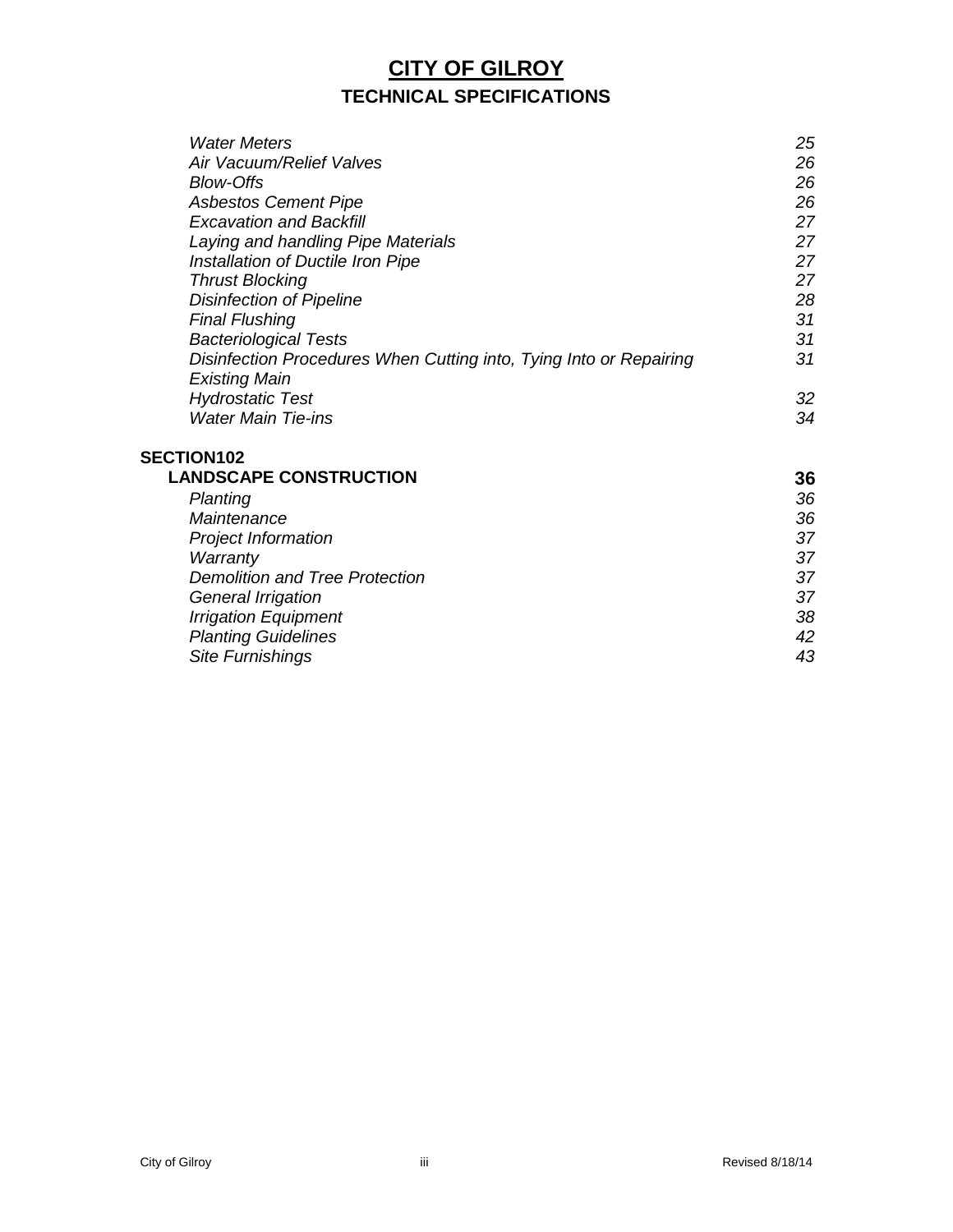The Public Works Director/City Engineer, on behalf of and as authorized by the City of Gilroy, State of California, requires that all public improvements within the City of Gilroy shall be constructed in accordance with the City Standard Details, General Guidelines, and these Technical Specifications. The Technical Specifications are defined as these Technical Specifications and supplemented by the State of California, Department of Transportation (Caltrans) Standard Plans and Specifications latest version.

In case of conflict, the order of priority of the standards and plans shall be as follows:

- 1. City of Gilroy Standard Details,
- 2. Technical Specifications
- 3. General Guidelines,
- 4. Project specific plans
- 5. Caltrans Standard Specifications.

The City Standard Details and Technical Specifications may be modified in special cases on a case-by-case basis by the Public Works Director/City Engineer.

Amendments to the Caltrans Standard Specifications may be issued by the State of California and will require adoption by the Public Works Director/City Engineer to become a part of the City of Gilroy Standard Specifications.

The Public Works Director/City Engineer may also issue clarifications and amendments to these Technical Specifications, the General Guidelines, and Standard Details as required. Interested parties who wish to suggest modifications or amendments to these Standard Details and Technical Specifications may contact the City Engineer. All proposed modifications may be submitted in writing and approved as appropriate by the Public Works Director/City Engineer in writing.

Interpretations of the Technical Specifications can be obtained from the Public Works Director/City Engineer.

It is the responsibility of all persons to utilize the Technical Specifications containing the latest revision.

#### Standard Details and Technical Specifications Purchase

Each set of Standard Details and Technical Specifications may be purchased from the City of Gilroy, Engineering Division. Each and every purchaser of these Standard Details and Technical Specifications shall be responsible for obtaining the revisions from the City of Gilroy, Engineering Division, 7351 Rosanna Street, Gilroy, California 95020.

Electronic copies of the Standard Details and Technical Specifications are available on-line at:

http://www.cityofgilroy.org/cityofgilroy/city\_hall/community\_development/engin eering/standards/default.aspx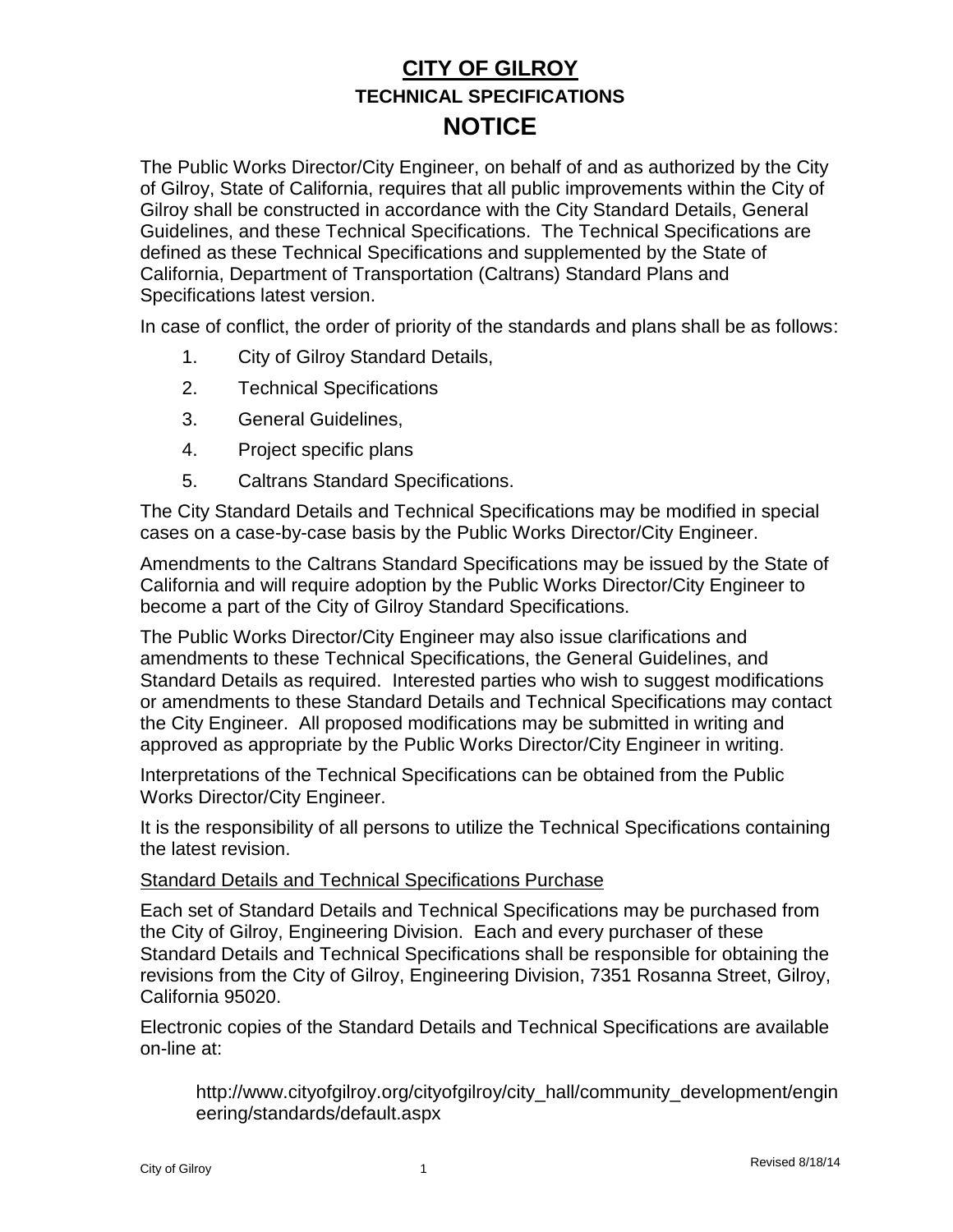# **Section 1 DEFINITIONS AND TERMS**

#### 1.01 General

Whenever the following terms occur in the Caltrans Standard Plans and Specifications, the meaning shall be interpreted as follows:

State of California - The City of Gilroy

Department of Transportation - The Engineering Division of the City of Gilroy

Division of Highways - The Engineering Division of the City of Gilroy

Director – The Public Works Director/City Engineer of the City of Gilroy

Engineer - The Public Works Director/City Engineer of the City of Gilroy, acting, either directly or through properly authorized agents, such agents acting within the scope of the particular duties entrusted to them.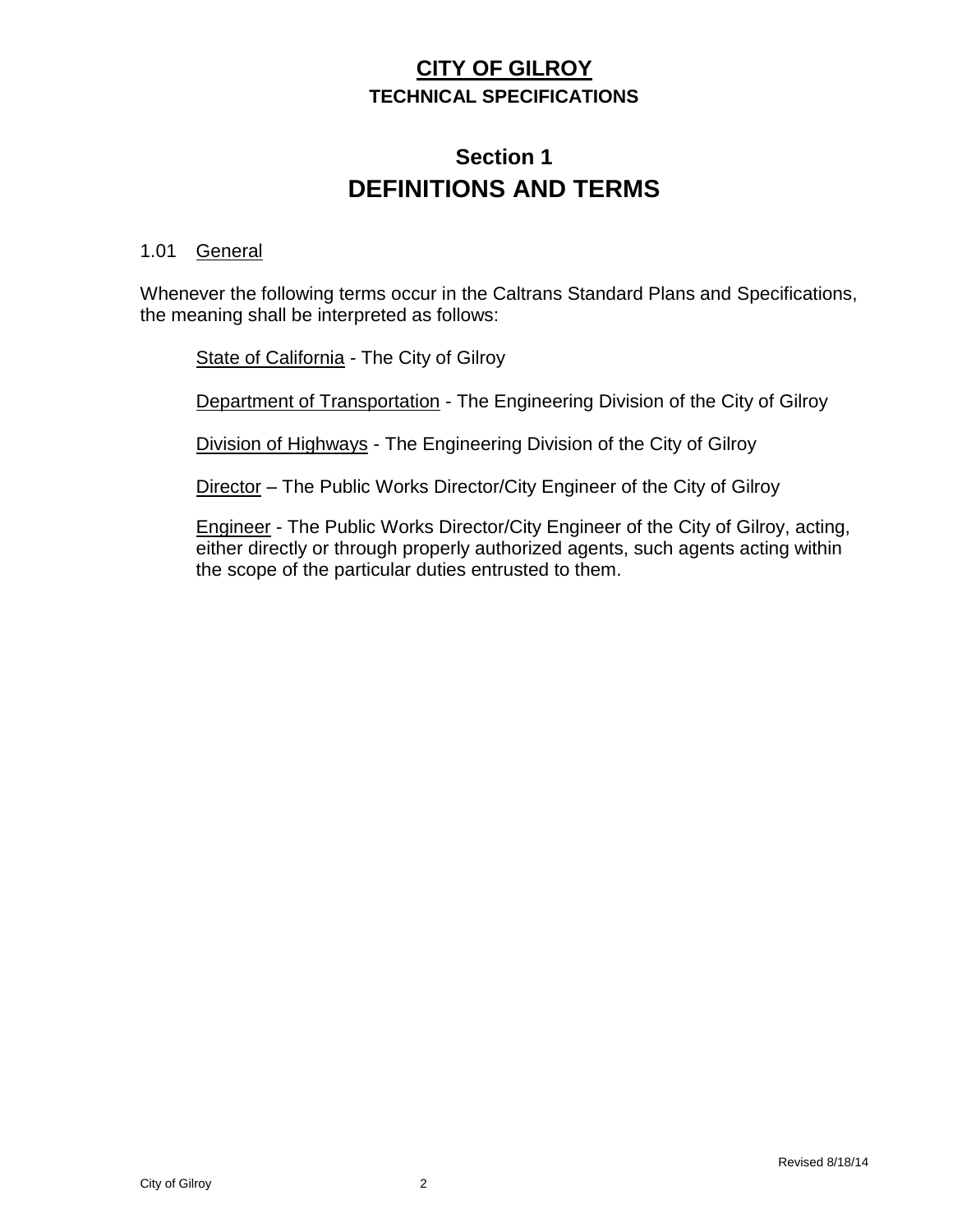# **Section 16 CLEARING AND GRUBBING**

#### 16-1.01 Description

The following shall apply in lieu of Sec. 16-1.01 of Caltrans Standard Specifications:

"This work shall consist of removing all objectionable material within the limits shown on the plans and as directed by the Engineer. Clearing and grubbing shall be performed in advance of grading operations and in accordance with the requirements of these specifications."

#### 16-1.02 Preservation of Property

The following shall be in addition to Caltrans Standard Specifications:

All existing street designation and traffic control signs and posts within the aforementioned limits of work shall be carefully removed, cleaned of excess earth and delivered to the City Corporation Yard at 613 Old Gilroy Street, except those required for traffic control as determined by the City Engineer.

#### 16-1.03 Construction

The following shall be in addition to Caltrans Standard Specifications:

"The area to be cleared and grubbed shall be the area where facilities or improvements are to be constructed as shown on the plans.

All stumps, large roots and other objectionable material shall be removed to a depth of 3 feet below finished grade in the area between curbs, and to a depth of 12 inches below finished grade in the area between curb and property line. The resulting spaces shall be backfilled with suitable material placed and compacted in accordance with the applicable provisions of Section 19-6.02 "Compacting" within the latest version of the Caltrans Standards Specifications."

#### 16-1.04 Removal and Disposal of Materials

The following shall be in addition to Caltrans Standard Specifications:

"Combustible debris shall be disposed of away from the site of the work. Burning within the limits of the project shall not be allowed."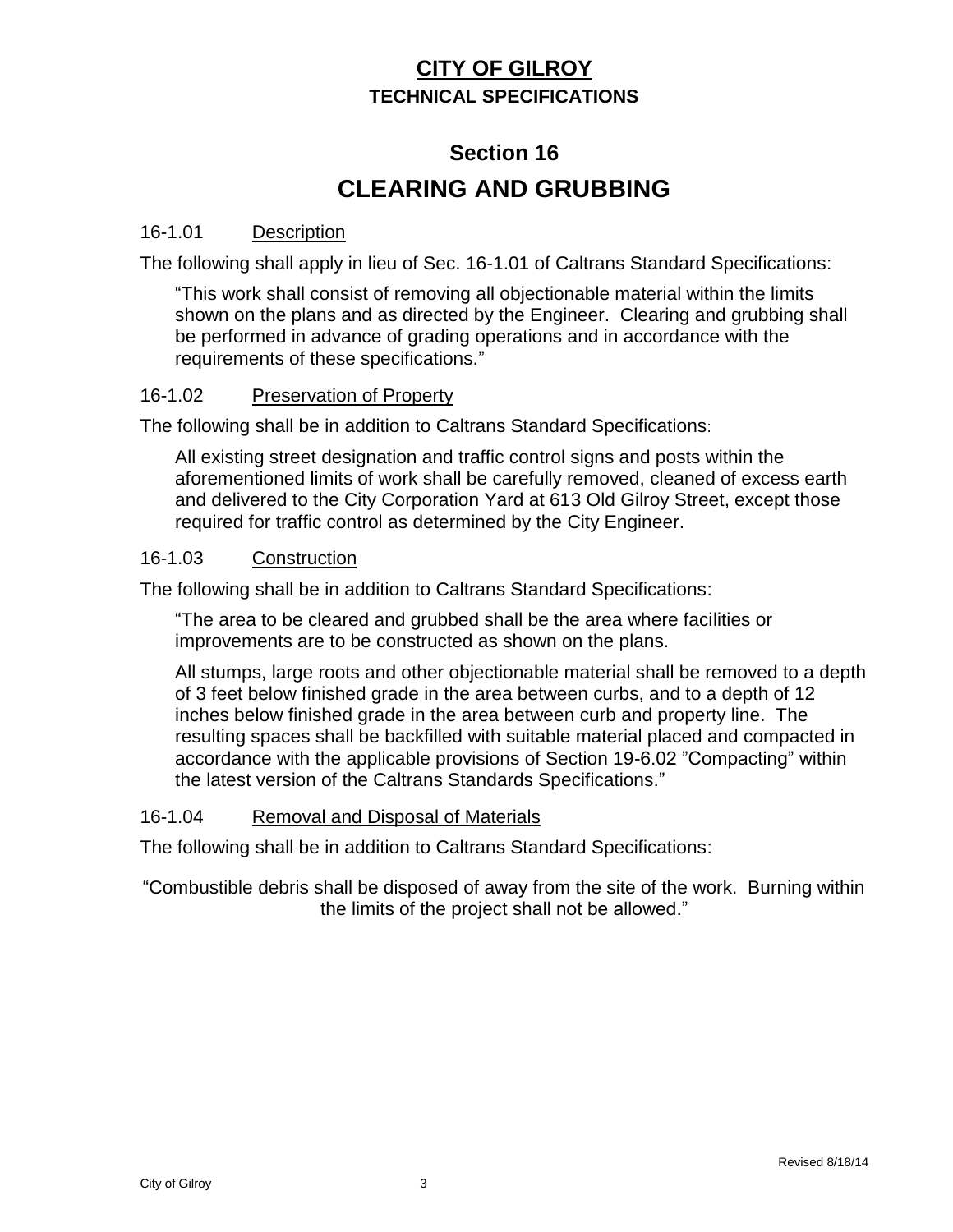# **Section 19 EARTHWORK**

#### 19-1.01 Description

The following shall be in addition to Caltrans Standard Specifications:

"Unsuitable material may be removed and replaced, or may be stabilized in accordance with the provisions of Section 19-2.02 below, "Unsuitable Material". 19-1.03 Grade Tolerance

The following shall be in addition to Caltrans Standard Specifications:

"Immediately prior to placing subsequent layers of material thereon, the grading plane shall conform to one of the following:

- A. When aggregate subbase or aggregate base are to be placed on the grading plane, the grading plane shall not vary more than 0.05' above or 0.1' below the grade established by the Design Engineer.
- B. When asphalt concrete base is to be placed on the grading plane, the grading plane shall not vary more than 0.05' above or below the grade established by the Design Engineer.
- C. Grading in landscape area shall be plus or minus 0.3'."

#### 19-2.02 Unsuitable Material

The following shall apply in lieu of Section 19-1.01B of Caltrans Standard Specifications:

"Material below the natural ground surface in embankment areas, and basement material below the grading plane in excavation areas, that is determined by the Engineer to be unsuitable for the planned use, shall be excavated and disposed of or stabilized as directed by the Project Geotechnical Engineer and approved by the City Engineer.

The removal and disposal of such unsuitable material will be paid for as roadway excavation for the quantities involved.

When unsuitable material is removed and disposed of, the resulting space shall be filled with material suitable for the planned use. Such suitable material shall be placed and compacted in layers as hereinafter specified for constructing embankments. Suitability shall be determined by the Project Geotechnical Engineer and approved by the City Engineer.

- A. Unsuitable material may be processed in place, may be excavated and placed on the grade or other locations suitable for further processing, or may be partially excavated and partially processed in place.
- B. Processing may consist of drying to provide a stable replacement material as determined by the Geotechnical Engineer and approved by the City Engineer.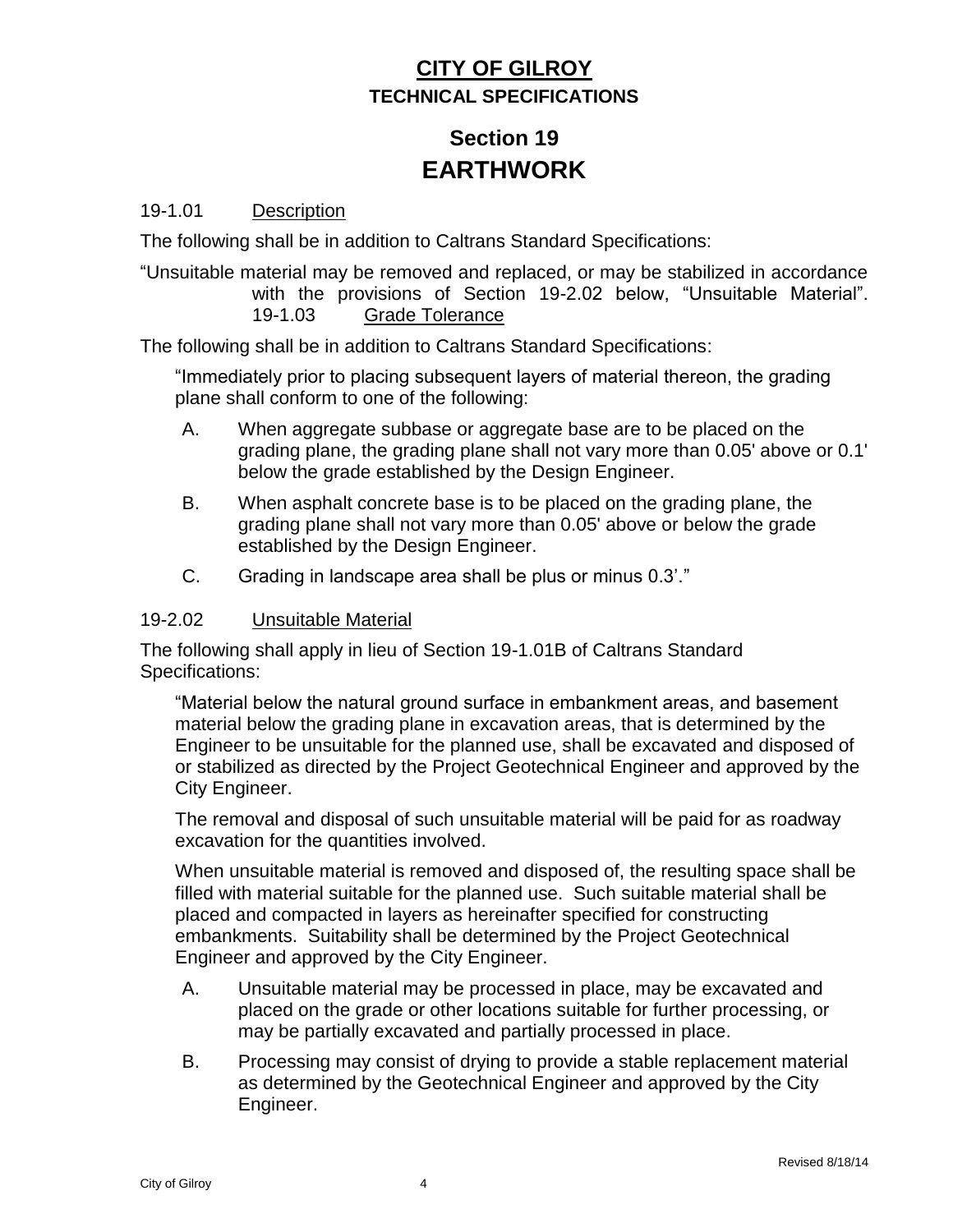- C. Stabilized material shall be placed and compacted in layers as hereinafter specified for constructing embankments.
- D. Stabilization of unsuitable material shall comply with the following provisions:

Relative compaction of not less than 95 percent shall be obtained for embankment under bridge and retaining wall footings without pile foundations within the limits established by incline planes sloping 1.5:1 out and down from lines one foot outside the bottom edges of the footing."

#### 19-5.04 Relative Compaction

The following shall apply in lieu of Section 19-5.03B of Caltrans Standard Specifications (90 percent - California Test 216 and 231):

"Relative compaction of not less than 90 percent shall be obtained in all materials in embankment except as specified here to be 95 percent. Material placed in accordance with the provisions of Section 19 2.02, "Unsuitable Materials," shall be compacted to not less than 90 percent relative compaction."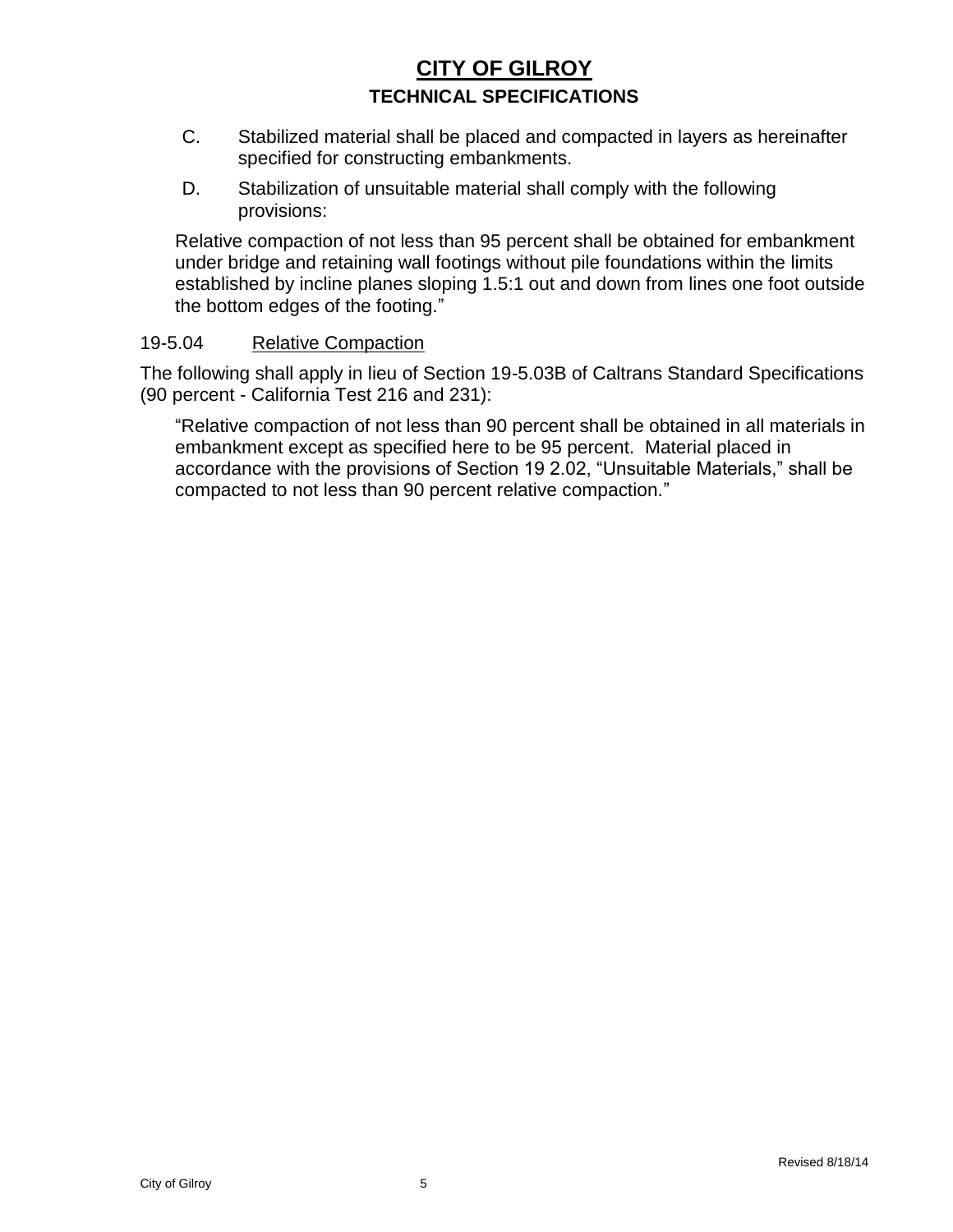# **Section 25 AGGREGATE SUBBASE**

#### 25-1.01 Description

The following shall be in addition to Caltrans Standard Specifications:

"Aggregate Subbase shall be Class 4."

#### 25-1.02C Materials

The following shall be in addition to Caltrans Standard Specifications:

"Aggregate Subbase - Class 4 shall have a minimum sand equivalent value of 21, a minimum R-value of 50, and shall conform to the following gradings:

| <b>Sieve Size</b> | <b>Percent Passing</b> |
|-------------------|------------------------|
| 3"                | 100                    |
| $1 - 1/2"$        | 90-100                 |
| $\frac{3}{4}$     | 50-90                  |
| #4                | 25-55                  |
| #200              | $2 - 11$               |

The material retained on the #4 screen shall consist of 100% crushed particles.

The use of crushed miscellaneous base/recycled aggregate is encouraged so long as the material meets the same specifications.

#### 25-1.03D Compacting

The following shall apply in lieu of Section 25-1.03D to Caltrans Standard Specifications:

"The subgrade to receive aggregate subbase, immediately prior to spreading, shall not vary more than 0.05-foot above or 0.1-foot below the grade established by the Engineer.

The surface of the finished aggregate subbase shall be firm and unyielding. Any visible movement vertically or horizontally of the aggregate subbase under the action of construction equipment or other maximum legal axle loads shall be considered as evidence that the aggregate subbase does not meet this requirement."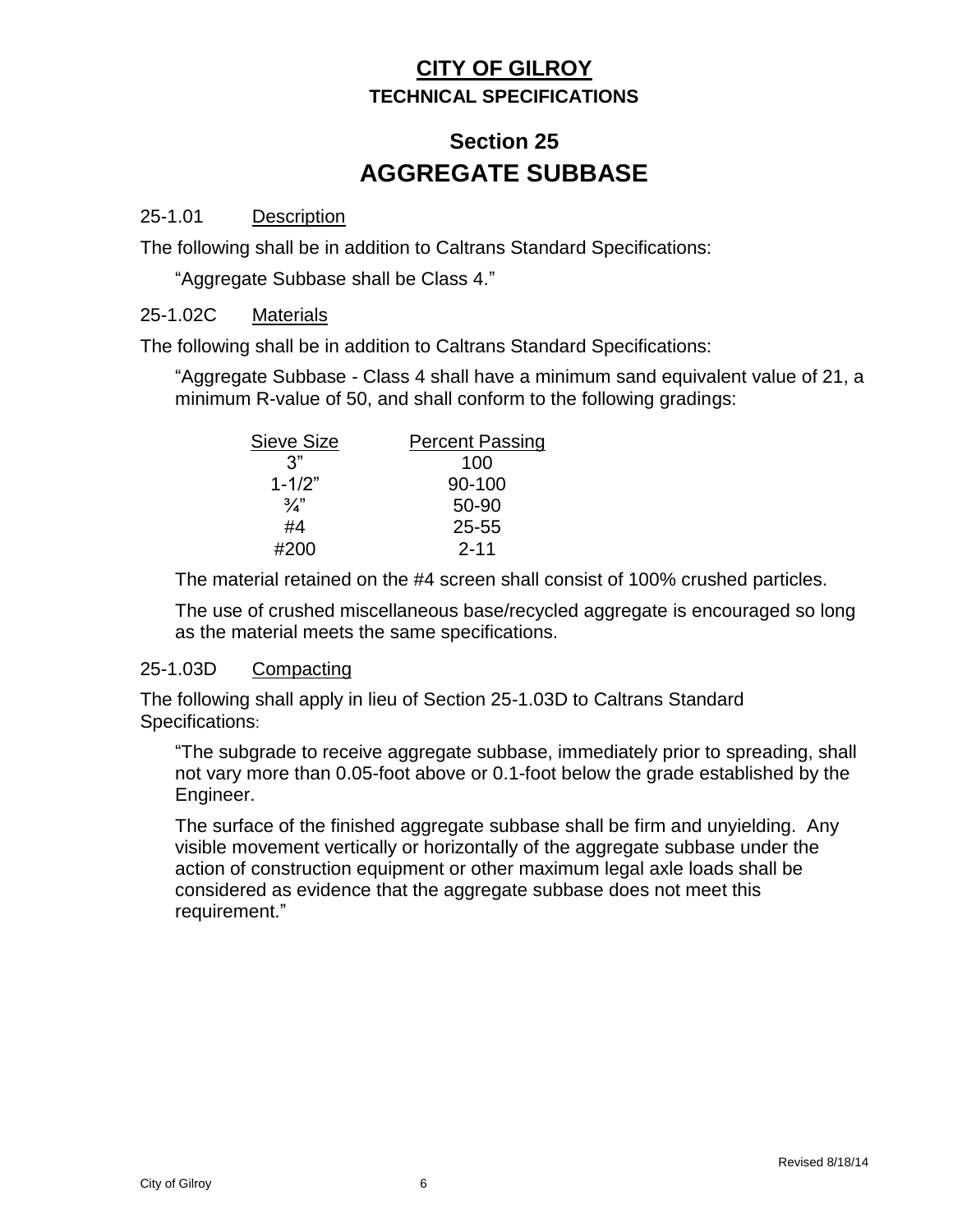# **Section 26 AGGREGATE BASE**

#### 26-1.01A Description

The following shall be in addition to Caltrans Standard Specifications:

"Aggregate base shall be Class 2, and the combined aggregate shall conform to either of the gradings specified in Section 26-1.02B, "Class 2 Aggregate Base" located within the latest version of the Caltrans Standard Specifications."

#### 26-1.03D Compacting

The following shall apply in lieu of Section 26-1.03D to Caltrans Standard Specifications:

"The surface of the finished aggregate base shall be firm and unyielding. Any visible movement vertically or horizontally of the aggregate base under the action of construction equipment or other maximum legal axle loads shall be considered as evidence that the aggregate base does not meet this requirement."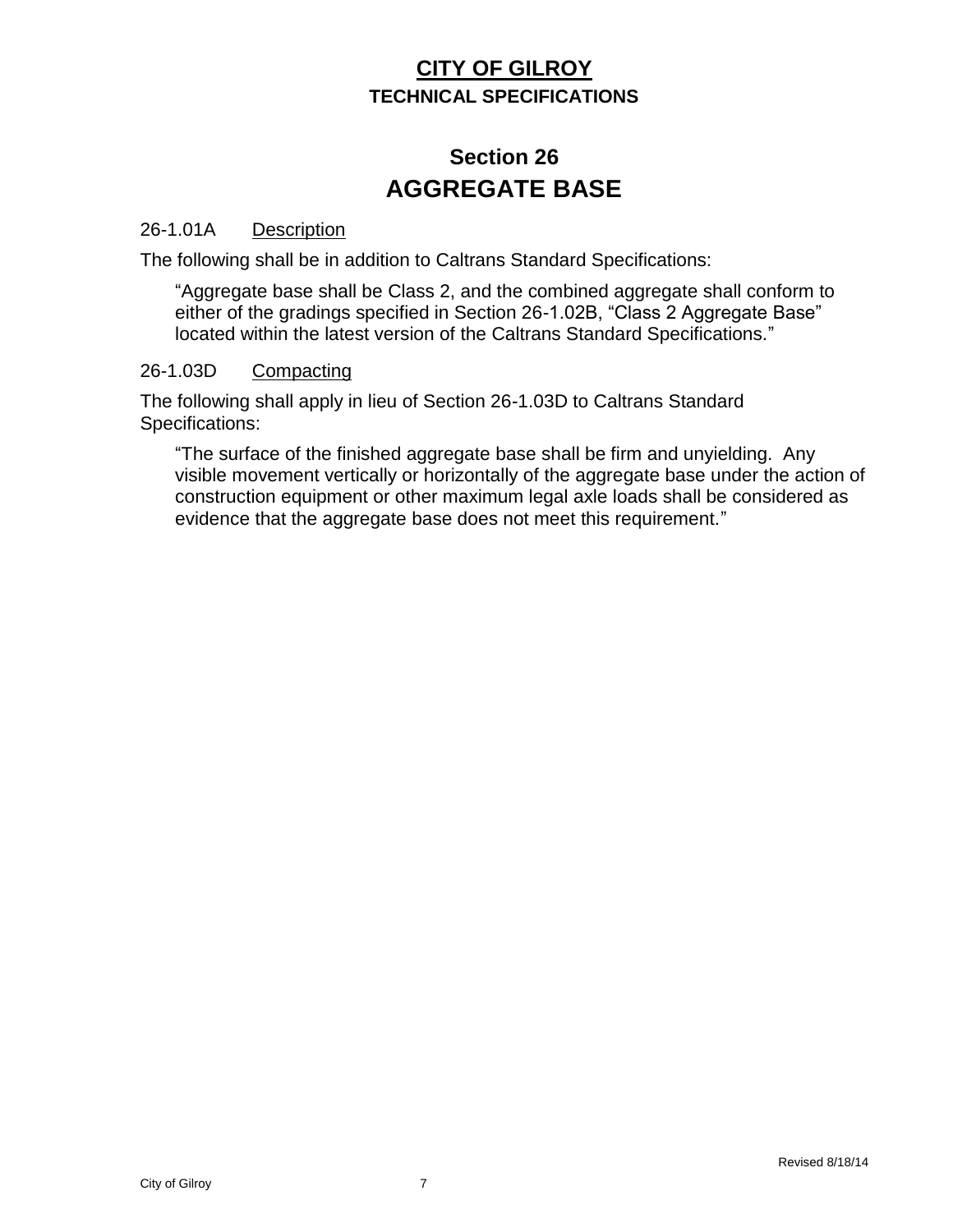## **Section 39**

# **ASPHALT CONCRETE**

#### 39-1.02E Aggregate

The following shall be in addition to Caltrans Standard Specifications:

"The aggregate grading of the various types of Asphalt Concrete shall conform with the City of Gilroy Standard Details."

#### 39-1.09B Grade Tolerance

The following shall be in addition to Caltrans Standard Specifications:

"The subgrade to receive Asphalt Concrete or Asphalt Concrete Base immediately prior to applying prime coat, shall not vary more than 0.05-foot above or below the grade established by the Engineer."

#### 39-1.11 Transporting, Spreading and Compacting

The following shall be in addition to Caltrans Standard Specifications:

"The Asphalt Concrete shall be deposited from the haul vehicle into the hopper of the paving machine.

The practice of depositing the material on the roadbed in a windrow and subsequently using a pick-up machine to deposit the material in the hopper of the asphalt paver will not be allowed.

Asphalt Concrete shall not be placed after thirty (30) minutes before sunset, as established by weather bureau, except as otherwise authorized by the Engineer.

Asphalt Concrete or Asphalt Concrete Base shall not be placed during rainy weather or on a wet surface. Asphalt Concrete shall not be placed when the atmospheric temperature is below fifty (50) degrees Fahrenheit or conditions indicate it will drop below fifty (50) degrees Fahrenheit or conditions indicate it will drop below fifty (50) degrees Fahrenheit before the material can be satisfactorily compacted. Asphalt Concrete Base shall not be placed when the atmospheric temperature is below forty (40) degrees Fahrenheit or conditions indicate it will drop below forty (40) degrees Fahrenheit before the material can be satisfactorily compacted. Material which cannot be placed in compliance with these requirements shall be rejected.

The compacted thickness of Asphalt Concrete layers shall be as directed by the Engineer. The normal minimum and maximum compacted lift thickness for Asphalt Concrete surfacing are 0.17' and 0.25' respectively. The normal minimum and maximum compacted lift thickness for Asphalt Concrete Base are 0.25' and 0.33' respectively."

#### 39-5.01 Utilities

The following shall be in addition to Caltrans Standard Specifications: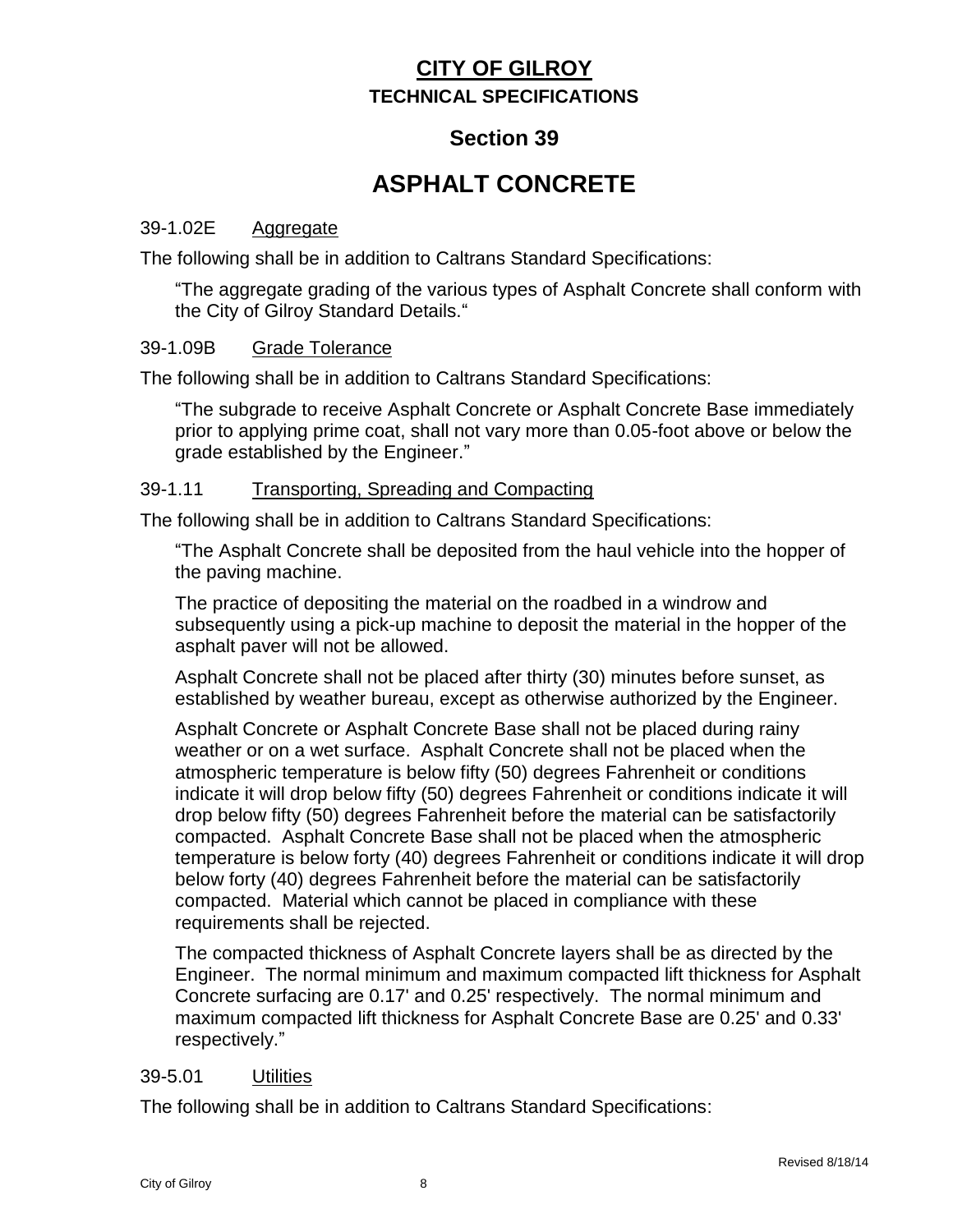"Asphalt Concrete shall not be placed on any roadbed until all utility construction beneath the roadbed has been completed, sewer and water lines have been tested, and water lines chlorinated. The surface course of Asphalt Concrete shall not be placed until final utility connections have been made, unless otherwise permitted by the Engineer."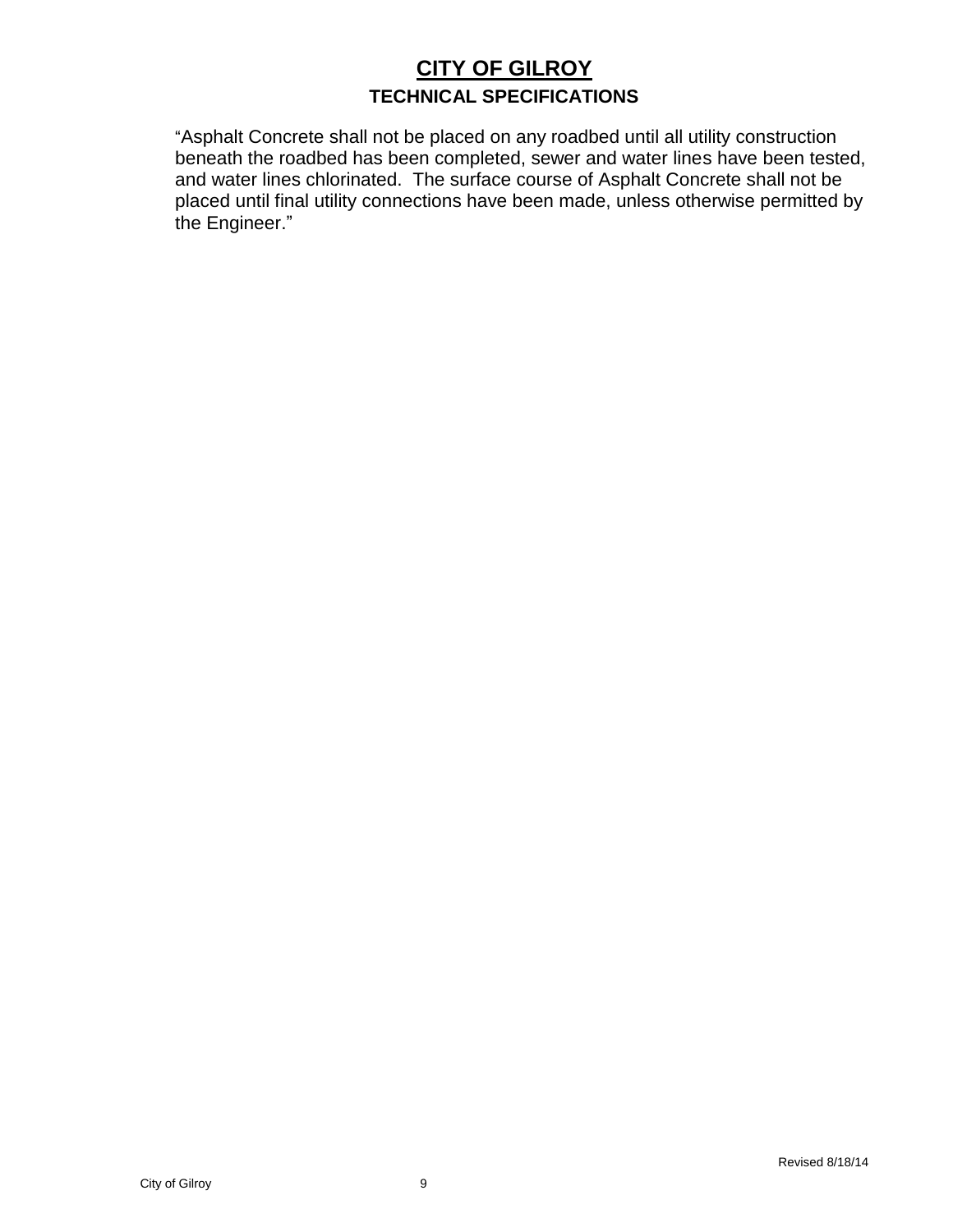## **Section 71**

## **STORM WATER**

#### 71-1.01 Materials

Storm water piping shall be Reinforced Concrete Pipe (RCP), Polyvinyl Chloride Pipe (PVC), or High Density Polyethylene Pipe.

#### 71-1.-02 RCP Pipe

The Contractor shall provide RCP pipe conforming ASTM C76 ans section 65 of the Caltrans Standard Specifications.

#### 71-1.03 PVC Pipe

The Contractor shall provide PVC pipe SDR 26 conforming to ASTM D3034 (JM Eagle or approved equal).

Marking shall meet the requirements of ASTM D3034 and shall include: manufacturer's name, the nominal pipe size, the material designation code.

Fittings, reducers and joints shall be rubber gasket type conforming to ASTM F1336.

#### 71-1.03 HDPE Pipe

The Contractor shall provide solid wall HDPE pipe, DR 17 conforming to the following. HDPE pipe shall have a smooth interior wall and be made of high density, extra high molecular weight polyethylene with a standard thermoplastic material designation code of PE3608 (PE3408) and having a cell classification of 345464E per ASTM D3350. The pipe shall be manufactured in accordance with ASTM F714 and/or ASTM D3035. The manufacturer's certification shall state that the pipe was manufactured from one specific resin. The Dimension Ratio (DR) and pressure rating of the pipe shall be DR 17. The outside diameter and wall thickness of pipe and fittings shall conform to ASTM D2122 when measured.

Pipe shall be marked at three-foot intervals or less with the manufacturer's name or trade mark, the designation ASTM D3350 and ASTM F714, including the year of issue, the letters "PE" followed by the cell classification number of the raw material compound used, the nominal pipe size in inches, the dimensional ratio, and the manufacturer's code identifying the resin manufacturer, lot number and date of manufacture. The pipes shall be properly stored and handled in accordance with the manufacturer's recommendations and shall be less than two (2) years old at the time of installation.

Joints shall be made by thermal butt fusion.

#### 71-1.04 Manhole/Vaults

Sidewall modification materials shall be 3,500 psi concrete.

Material for channel modification and small patches shall be a cement mortar applied in accordance with manufacturer's recommendations. Cement mortar shall consist of a mixture of cement, sand and water. Cement and sand shall be combined in a proportion of 1 part cement to 2.5 parts sand by volume. Mortar shall be used as soon as possible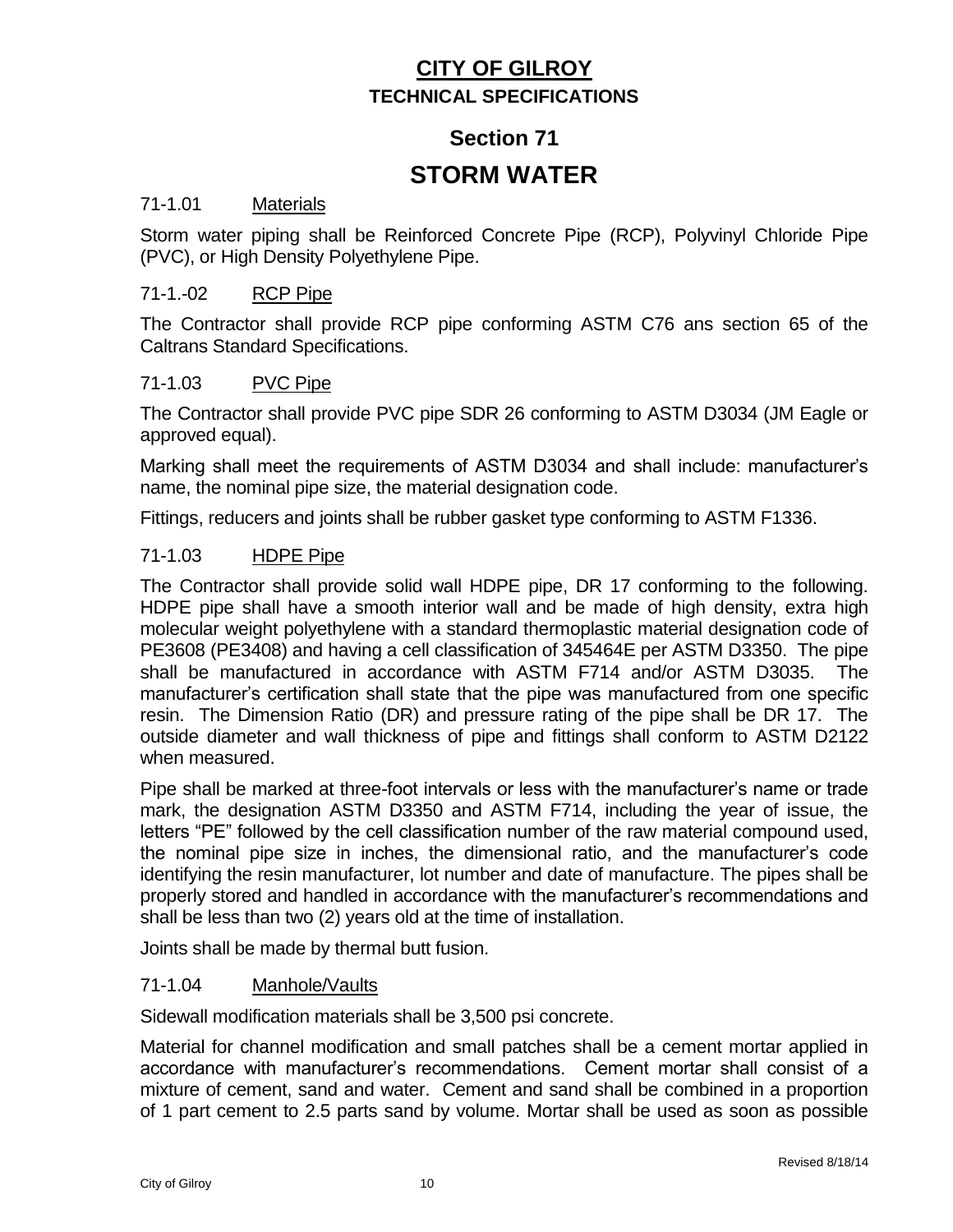after mixing and shall show no visible signs of setting prior to use. Retempering of mortar or use of admixtures will not be permitted.

Cement mortar placement within any manhole shall be as specified in Section 51-1.135, "Mortar," of the Standard Specifications.

Small holes and cracks shall be repaired with with a acrylic water based, environmentallyfriendly elastometric crack filler conforming to ASTM C920.

#### 71-1.05 Bedding and Backfill

Contractor shall meet all the bedding and backfill material requirements of these specifications.

#### 71-1.06 Locator Wire

Install an 8 ga. Solid copper electrical wire, Type TW, solid blue jacket, or other approved material.

#### 71-1.07 Submittals

Submit to the Engineer for review product literature for manufactured items such as pipe, pipe fittings, and manhole modifications/repairs. The Contractor shall submit materials and details of all manhole modification applications before construction for review by the Engineer. Contractor shall also submit test results and video recordings and logs of the completed piping system.

#### 71-2.01 Pipe Installation

PVC Pipe & RCP: Installation shall be performed in accordance with the manufacturer's recommendations and these specifications by open trench method. Pipe laying shall begin at the lowest point and proceed upslope. Each joint of pipe shall be laid true to line and grade and in such a manner as to form a close concentric joint with the adjoining pipe and to prevent an offset in the flowline of the pipe. As work progresses, the interior of the sewer pipe shall be cleared of dirt and debris. Pipe shall not be laid in conditions of unsuitable weather or soil conditions. At times when work is not in progress, open ends of pipes and fittings shall be closed.

Before pipe is placed in position in the trench, the bottom and sides of the trench shall be carefully prepared, the required bedding placed, and bracing and sheeting installed where required. The trench shall be excavated to the required depths to match the invert of the existing pipes being replaced. Each pipe shall be accurately placed to the line and grade called for on the Plans.

All pipe and fittings shall be inspected by the Engineer before they are placed in the trench.

No connection shall be made where joint surfaces and joint materials have been soiled by earth or embedment in handling until such surfaces are thoroughly cleaned.

As the work progresses, the interior of all pipes shall be kept clean. After each line of pipe has been laid, it shall be carefully inspected and all earth, trash, rags, and other foreign matter removed from the interior.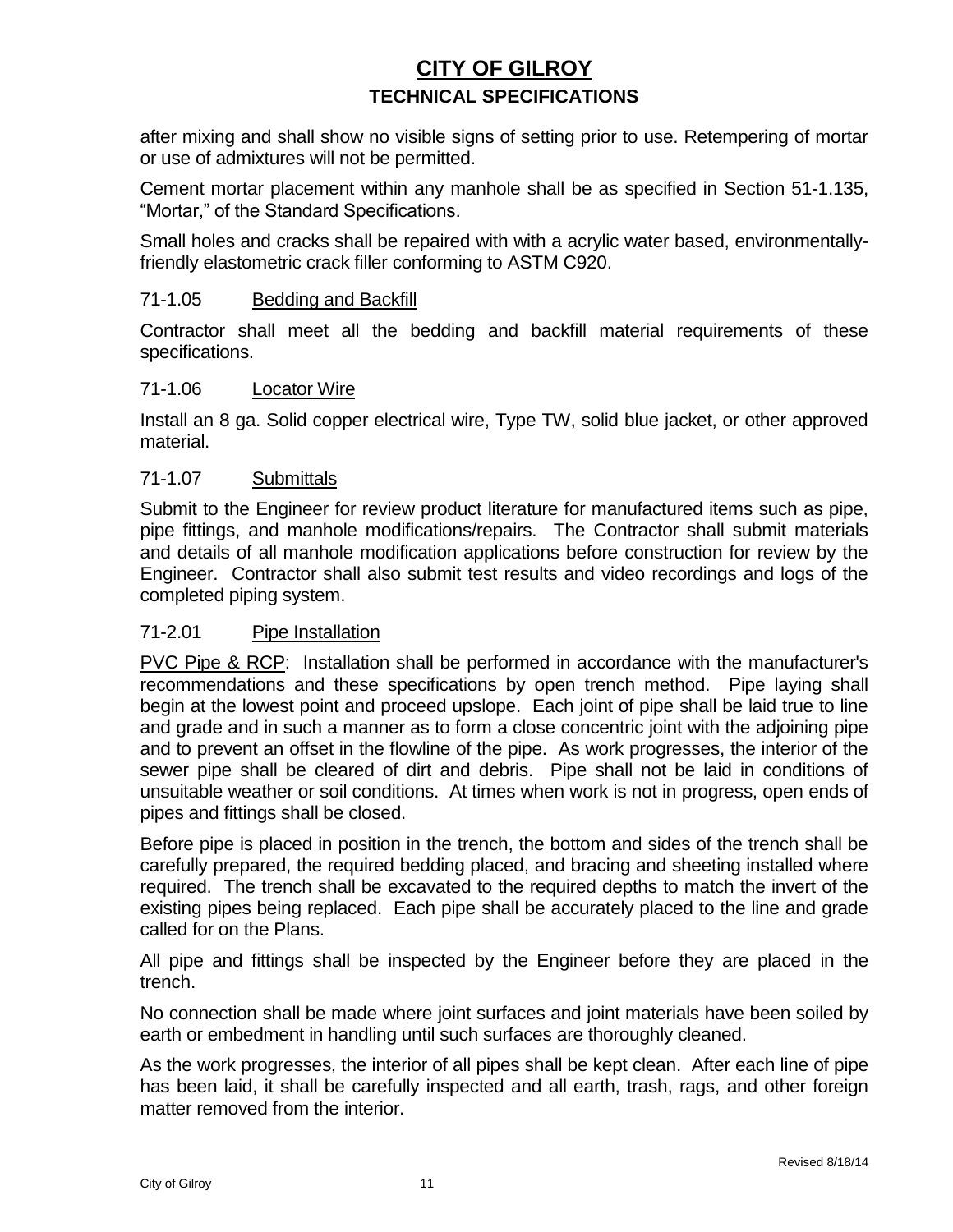Backfilling of trenches shall not be started until the Engineer has inspected the pipe. Backfill material, compaction, installation of locator wire, and new asphalt concrete shall be placed in conformance with the City of Gilroy Standard Details.

HDPE Pipe: Installation of pipe and jointing shall be in accordance with the manufacturer's recommendations. Joints shall be made by butt fusion. The Contractor shall use a data logger to record critical fusion parameters for each joint. Do not bend pipe in excess of the maximum recommended by the pipe manufacturer.

Where pipes enter or emerge from a manhole or drain inlet, the opening in the precast concrete shall not be greater than two (2) inches larger than the outside diameter of the pipe, unless the manhole is being modified. Care shall be exercised in cutting these openings to prevent cracking or breaking said precast concrete. Promiscuous breaking of such openings shall not be permitted. Precast concrete broken in a ragged and unworkmanlike manner at pipe openings shall be rejected.

#### 71-202 Manhole/Vault Installation

Specific attention is directed to OSHA safety rules, regulations and precautions to be taken by the Contractor before entering manhole structures with respect to physical and chemical hazards which may be present.

Modify and reform the manhole or vault channel and sidewalls for a smooth transition of flows into, through, and out of the existing manholes. Dispose of all waste materials. The channel shall be reformed such that the pipe is continuous through the manhole.

Connections to existing manholes or vaults shall be made by cutting a hole in the wall of the existing structure, inserting a length of pipe into the hole, filing around the pipe with mortar, and troweling the inside and outside surfaces of the joint to a neat finish.

Vaults: Reconstruction to existing vault to accommodate horizontal directional drilling or sliplining operations, or whatever nature, shall be made in "in-kind". Large repairs shall tie into existing rebar and/or dowel into the existing concrete. Repair small holes and cracks.

Manholes: Reconstruction to existing manholes to accommodate horizontal directional drilling or sliplining operations, or whatever nature, as well as modifications to the manhole channel, shall be made to conform to the City of Gilroy current standard details for new manholes. Repair small holes and cracks.

#### 71.33 Flushing, Testing, and TV Inspection

After the storm drain system is installed, the Contractor shall flush the line of all debris to a downstream manhole, vault, or to the pipe end at the drainage ditch where debris shall be completely removed. Debris shall not be allowed to pass downstream into the actual drainage ditch.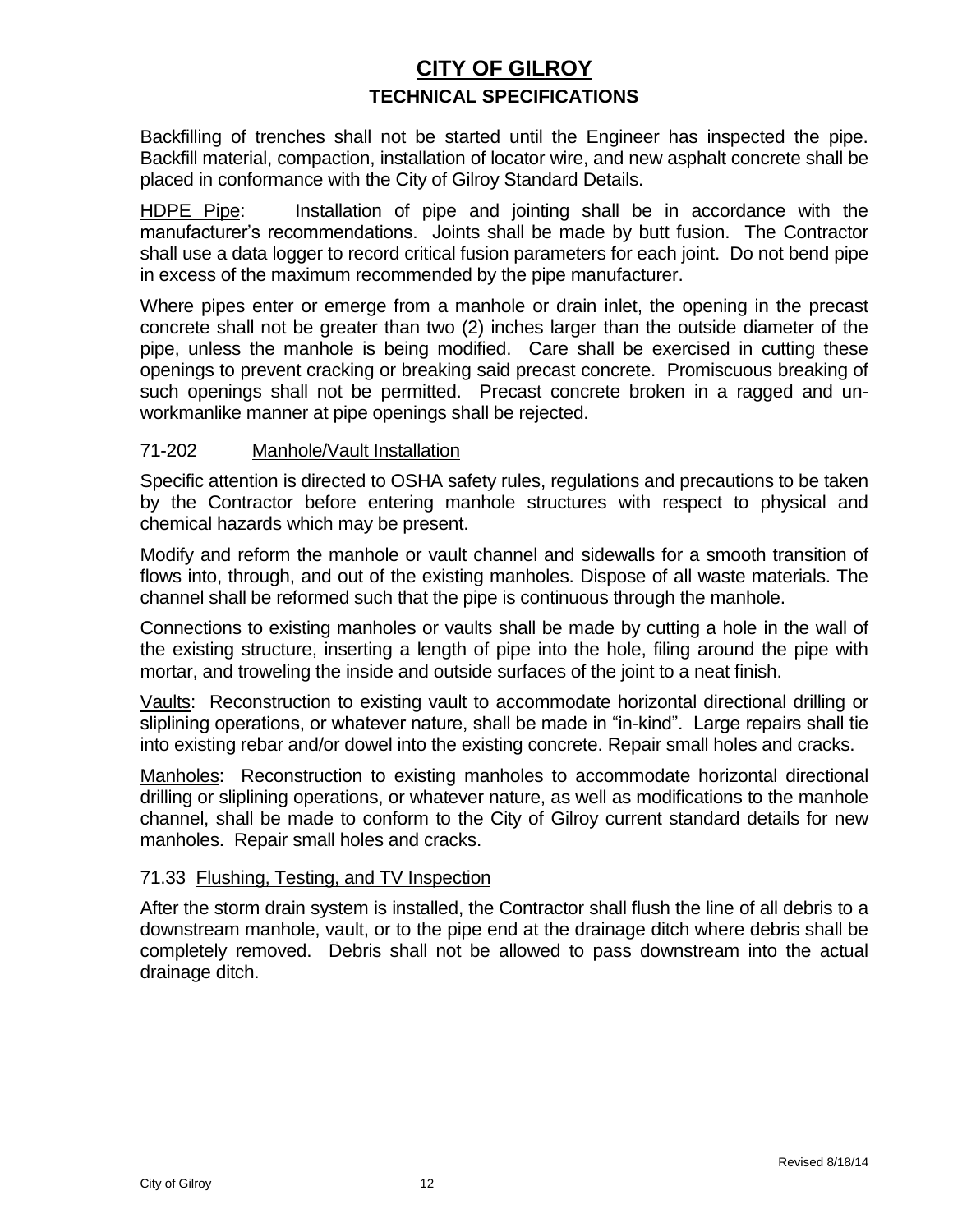#### **Section 73**

# **CONCRETE CURBS AND SIDEWALKS**

#### 73-1.01A Summary

The following shall apply in lieu of Sec. 73-1.01A of Caltrans Standard Specifications:

"This work shall consist of the construction of curbs, sidewalks, gutter depressions, island paving, and driveways of the form and dimensions shown on the plans, and as specified in these Technical Specifications, General Guideline, General and Special Provisions. The concrete shall conform to Class 2 concrete as described in Sec. 90 of Caltrans Standard Specifications.

A handicap ramp shall be constructed in all curb returns in accordance with the City of Gilroy Standard Details.

Reinforcement shall conform to the provisions in Section 52, "Reinforcement" of the most recent version of the Caltrans Standards and specifications."

#### 73-1.03B Subgrade Preparation

The following shall apply in lieu of Sec. 73-1.03B of Caltrans Standard Specifications:

"The subgrade shall be constructed true to grade and cross section, as shown in the plans or directed by the Engineer. It shall be watered and thoroughly compacted, and unsuitable material removed and replaced, to provide a stable grade with above optimum moisture content for a minimum depth of 0.5-foot.

Base material under curb and gutter shall comply with the provisions of Section 26, "Aggregate Bases" of Caltrans Standard Specifications, and shall be a minimum of 6 inches in compacted thickness.

Sidewalk shall be placed on a 4 inch thick layer of clean sand or Class II aggregate base, thoroughly consolidated by watering. Sidewalks constructed across driveways, and driveway ramps constructed between curb and edge of sidewalk, shall be a six inch thick layer of Class 2 Aggregate Base and shall be placed directly on the prepared subgrade.

The completed subgrade shall be tested for grade and cross-section by means of a template supported on the side forms, and shall not project into the planned concrete cross-section at any point. The subgrade and forms shall be wet immediately in advance of placing concrete."

#### 73-2.03A Curb Construction General

The following shall be in addition to Caltrans Standard Specifications:

"Attention is directed to City of Gilroy Standard Details for Weakened Planes and Expansion Joints.

The finished surface of the top of curb shall not vary more than 0.01 foot above or below the staked grade."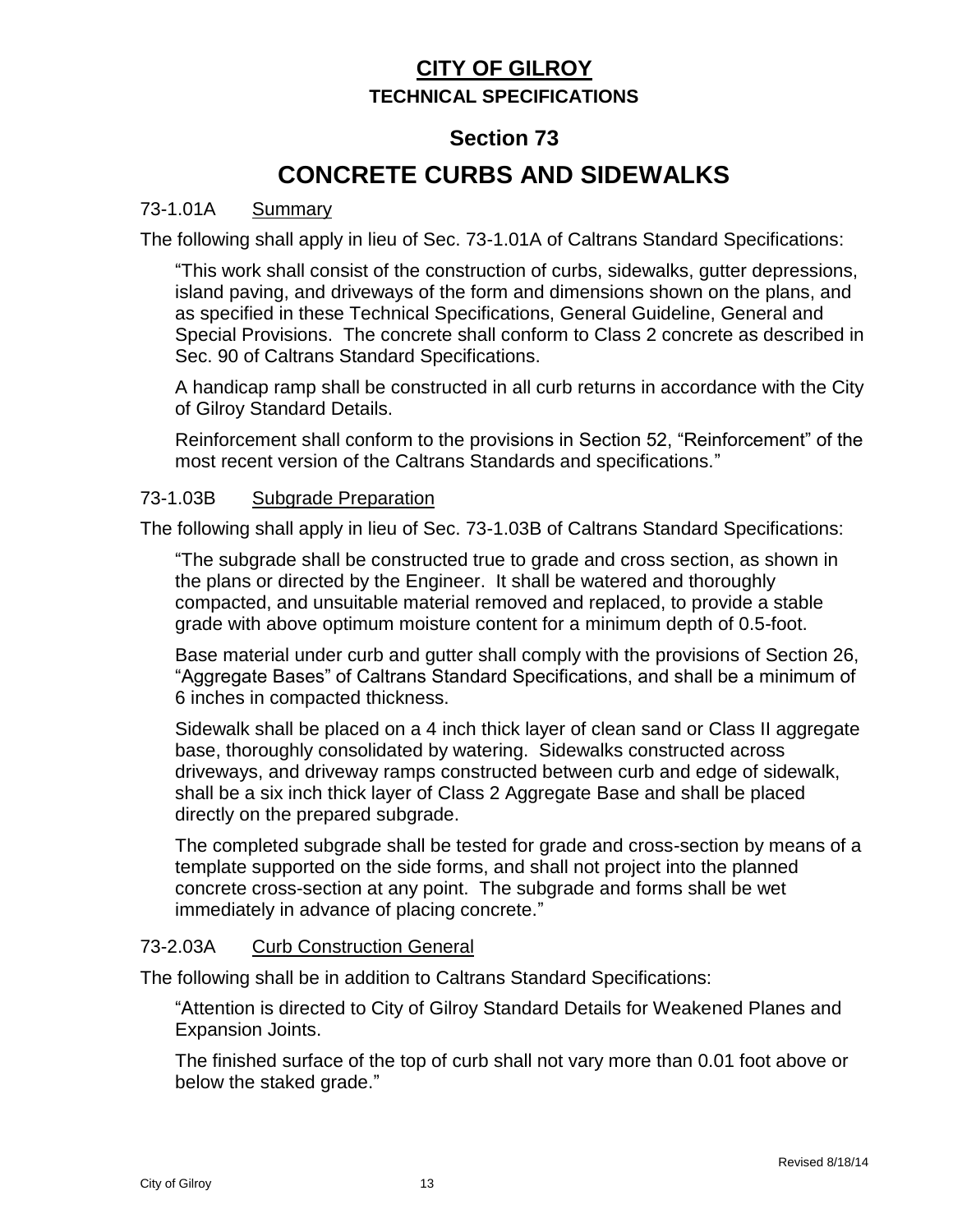73-3.03 Sidewalk, Gutter Depression, Island Paving, and Driveway Construction

The following shall be in addition to Caltrans Standard Specifications:

"The sidewalks shall include weakened planes, expansion joints, and score marks as shown on the City of Gilroy Standard Details."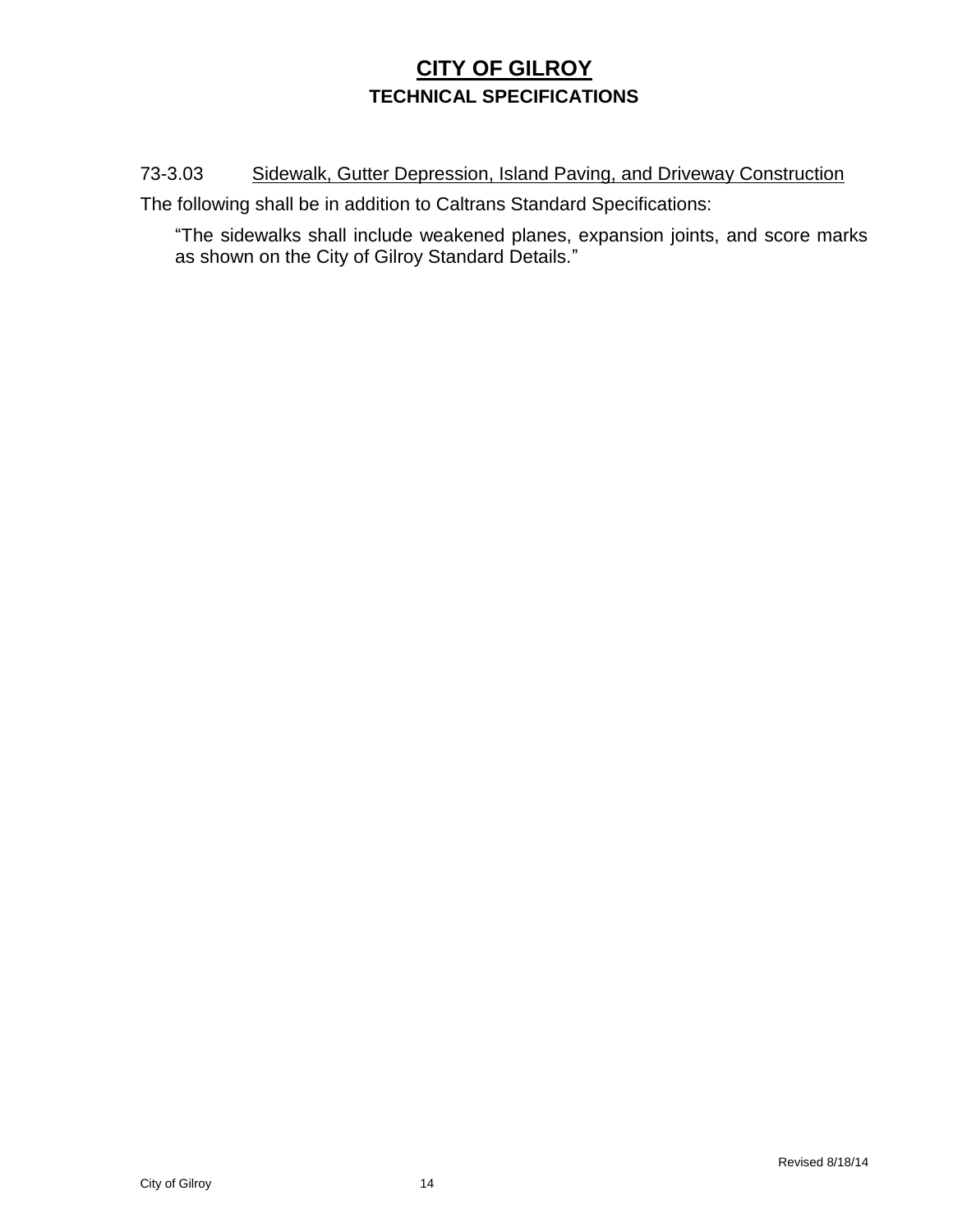# **Section 81 MONUMENTS**

#### 83-1.01 **Summary**

The following shall apply in lieu of Section 81 of Caltrans Standard Specifications:

This work shall consist of furnishing and installing cast-in-place survey monuments at the locations shown on the plans and in accordance with the City of Gilroy Standard Details.

The exact placement of the monuments will be established by the Design Engineer/Surveyor of Record. Monuments will be checked and the center point stamped by or under the direction of the Design Engineer/Surveyor of Record.

Standard City brass markers shall be furnished by the Contractor. They shall be placed in survey monuments before the concrete block has acquired its initial set and shall be firmly bedded in the concrete. The concrete block shall be so located that when the marker is installed, the reference point will fall within a one inch circle in the center of the marker.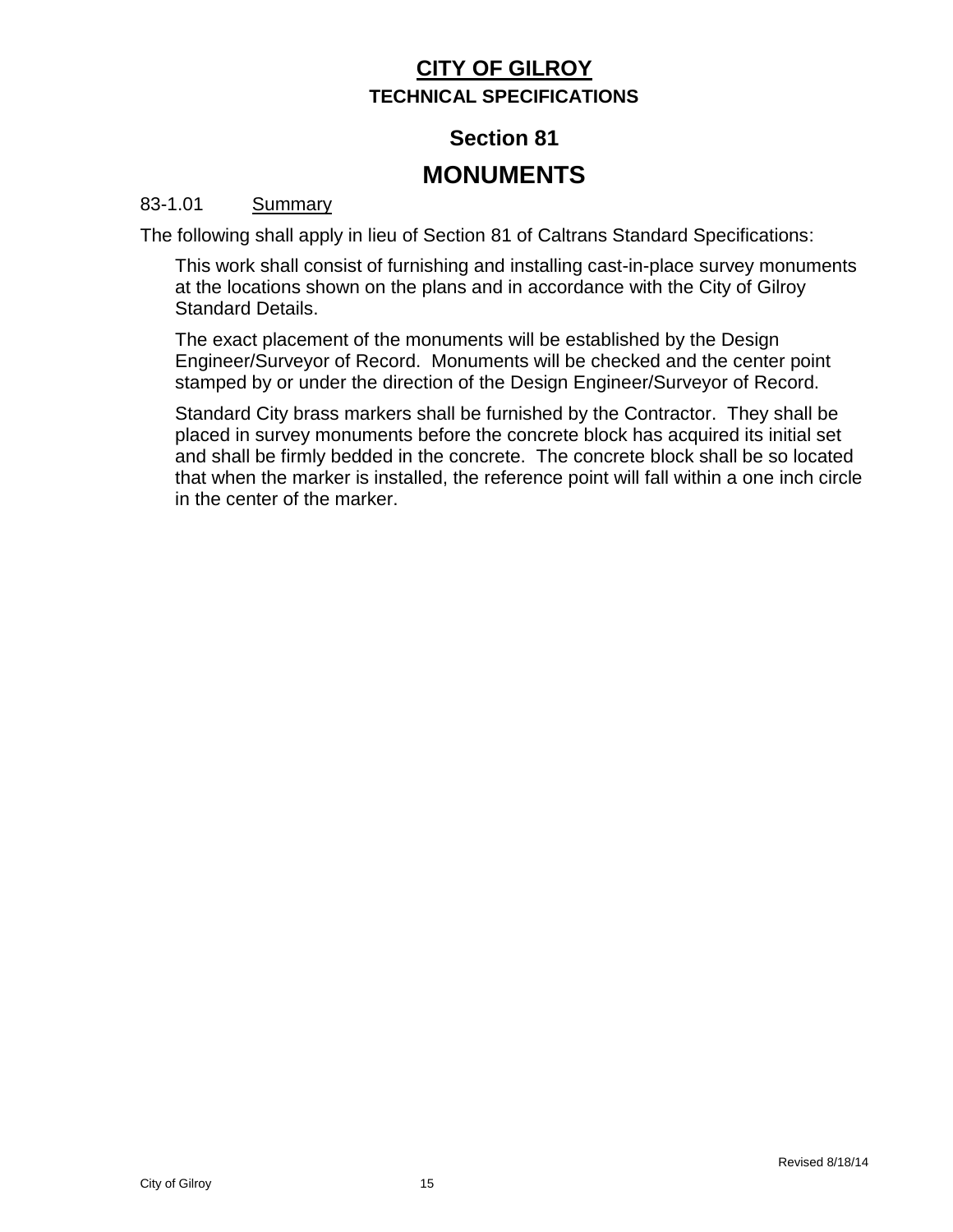# **Section 100**

## **SEWERS**

#### 100-1.01. Materials

Sewer pipe shall be vitrified clay pipe or ductile iron pipe.

#### 100-1.02. Clay Sewer Pipe

Vitrified clay pipe and fittings shall be extra strength, plain end pipe conforming to ASTM C-700. Joints shall conform to the material and performance requirements of ASTM C4235 "Compression joints for Vitrified Clay Pipe and Fittings." All material shall be installed in strict conformance with the manufacturer's recommendations.

#### 100-1.03. Ductile Iron Pipe

Ductile iron pipe shall be polyurethane lined, new pipe conforming to ANSI. A 21.51- 1976 or most recent issue, if any, as sponsored by the American Water Works Association for thickness Class 50 Ductile Iron Pipe. The pipe shall be furnished with either bell and spigot ends, "Tyton Joints", or mechanical joints except where specifically specified on the plans.

All ductile iron pipe buried underground shall be encased in polyethylene film in the tube form. Polyethylene material and installation procedure for the encasement shall conform to ANSI/AWWA C105/A21.5-82 or most recent issue, if any. Installation Method "A" as described in aforementioned specification shall apply.

Couplings for connection to the sewer main shall be of a type approved by the City Engineer. All material shall be installed in strict conformance with the manufacturers recommendations.

#### 100-1.04. Polyvinyl Chloride Pipe & Fittings

For pipe diameters of 24" or smaller, Polyvinyl Chloride pipe will be allowed. Larger diameter pipe shall be Vitrified Clay or Ductile Iron.

Polyvinyl Chloride gravity sewer pipe shall be SDR 26 and shall be made of compounds conforming to material requirements of ASTM D-3034 & F679 in accordance with ASTM D-1784. PVC Sewer Pipe shall meet all the dimensional, chemical and physical requirements as outlined in ASTM D-3034 or F-679.

The pipe shall be made with an integral bell to utilize the gasket for sealing which meets specifications defined in ASTM F-477.

Each male end shall be beveled to facilitate joining and reference marked to insure proper insertion depth. Lubricant is to be used in the joining process. All material shall be installed in strict conformance with the manufacturer's recommendations.

#### 100-1.05. High Density Polyethylene Pipe & Fittings

High-density polyethylene (HDPE) pipe may be used for gravity sanitary sewer and force main sewers. Medium-density polyethylene (MDPE) pipe shall not be allowed. The sizing of HDPE pipe shall be in accordance with ASTM F714 and shall be based on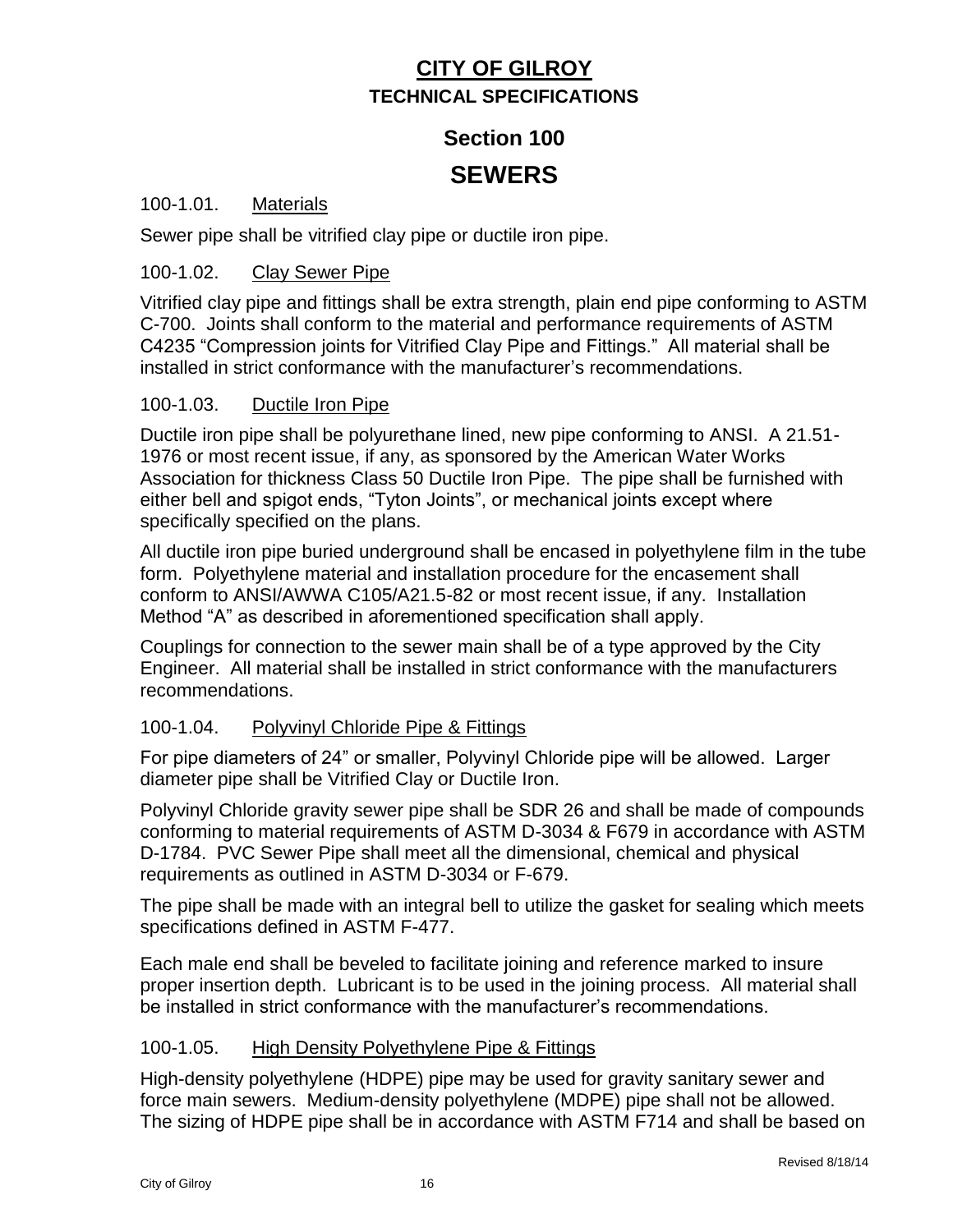DIPS, outside diameter sizing system. The dimension ratio (DR) of pipe to be installed shall also be shown on the drawings.

All HDPE pipes shall be of virgin material. No recycled material, except that obtained from the manufacturer's own production of the same formulation, shall be used. Resin compounds used in the manufacture of HDPE pipe shall be in accordance with the requirements of ASTM D3350. The cell classification of HDPE pipe used shall be PE315333C.

Pipe will be legibly marked in accordance with those requirements specified in ASTM F714. The pipe shall not be marked using the standard thermoplastic pipe materials designation code. Pipe not marked as directed will be rejected.

Site storage shall be in accordance with the manufacturer's recommendations.

Pipe installation shall be in accordance with the manufacturer's recommendations.

Connections to new HDPE pipe shall be made using sewer tapping methods.

Connection to new manholes shall be made using press seal boots.

Joints between mainline HDPE pipes shall be constructed by using butt fusion techniques in accordance with ASTM D2657. The recommendations of the pipe manufacturer shall govern the fusion process, including the specification of the ideal temperature for fusion. Fittings shall not be joined to the mainline piping using heat fusion joining techniques.

After the fusion process has been completed, beads and excessive cooled HDPE materials neat the pipe joints shall be removed using and internal bead remover for the purpose of reestablishing a smooth internal pipe wall. The internal bead remover shall be either the Bead Trimmer Two II, as manufactured by R & L Manufacturing, Inc., or the Internal Bead Remover, as manufactured by McElroy Manufacturing, Inc., or an equal approved by the Director of Public Works/City Engineer or his/her designee.

#### 100-1.06. Excavation and Backfill

Excavation and backfill shall be as shown on the City of Gilroy Standard Details.

All stumps and large roots encountered during trenching operations shall be removed to the satisfaction of the Engineer.

The trench shall be opened no more than 200 feet ahead of the pipe laying operations to reveal obstructions. Trench crossings shall be provided to accommodate public travel and to provide convenient access to adjacent properties. Flow shall be maintained in any sanitary sewers, storm drains, water lines, or water courses encountered in trenching.

All cutting, handling and disposal of asbestos cement pipe shall be done in accordance with the Contractor's State Licensing Law and all applicable laws and regulations.

A permit to do the above described work must be obtained from the State of California, Division of Industrial Safety. Proof of such permit shall be submitted to the Engineer prior to starting the trench work.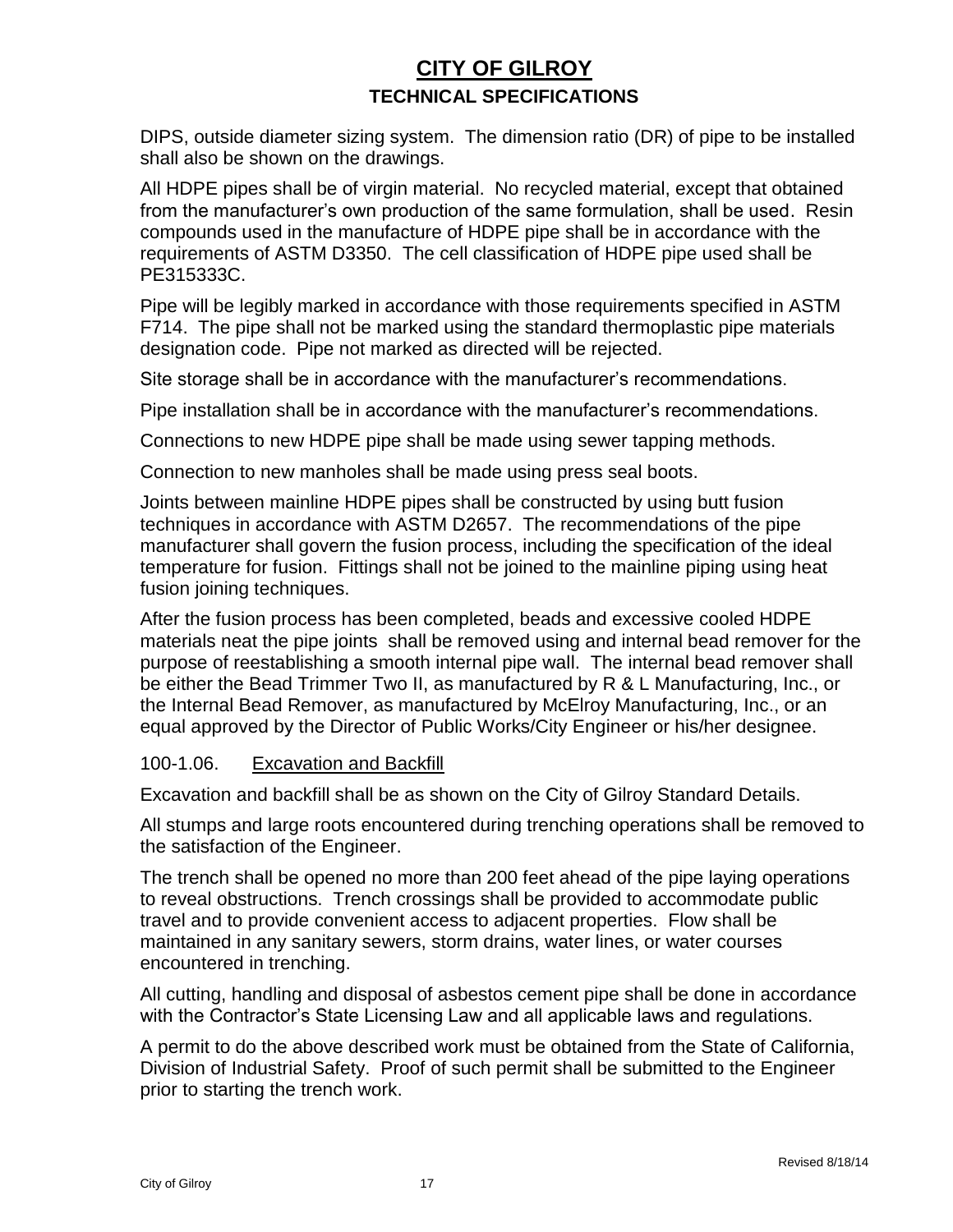#### 100-1.07. Existing Manholes

Existing manholes and cleanouts located within the street right of way shall be adjusted to conform to finished pavement grades in accordance with the details shown on the plans.

Prior to the removal of an existing manhole frame, a platform shall be constructed in the manhole above the top of the sewer to prevent any dirt or debris from falling into the sewer. The platform shall remain in place until all work on the manhole has been completed and the asphalt concrete has been placed around the manhole. Prior to the removal of the platform from the manhole, all dirt and debris shall be removed.

Lowering of the manhole ring and cover shall be accomplished by the removal of existing concrete grade rings below the manhole ring or by removing the upper section of manhole barrel and substituting therefore a shorter section of barrel.

At the Contractor's option, in lieu of removing and replacing barrel sections as above provided, the top of the existing upper barrel section may be trimmed and the taper section replaced on such trimmed surface provided, however, that such trimming shall not crack or otherwise damage the remaining portion of barrel section.

In the event that the portion of barrel section to remain is cracked or damaged or otherwise made unsuitable for use by such trimming, the entire section shall be removed and replaced with a new section of barrel. Trimming of taper sections will not be permitted.

All sections of the manhole shall be set in cement mortar or in approved gasket material. Trim excess gasket material and plaster inside joints smoothly. Manhole sections set in cement mortar shall be smoothly plastered inside and out.

After placing the surface course of asphalt concrete, all manholes and cleanouts shall be located and marked with white paint before the close of that work day.

Within two working days of paving, all manholes and cleanouts shall be adjusted to grade and inspected.

Existing grade adjustment rings in the adjustment of manhole frames shall become the property of the Contractor and, if undamaged and thoroughly cleaned of mortar, may be reused in the work. If not so used, they shall be disposed of away from the site of the work at the expense of the Contractor.

#### 100-1.08. Pipe Laying

Pipe laying shall begin at lowest starting point and proceed upstream. Where ground water occurs, pumping shall continue until backfilling has progressed to a sufficient height to prevent flotation of the pipe. Water shall be disposed of in such a manner as to cause no property damage or not be a hazard to public health.

Where construction consists of constructing a new main or extension of an existing main, the downstream end of the new main shall be securely closed with a tight fitting plug until the construction is accepted by the City Engineer.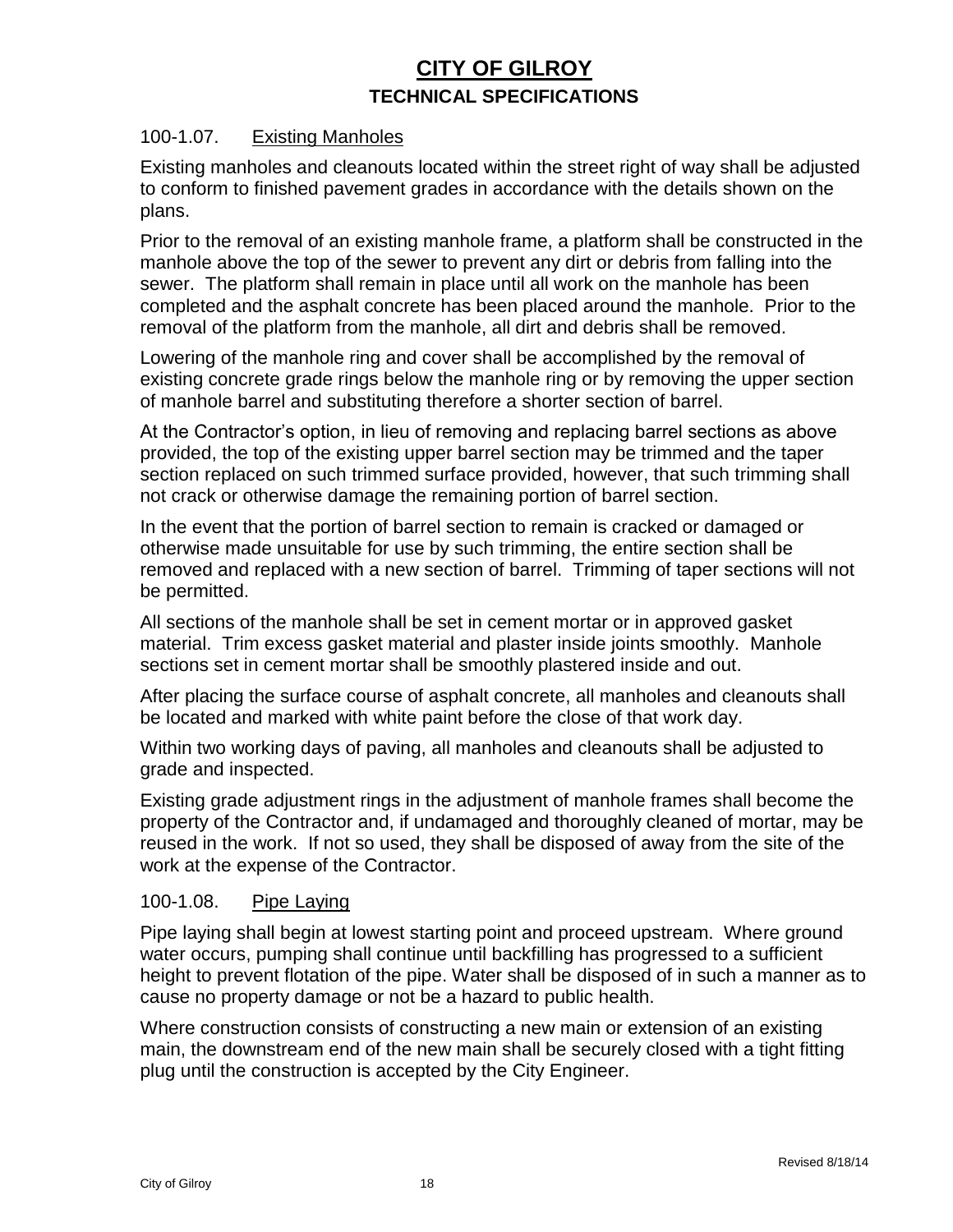Connection to existing sanitary sewer main shall utilize a manhole. If a new manhole is required, the Contractor shall pothole the existing sewer main to verify invert grades and locations.

Sewer pipe shall be installed on the alignment and grade as shown on the plans and in accordance with the Standard Specifications, or as directed by the Engineer. Existing sewer laterals shall be removed and replaced at the locations shown on the plans, or as directed by the Engineer.

Sewer pipe shall be laid in straight lines and on uniform rates of grade between points where changes in alignment or grade are shown on the plans. The interior of the pipe shall be free of foreign matter before lowering into the trench.

The pipe manufacturer's written instructions covering the installation of his pipe shall be closely followed unless otherwise directed by the Engineer or these Technical Specifications. The trench shall not be backfilled until authorized by the Engineer. Pipe laying shall proceed upgrade with the spigots pointing in direction of flow. The invert of the pipe shall be set at required line and grade as determined from batter boards set not over 25 feet apart.

Electro-optical grade setting devices may be used provided that the device will be operated by a person proficient in its operation.

Any section of pipe found to be defective or which has had grade or joints disturbed shall be re-laid by the Contractor at his expense.

Proper implements, tools and facilities satisfactory to the Engineer shall be provided and used by the Contractor for the safe and efficient execution of the work. All pipe, fittings and accessories shall be carefully lowered into the trench by means of derrick, ropes, or other suitable equipment in such a manner as to prevent damage to pipe and fittings. Under no circumstances shall pipe or accessories be dropped or dumped into the trench. The pipe and accessories shall be inspected for visible defects prior to lowering into trench. Any visibly defective or unsound pipe shall be replaced.

The line and grade of existing utilities shall not be altered. Any leakage caused in existing utilities by reason of the Contractor's operations shall be immediately repaired at the Contractor's expense.

Existing storm drains shall be supported or removed and replaced at the Contractor's option. In any case, the Contractor shall be responsible for maintaining the existing line and grade of the storm drains.

Existing water lines shall be supported in place with service maintained during construction. The Contractor shall be responsible for any damage to the water lines during construction and any damage resulting from improper backfilling.

Existing sewer lines shall be supported in place with service maintained during construction. The Contractor may, at his option, remove and replace any sewer laterals which are not in use during construction. The Contractor shall be responsible for damage to sewer lines during construction and any damage resulting from improper backfilling.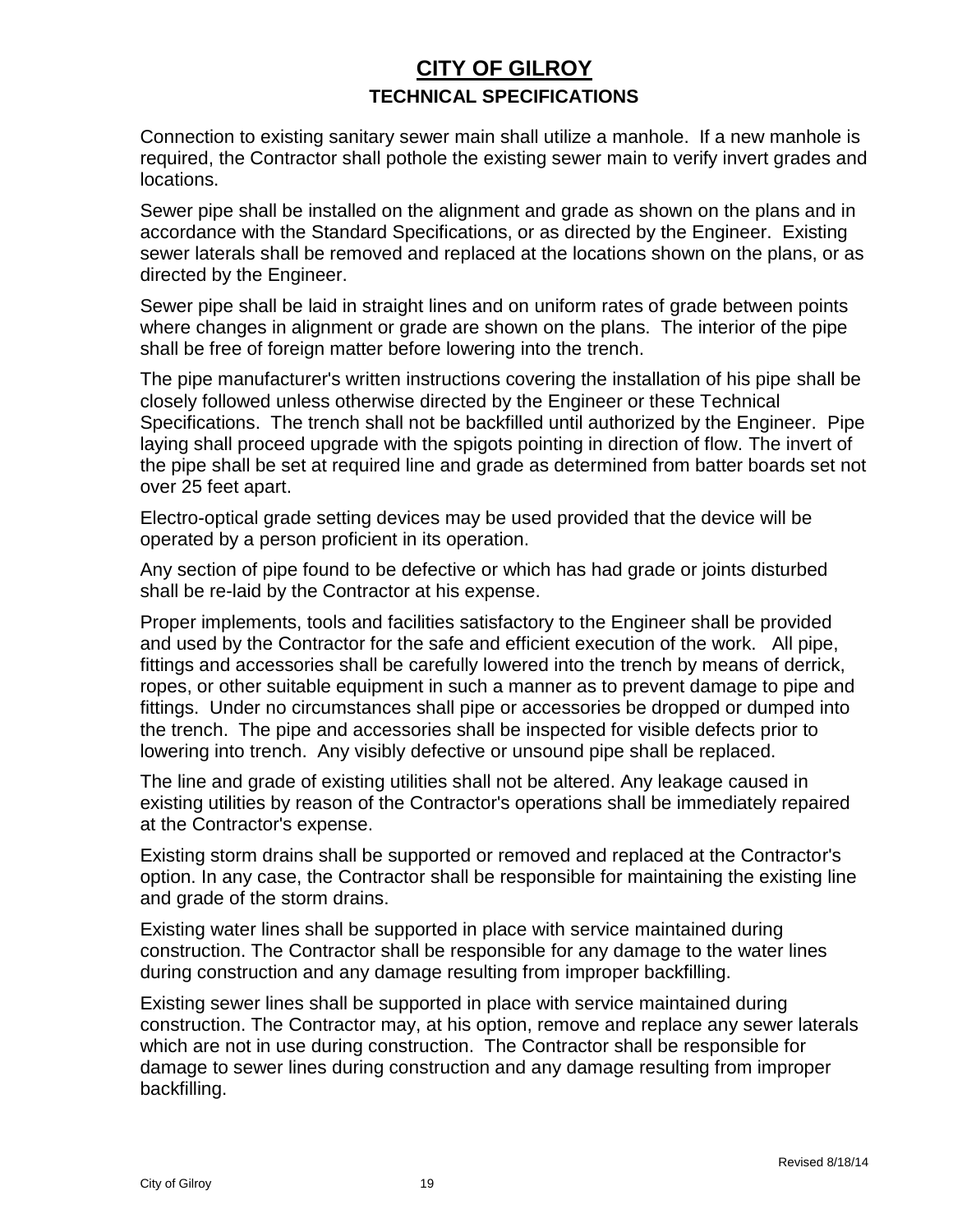#### 100-1.09. Sewer Structures

Manholes shall be standard precast concrete manholes as detailed on the City Standard Details. Precast concrete manhole bases must be from list approved by the City Engineer.

Manhole bases may be poured-in-place concrete on undisturbed earth. The bases shall be poured full thickness against the side of the manhole excavation or to dimensions shown on the Plans. The manhole excavation site shall be dewatered before pouring.

Pre-cast manhole bases, conforming to the City Standard Details in dimensions and the requirements outlined below for materials may be used. Such pre-cast bases shall be placed on a minimum 12-inch thick cushion of drain rock, as specified in the City Standard Details. The drain rock shall extend a minimum of 6 inches beyond the outside edges of the base.

Concrete for manhole bases shall be Class A Portland cement concrete conforming to the applicable requirements of Section 90 of the Standard Specifications. The Portland cement shall be Type V conforming to ASTM Designation: C 150 or low-alkali-Type II cement meeting the requirements for Type V cement.

Where steel reinforcement is required in manhole base construction, such reinforcement shall be furnished and placed as shown on the plans and in accordance with the applicable provisions of Section 52 of the Caltrans Standard Specifications.

The base slab and initial riser section shall be connected with integrally poured concrete to create a watertight joint. Flow channels shall be constructed as shown on the plans. Changes in size or grade shall be made gradually and changes in direction by smooth curves. All finished surfaces shall be smoothly troweled with a steel trowel. All manhole barrels and taper section shall be precast concrete sections using Type V Portland cement complying with ASTM Designation: C 150 or low-alkali Type II cement meeting the requirements for Type V cement.

The 48-inch and 60-inch diameter barrels and taper sections shall be constructed in accordance with the applicable provisions of ASTM Designation: C 478 and shall be inspected by the Engineer to determine that the interior surfaces are smooth and free of pockets or depressions.

Manhole frames and covers shall be in accordance with City Standard Details.

At locations where sewer is to be installed into or out of existing manholes the manhole wall and base shall be chipped or core drilled to accept the new size of pipe and to form a flow channel in the manhole base. The Contractor shall dry pack around the pipe between the pipe and the opening. The Contractor shall also backfill in the area around the pipe with concrete to insure a watertight connection.

Mainline cleanouts shall be installed per City Standard Detail at the locations shown on the Plans.

After placing the surface course of asphalt concrete, all manholes and cleanouts shall be located and marked with white paint before the close of that work day.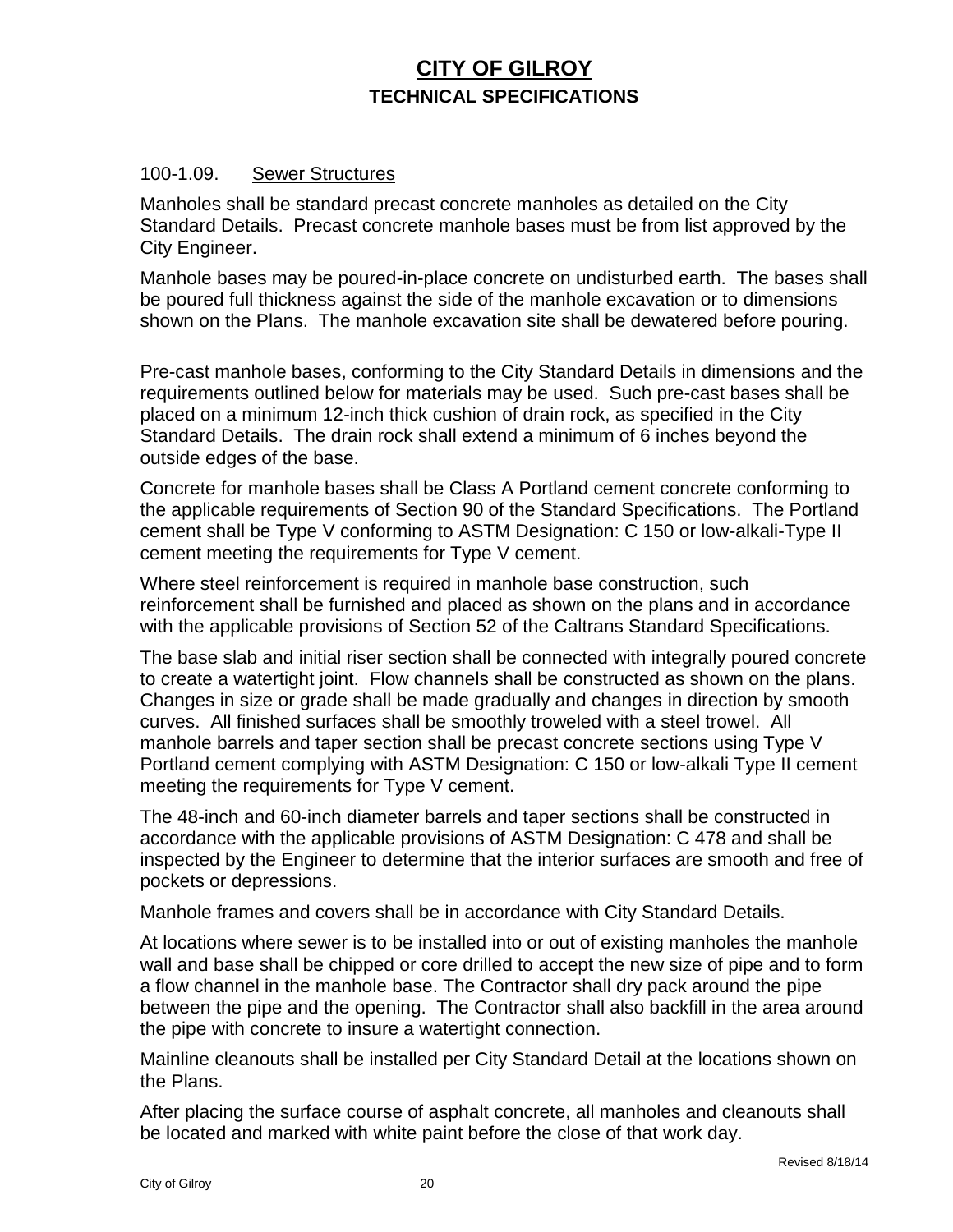Within two working days of paving, all manholes and cleanouts shall be adjusted to grade and inspected.

#### 100-1.010. Testing of Sewers

Testing of all portions of the sewer including manholes will be required.

For either exfiltration or infiltration test, the maximum leakage shall not exceed 250 gallons per inch of pipe diameter per mile per twenty-four (24) hours as measured over a period of thirty (30) minutes minimum. Should the leakage exceed the maximum allowable rate, the Contractor shall repair, overhaul, or rebuild the defective portion of the sewer line to the satisfaction of the Engineer at no additional cost to the City. After repairs have been completed by the Contractor, the line shall be retested as specified above, all at no cost to the City.

The test shall be performed after the line has been laid and all backfill placed and compacted as specified elsewhere in these specifications. The Contractor, at his option, may test the line at any time during construction. However, the final test for acceptance shall be made only after all backfill is in place and compacted.

In the event that the exfiltration test prescribed above is impractical due to wet trench conditions, these portions of the sewer line where such conditions are encountered will be tested for infiltration. The Engineer shall determine whether the exfiltration or infiltration test will be used.

Even though the test for leakage is within the prescribed limits, the Contractor shall repair any obvious leaks.

Low pressure air testing may be used in lieu of water testing at the option of the Contractor. Water testing may be required by the Engineer. The following procedure shall be used for air testing:

- A. Clean pipe to be tested by propelling a snug fitting inflated rubber ball through the pipe with water. Remove any debris.
- B. Plug all pipe outlets with suitable test plugs. Brace each plug securely.
- C. If the pipe to be tested is submerged in ground water, insert a pipe probe, by boring or jetting, into the backfill material adjacent to the center of the pipe, and determine the pressure in the probe when air passes slowly through it. This is the back pressure due to ground water submergence over the end of the probe. All gauge pressures in the test should be increased by this amount.
- D. Add air slowly to the portion of the pipe installation under test until the internal pressure is raised to 4.0 p.s.i.g.
- E. Check exposed pipe and plugs for abnormal leakage by coating with a soap solution. If any leakage is observed, bleed off air and make necessary repairs.
- F. After an internal pressure of 4.0 p.s.i.g. is obtained, allow at least two minutes for air temperature to stabilize, adding only the amount of air required to maintain pressure.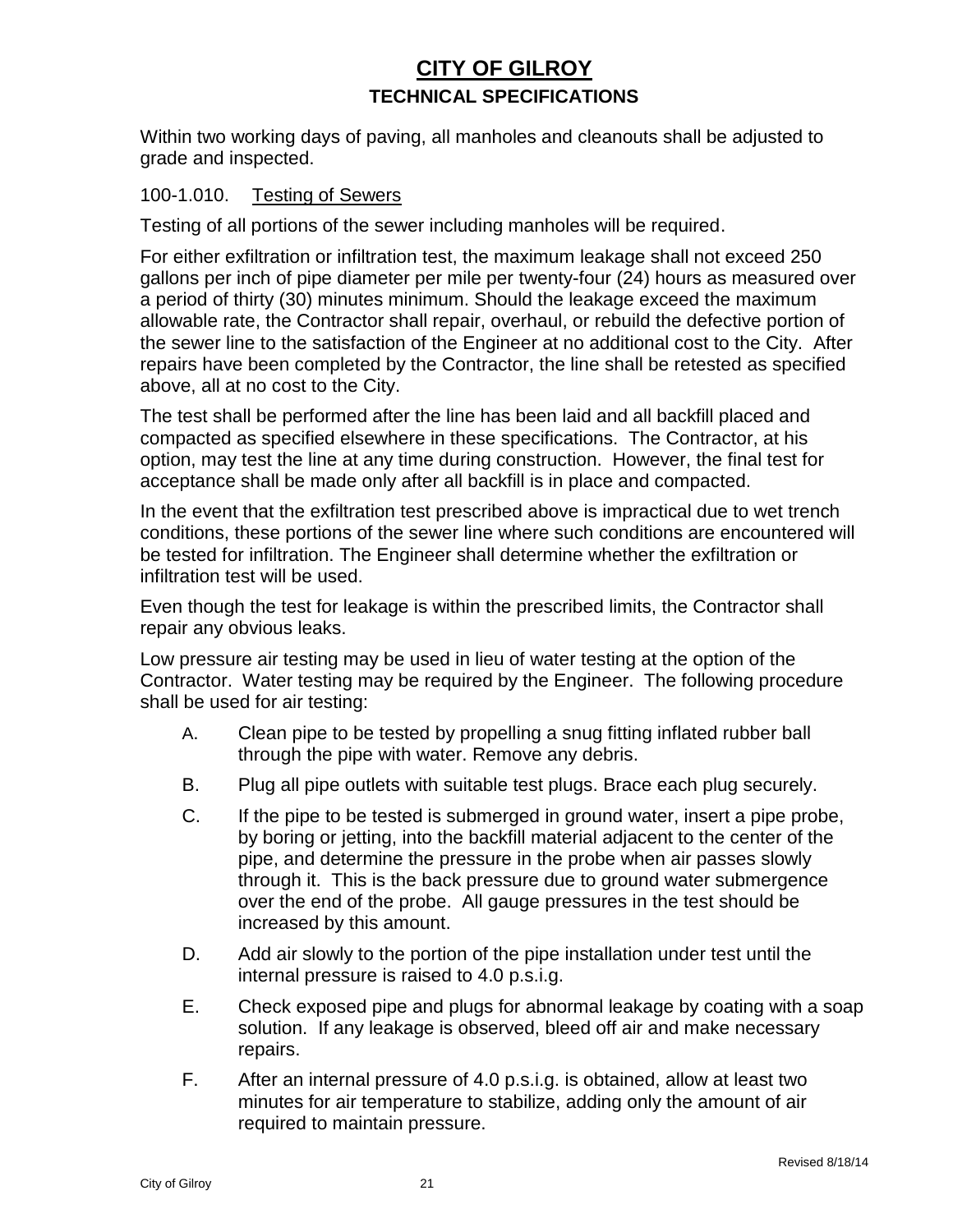- G. After the two minute period, disconnect the air supply.
- H. When pressure decreases to 3.5 p.s.i.g. , start stopwatch Determine the time in seconds that is required for the internal air pressure to reach 2. 5 p.s.i.g. The minimum allowable time in seconds shall be based on the diameters and lengths of pipe under test.

Air test data sheets and nomograph with directions for computing the specification time are available at the office of the City Engineer.

The Contractor shall hire an independent television inspection service to perform a closed-circuit television inspection of all newly constructed sewers. A color DVD or portable drive ("thumb drive") format of the television inspection shall be produced and delivered to the Engineer together with a typed log of the inspection.

The following conditions shall exist prior to the television inspection:

- A. All sewer lines shall be in installed, backfilled and compacted;
- B All structures shall be in place, all channeling complete and all pipelines accessible from structures;
- C. All other underground facilities, utility piping and conduit within two feet of the sewer main, shall be installed;
- D. All compaction required shall be completed;
- E. Pipelines to be inspected shall be balled, flushed and mandrel tested;
- F. The final air or water test shall have been completed.
- G. Immediately before the television inspection, run fresh water into the sewer until it passes through the downstream manhole.

When the above work has been completed, the Contractor shall notify the Engineer forty-eight (48) hours in advance of the date for television inspection. During this inspection, the Contractor or his authorized representative shall be present to observe the recorded pictures as provided by the television camera.

The following video tape observations shall be considered defects in the construction of the sewer pipelines and will require corrections prior to acceptance:

- A. Off grade 0.08 foot, or over, deviation from grade;
- B. Joint separations
- C. Offset joints
- D. Chips in pipe ends
- E. Cracked or damaged pipe or evidence of the presence of an external object bearing upon the pipe (rocks, roots, etc.);
- F. Infiltration;
- G. Debris or other foreign objects;
- H. Other obvious deficiencies when compared to Approved Plans and Specifications, these Standard Specifications and Standard Details.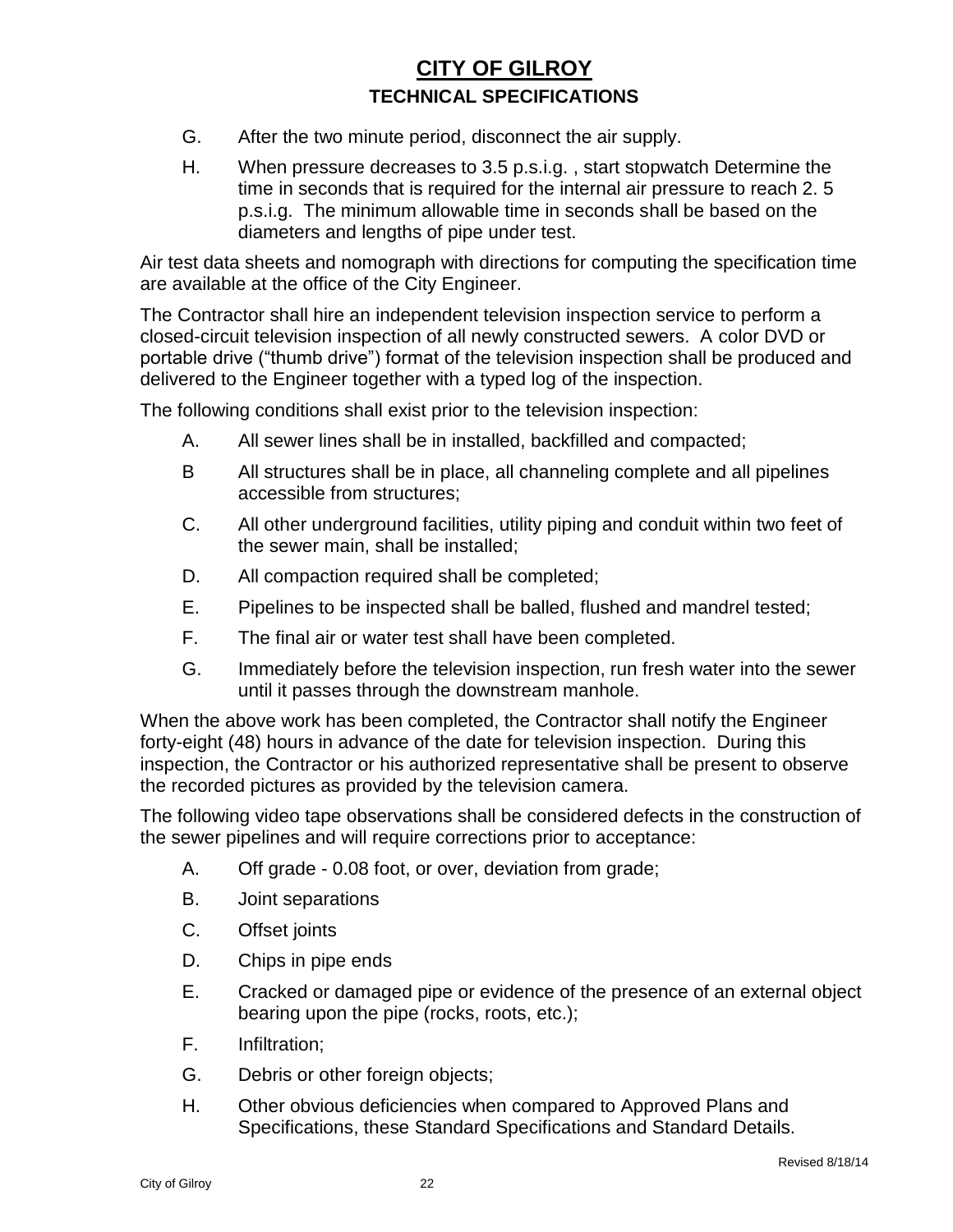The contractor shall be notified in writing of any deficiencies revealed by the television inspection that will require repair, following which the Contractor shall excavate and make the necessary repairs and request a television re-inspection. Television reinspection shall be at the contractor's expense.

#### 100-1.011. Trench Resurfacing

Follow City of Gilroy Standard Details for trench resurfacing unless otherwise approved in writing by the Director of Public Works/City Engineer.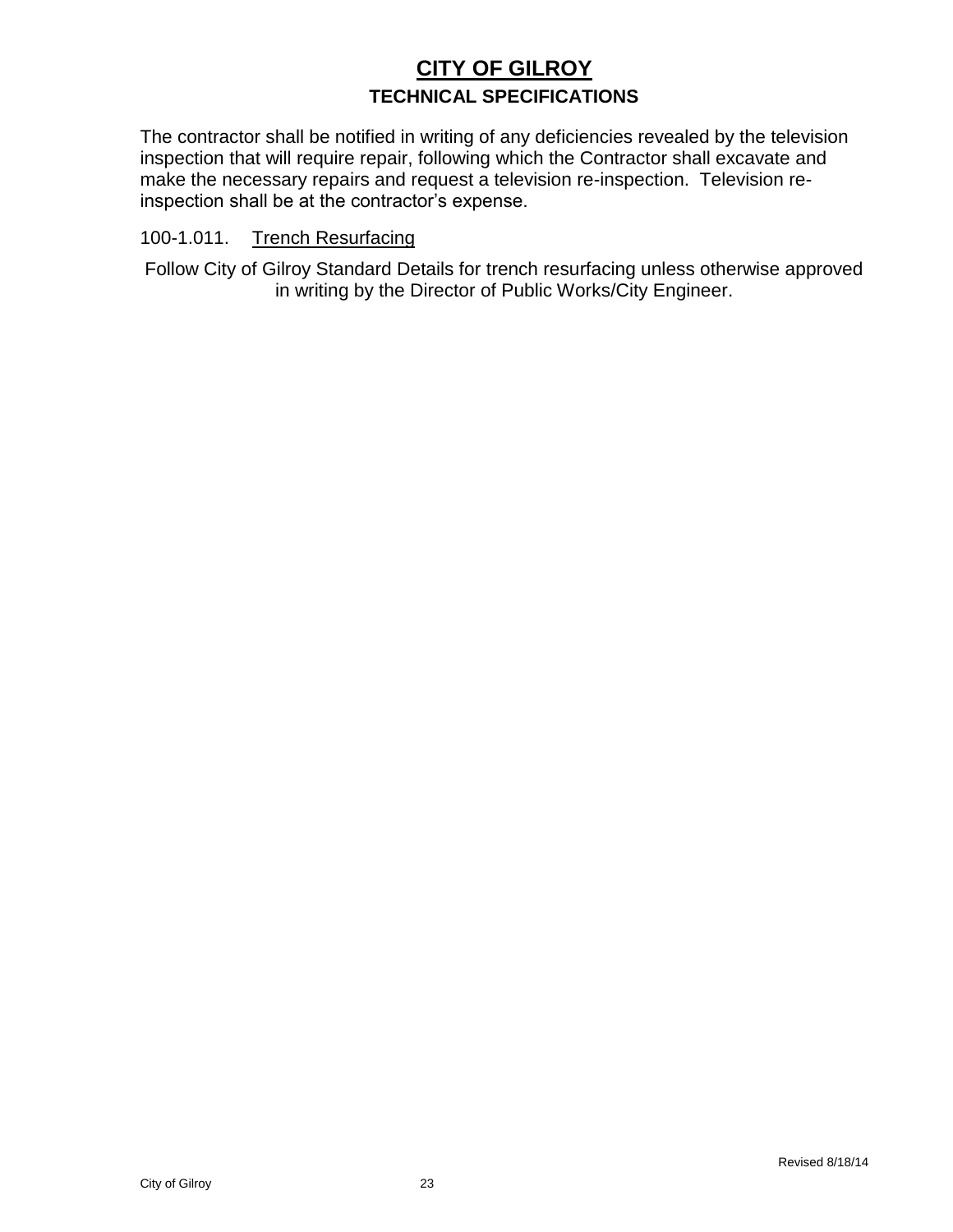## **Section 101**

# **WATER MAIN CONSTRUCTION**

#### 101-1.01 Description

All water mains and related appurtenances shall be constructed in accordance to the American Water Works Association (AWWA) Standards; unless otherwise specified by the City of Gilroy Standard Specification and Details.

#### 101-1.02 Pipe

Use Ductile Cast Iron in accordance to the specifications of AWWA Standard C151 for main/transmission piping unless otherwise approved in writing by the Public Works Director/City Engineer.

Ductile Iron Pipe shall be a cast ferrous material in which a major part of the carbon content occurs as free graphite in a substantially nodular or spheroidal form.

Ductile Iron Pipe shall be cement lined, new pipe conforming to AWWA Standard C104/ANSI A 21.4 of the most recent issue, if any, as sponsored by the American Water Works Association for thickness Class 50 Ductile Iron Pipe and shall have an asphaltic coating as specified in AWWA Standard C151. The pipe shall be furnished with either Bell and spigot end, "Tyton Joints" or Mechanical Joints except where otherwise specified on the plans.

#### 101-1.03 Copper Water Service Tubing

All copper water service tubing shall conform to the latest AWWA Standards as described in ANSI/AWWA C800 of the latest revision, and to ASTM B88, and shall be Type K soft temper tubing.

#### 101-1.-04 Fittings

All fittings shall be new gray iron or ductile iron fittings conforming to ANSI/AWWA C110/C153 of latest revision and shall have the proper type of ends to match the type of pipe used.

Gray iron or ductile iron fittings shall be cement mortar lined in accordance with AWWA C104 of latest revision and shall have an exterior petroleum asphaltic coating conforming to AWWA C110. Ductile iron fittings shall have a minimum pressure rating of 250 P.S.I. and shall be of the thickness class as shown on the plans.

#### 101-1.05 Gate Valves

Gate valves shall conform to AWWA Standard C509 of latest revision and shall be the resilient seat type with non-rising stem opening counter-clockwise with O-ring stem seal and suitable ends for connections to type of pipe or fitting used. The gate valve shall be used on pipes with nominal sizes equal to 12 inches and below. The working pressure rating of gate valves shall meet or exceed the pressure rating of the pipe specified on the plans. External bolts and nuts shall be 304 stainless or poly wrapped per standard. Valves shall be as shown on the City of Gilroy Standard Details.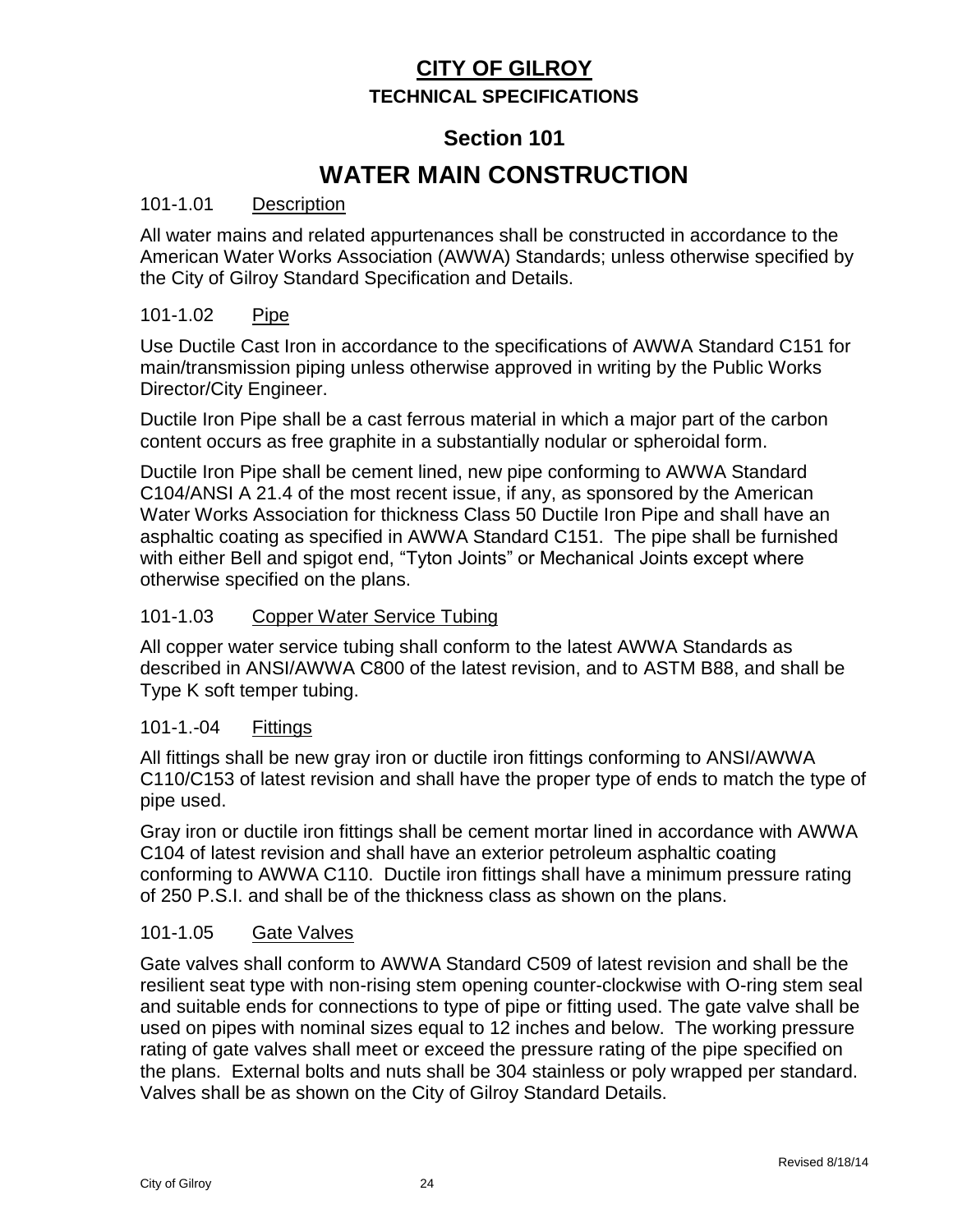#### 101-1.06 Butterfly Valves

Butterfly valves shall conform to AWWA Standard C504 of latest revision and shall be of the rubber seat type. Valve discs shall rotate 90 degrees from the full open position to the tight shut position. The butterfly valve shall be used on pipes with nominal sizes larger than 12 inches. The valve seat shall provide a tight shutoff at a pressure differential of 150 psi upstream and 0 psi downstream in either direction. The valve operator shall be the traveling nut type. Valve shall open with a counter-clockwise rotation of the operating nut.

#### 101-1.07 Valve Boxes

Each valve shall be covered by a precast 8 inch valve box set flush with street surface with cast iron ring and cover marked "WATER". The valve boxes are to be Christy G 5, or approved equal.

#### 101-1.08 Fire Hydrant and Lateral Assembly

At the location(s) shown on the plans, the Contractor shall provide and install a fire hydrant and lateral assembly per City of Gilroy Standard Details.

No bends will be allowed in fire hydrant laterals without approval of the City Engineer.

#### 101-1.09 Water Meters

Water meters shall be placed by City water operations staff only after the curb and gutter is installed, backfill and grading is completed between the curb and sidewalk and the meter boxes are installed. In addition, water meters shall be installed in accordance to the City Standard Details.

The water meter box shall be installed at the back of curb except at the location(s) approved by the City Engineer.

The installation of the water meter shall follow the procedure below:

- Developer/contractor must obtain their encroachment permit or approved improvement plan.
- Developer/contractor must pay their fees as well as the water meter cost and its installation at the Finance Department.
- A ticket/tag will be issued to both the Water Operations and Engineering Inspection staff as notification that fees have been paid.
- The developer/contractor must provide the submittal of the water meter box to be installed to Engineering Inspection, if not according to the City Standard.
- Engineering Inspection will forward the submittal to Water Operations staff for review and approval.
- The water meter will not be installed unless the bacteriological test on the new main and its appurtenances has been certified and accepted. A copy of the lab report must be submitted to the Engineering Inspector and then it will be forwarded to Water Operations. The address and unit number to where the water meter box is connected to must be stenciled and painted in blue on top of the water meter box.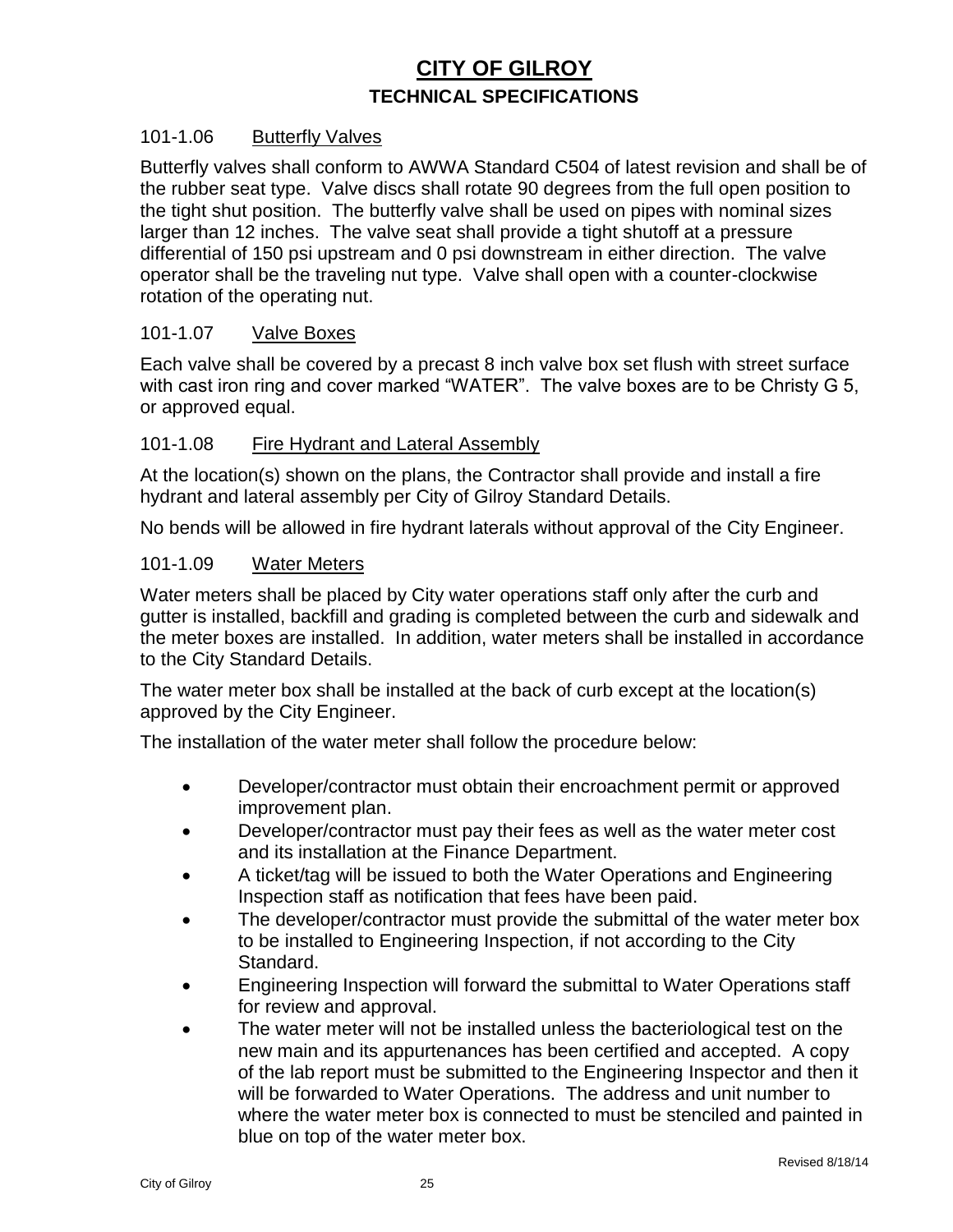- City inspector shall then inspect the installed water meter box and once approved; the City Inspector shall notify the Water Operations Department of its acceptance of the installed water meter box.
- The developer/contractor can make the request of the water meter installation to the Water Operations Department in writing at least three (3) days in advance.
- If a backflow device is required for 1-inch to 2-inch services, Water Operations shall install the water meter then lock it. After the contractor installs the backflow device and is ready to test the device, the contractor must call the Water Operations to open the lock and inspect the installation of the backflow device.
- Meters greater than 2 inches shall be installed by the contractor. Contractor shall call Water Operations three (3) days in advance to schedule pick-up at the Corporation Yard for large meters. Some special sizes need advance notice of 3-4 weeks for delivery. Contractor shall install meter with bypass assembly. The mainline valve to these services shall remain closed. Water Operations shall open the valve after backflow device is installed.
- After water has been turned on to a meter, Contractor has seven (7) days to have City-approved backflow tester to test the device and submit report to Water Operations.

Split service will be allowed if the street is new or has been recently overlayed. It will also be allowed if the water main is on the long side of the street and the street is main carrier of traffic. The existing service must be at least 1-inch and larger copper to split.

If a new residential home is built with an existing steel service, the existing service shall be upgraded to the current City Standard and the old service shall be abandoned at the main.

An existing steel service must be upgraded to current City Standard from the water meter to the main line whenever there is a request for additional water allocation or request to manifold the service.

No direct connection to a meter flange or angle stop shall be allowed without a meter.

No irrigation/domestic water services shall be allowed on a fire service.

#### 101-1.10 Air Vacuum/Relief Valves

Air relief valves shall be installed at locations whenever high points occur caused by vertical grade change in the main. In addition, air relief valves shall be installed in accordance to the City Standard Details.

#### 101-1.11 Blow-Offs

Blow offs shall be installed at the end of all dead-end runs. In addition, blow-offs shall be installed in accordance to the City Standard Details.

#### 101-1.12 Asbestos Cement Pipe

The installation of asbestos cement pipe is prohibited.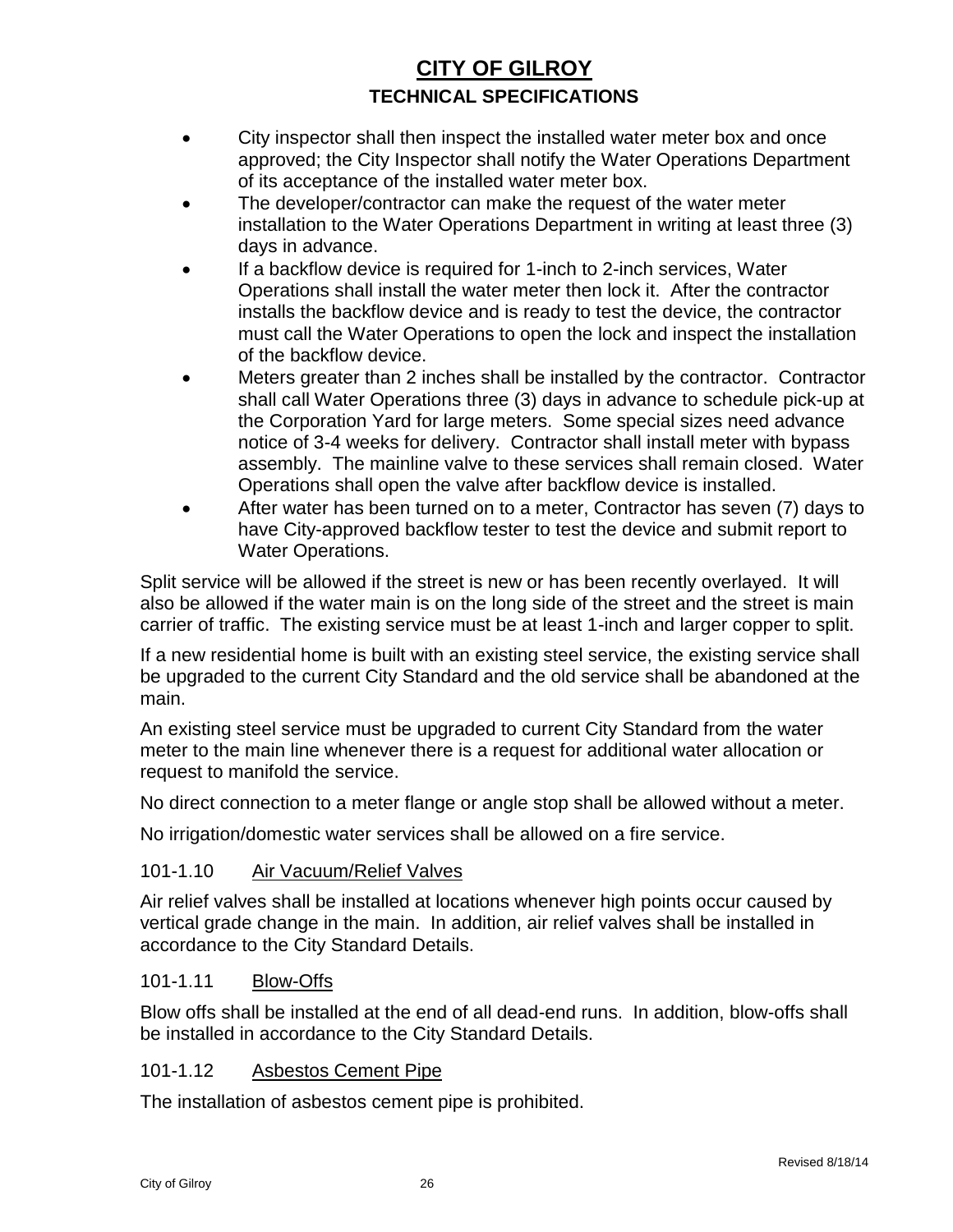All cutting, handling and disposal of asbestos cement pipe shall be done in compliance with the Contractor's State Licensing Law and all applicable laws and regulations.

#### 101-1.13 Excavation and Backfill

Excavation and backfill of the pipeline shall be as shown on the City of Gilroy Standard Details.

Excess material from excavation shall become the property of the Contractor and shall be disposed of to the satisfaction of the City Engineer.

Prior to disposal of any materials or operation of any equipment owned by the Contractor for the disposal of excess material from the trench excavation on site, the Contractor shall submit to the City Engineer written authorization for such disposal of materials and entry permission signed by the owners of the disposal site and the required permits.

#### 101-1.14 Laying and Handling Pipe Materials

Proper implements, tools, and facilities satisfactory to the City Engineer shall be provided and used by the Contractor for safe, convenient, and workmanlike prosecution of the work. All pipe fittings and valves shall be carefully lowered into the trench in such a manner as to prevent damage to pipe coatings. Under no circumstances shall pipe or accessories be dropped or dumped into the trench. Before lowering and while suspended, the pipe shall be inspected for defects and the cast iron pipe rung with a light hammer to detect cracks. Any defective, damaged, or unsound pipe shall be rejected and sound material furnished. Cutting of pipe for inserting valves, fittings, or closure pieces shall be done in a neat and workmanlike manner without damage to pipe. All pipe stockpiled on the job shall be stored with the ends covered to prevent the entrance of foreign matter.

Long radius curves in either the vertical or horizontal plane, must be approved in writing by the City Engineer.

Each length of pipe shall be free of any visible evidence of contamination, dirt, and foreign material before it is lowered into its position in the trench, and it shall be kept clean by approved means during and after laying. At times when pipe laying is not in progress, the open ends of any pipe which have been laid shall be closed by approved means to prevent the entrance of small animals or foreign material. Trench water shall not be permitted to enter the pipe.

#### 101-1.15 Installation of Ductile Iron Pipe

The flame cutting of pipe by means of oxyacetylene torch shall not be allowed.

Ductile iron pipe shall be as specified in and installed per AWWA C600 or latest revision and in accordance with the manufacturer's recommendations and the thickness class specified on the plans.

#### 101-1.16 Thrust Blocking

All tees, bends, and plugs shall be provided with thrust blocking and/or harness as shown on the plans or in accordance with the City of Gilroy Standard Details.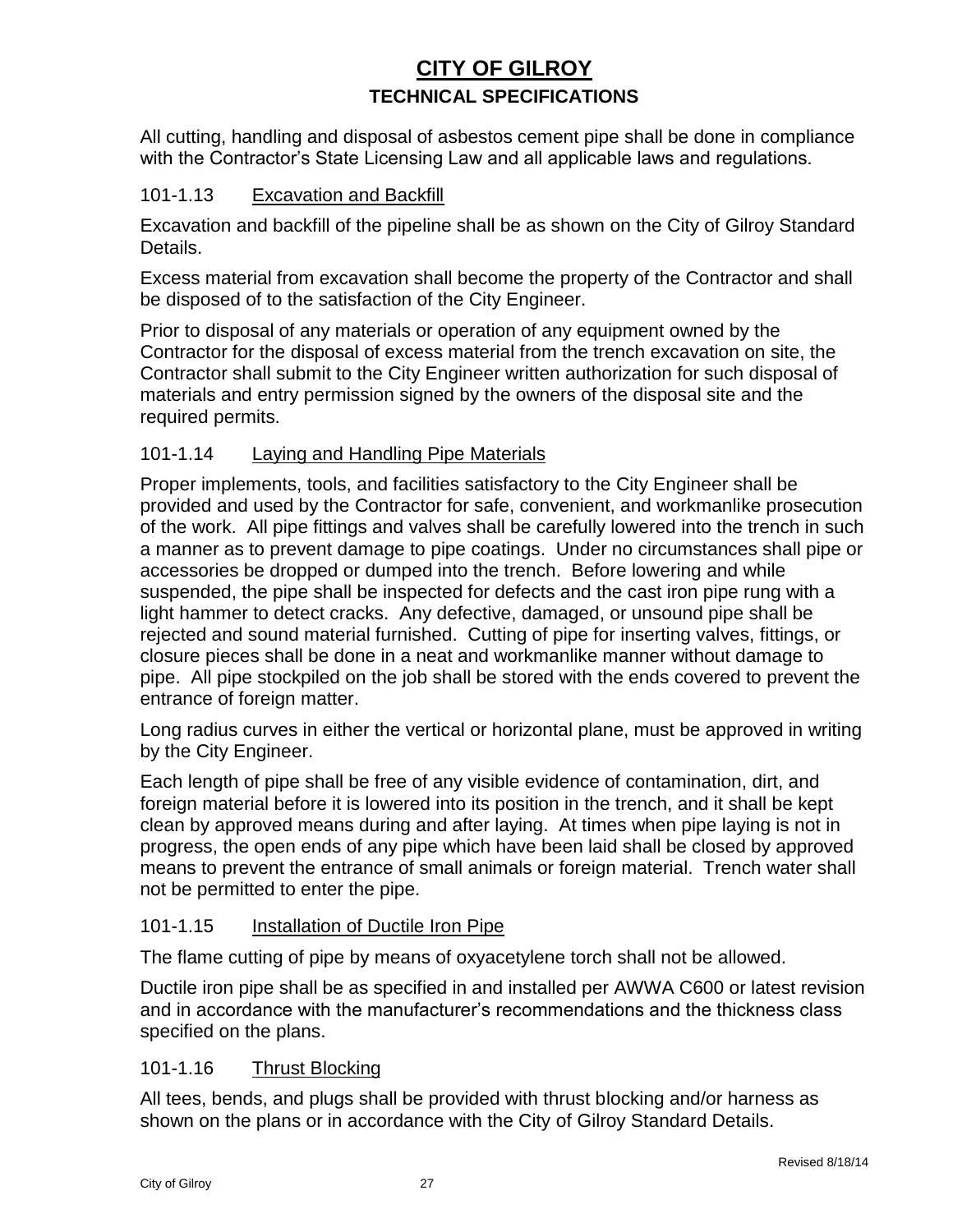#### 101-1.17 Disinfection of Pipeline

The work described in this section shall consist of disinfection of new and repaired potable water mains. The work involved in the disinfection of the main shall conform to the provisions of AWWA Standard C651, as specified herein and as directed by the City Engineer. All new water mains shall be disinfected before they are placed in service. All water mains taken out of service for inspection, repair, or other activities that might lead to contamination of water shall be disinfected before they are returned to service.

Multiple connections to the existing main are not allowed at all during initial charging of water into the new main to prevent any back flow to the existing main.

Water from the existing distribution system shall be controlled to flow very slowly in the newly laid pipe during the application of chlorine. Valves on existing mains in service shall be operated only by City water operations staff.

The forms of chlorine that may be used in the disinfection operations are liquid chlorine, sodium hypochlorite solution, and calcium hypochlorite granules or tablets.

The application of liquid chlorine shall conform to the provisions of AWWA Standard B301. The applications of sodium hypochlorite and calcium hypochlorite shall conform to the provisions of AWWA Standard B300.

Chlorine may be applied by any of the standard methods specified herein, subject to the approval of the City Engineer.

Three methods of chlorination are described in this section that can be applied accordingly:

"101-1.17A Tablet Method – The tablet method consists of placing calcium hypochlorite tablets in the water main as it is being installed and filling the main with potable water when the installation is complete. The tablet method gives an average chlorine residual of approximately 25mg/L. This method is best suited for short extensions and smaller diameter pipes (up to 12 inches). This method may be used only if the pipes and appurtenances are kept clean and dry during the construction.

During construction, 5-g calcium hypochlorite tablets shall be placed in each section of the pipe. Also, one tablet shall be placed in each hydrant, hydrant branch, and other appurtenance. Table 1 shows the number of tablets required for commonly used size of pipe. The tablet shall be attached by a food-grade adhesive. The tablets shall be attached inside the pipes and at the top of the main, with approximately equal numbers of tablets at each end of a given length of pipe.

When the installation of the main has been completed, the main shall be filled with water with a rate not greater than 1 ft/s and the water shall remain in the pipe for at least 24 hours. The water used to fill the new main shall be supplied through a temporary connection or a jumper that shall include a backflow prevention device. The supply connection can be done by using a potable-water hose attached to a back flow prevention device with a control valve then connected to a fire hydrant. Similar jumper connections can be used upon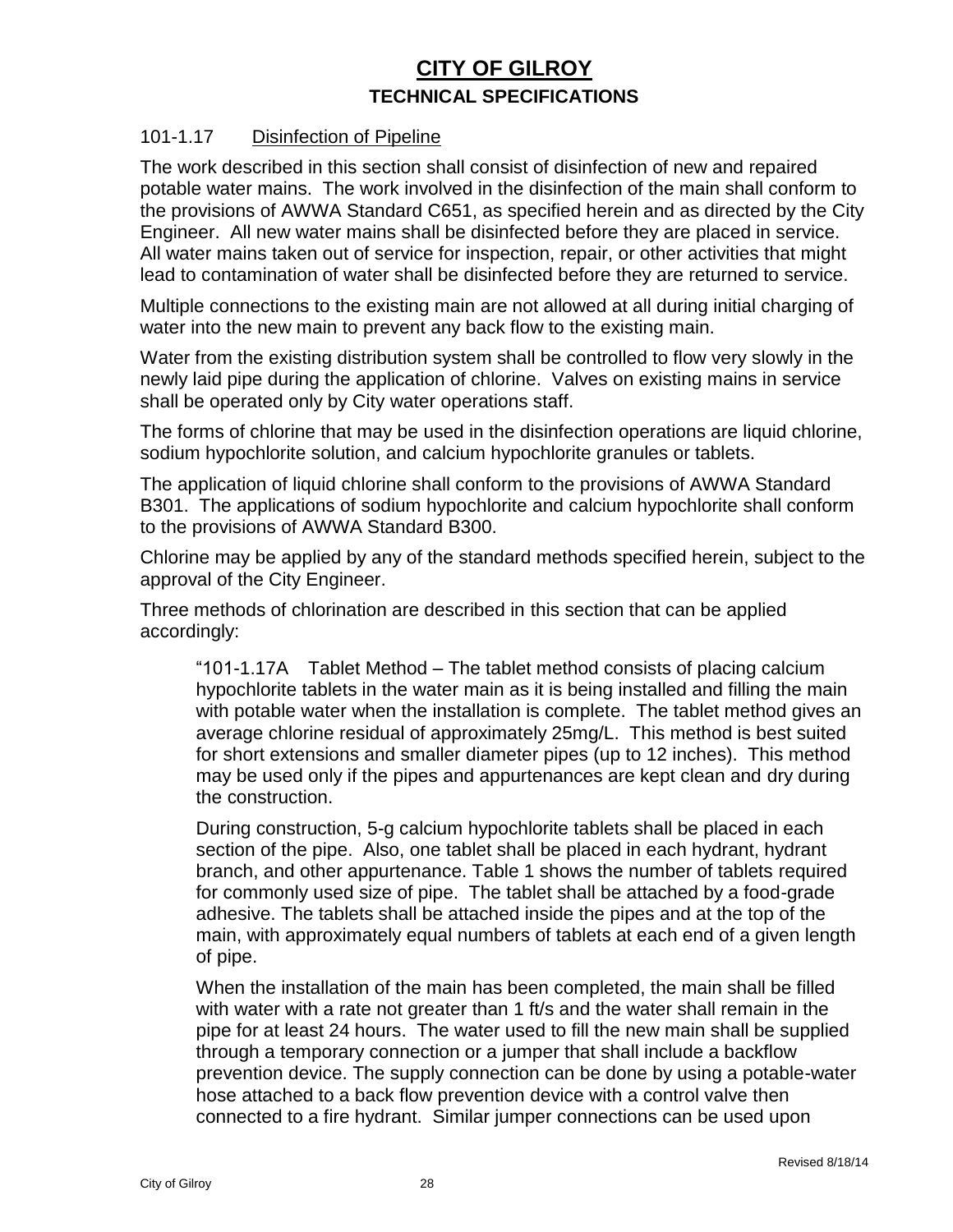approval of the City Engineer. However, if only a single connection is made from the existing to the new main within a one end run or a cul-de-sac then a jumper connection may not be required.

Hydrants and valves, to where the backflow prevention device is connected to, can be operated by City inspectors. If and only for acceptable reasons or constraints approved by the City Engineer, a jumper connection is not possible then connection to the existing main may be allowed with the condition that the new main is free from debris, foreign materials and proper handling of the pipe to avoid contamination was carefully performed. Valves on existing mains in service shall be operated only by the City water operations staff. City Inspectors may operate the existing valves only when in communication with Water Operations staff.

TABLE 1: REQUIRED NO. OF 5-g CALCIUM HYPOCHLORITE TABLETS FOR DOSE OF 25 mg/L

|                      | LENGTH OF PIPE SECTION (ft) |  |                                                                |   |  |
|----------------------|-----------------------------|--|----------------------------------------------------------------|---|--|
| <b>PIPE DIAMETER</b> |                             |  | 13 or less   18 or less   20 or less   30 or less   40 or less |   |  |
| (inches)             |                             |  | NUMBER OF 5-g CALCIUM HYPOCHLORITE TABLETS                     |   |  |
|                      |                             |  |                                                                |   |  |
|                      |                             |  |                                                                | 2 |  |
|                      |                             |  |                                                                |   |  |
| 10                   | 2                           |  |                                                                |   |  |
| 12                   |                             |  |                                                                | 6 |  |
| 16                   |                             |  |                                                                |   |  |

\* Referenced from AWWA C651 revised as of 2000.

101-1.17B Continuous Feed Method – The continuous feed method gives a 24-hour chlorine residual of not less than 10 mg/L. The new main shall be supplied and filled with water from a temporary connection, fire hydrant or other approved supply source. These sources shall be protected by an approved backflow assembly. The water shall flow at a constant, measured rate into the newly installed water main. At a point not more than 10 feet from the beginning of the new main, the water shall receive a dose of chlorine fed at a constant rate such that the water will not have less than 25 mg/L free chlorine. To ensure that this concentration is maintained, the chlorine concentration should be measured at regular intervals in accordance with the procedures described in the current edition of "Standard Methods for the Examination of Water and Wastewater" or "AWWA Manual M12". The chlorinated water shall be retained in the main for at least 24 hours, during which time, hydrants to where the backflow prevention device is connected to can be operated by City inspectors.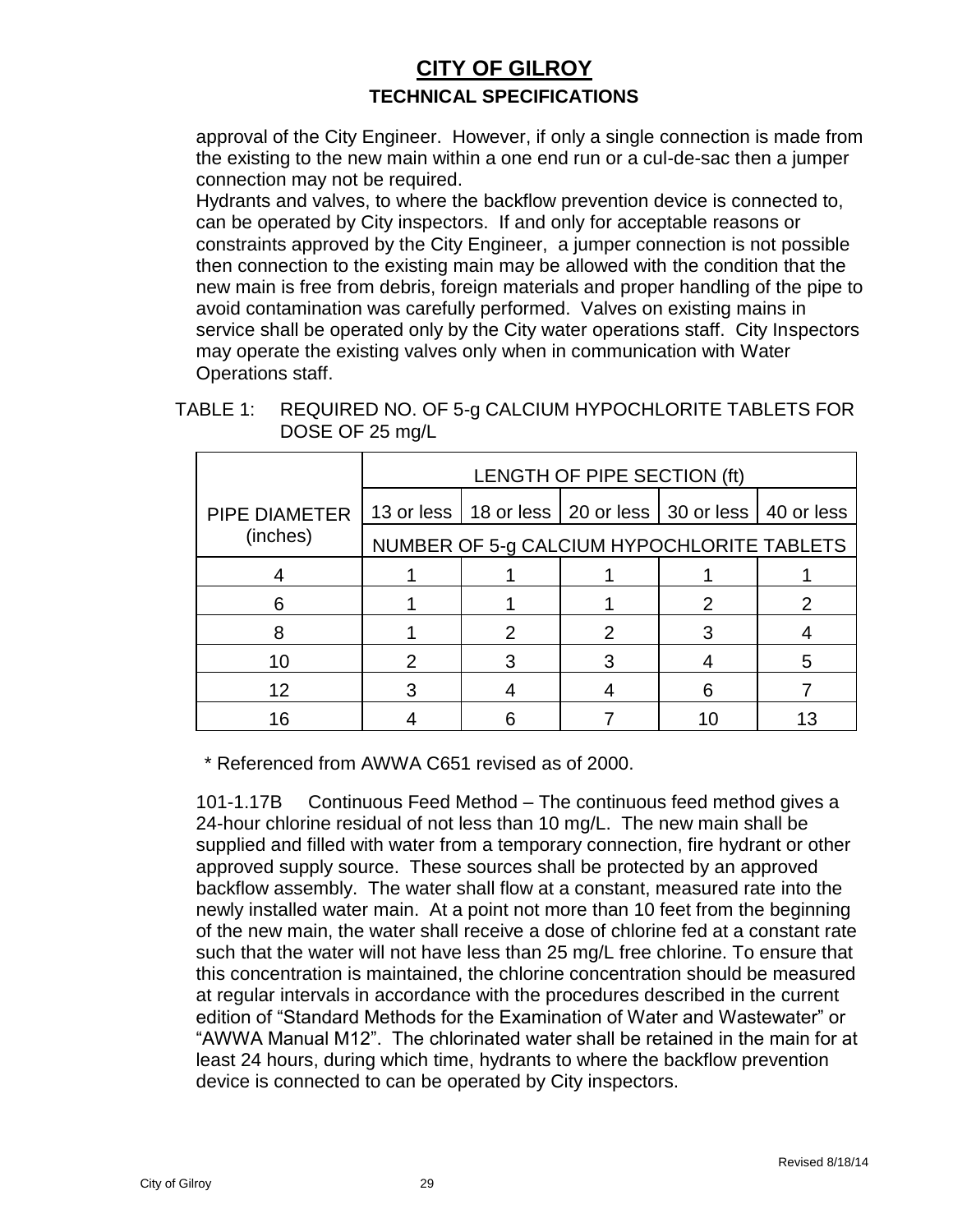Table 2 shows the amount of chlorine required for each 100 feet of pipe of various diameters.

| TABLE 2: CHLORINE REQUIRED TO PRODUCE 25 mg/L CONCENTRATION |
|-------------------------------------------------------------|
| IN 100 FT. OF PIPE                                          |

|        | <b>PIPE DIAMETER</b> |       | 100% Chlorine |      | 1% Chlorine Solution |
|--------|----------------------|-------|---------------|------|----------------------|
| inches | (mm)                 | lb    | (g)           | gal  |                      |
| 4      | (100)                | 0.013 | (5.9)         | 0.16 | (0.6)                |
| 6      | (150)                | 0.030 | (13.6)        | 0.36 | (1.4)                |
| 8      | (200)                | 0.054 | (24.5)        | 0.65 | (2.5)                |
| 10     | (250)                | 0.085 | (38.6)        | 1.02 | (3.9)                |
| 12     | (300)                | 0.120 | (54.4)        | 1.44 | (5.4)                |
| 16     | (350)                | 0.217 | (98.4)        | 2.60 | (9.8)                |

\* Referenced from AWWA C651 revised as of 2000.

101-1.17C Slug Method – The slug method is suitable for main pipes with larger diameter because of the volumes of water involved, for which the continuous feed method is not practical. The new main shall be supplied and filled with water from a temporary connection, fire hydrant or other approved supply source. These sources shall be protected by an approved backflow assembly. The water shall flow at a constant, measured rate into the newly installed water main. At a point not more than 10 feet from the beginning of the new main, the water shall receive a dose of chlorine fed at a constant rate such that the water will not have less than 100 mg/L free chlorine. To ensure that this concentration is achieved, the chlorine concentration should be measured at regular intervals. The chlorine shall be applied continuously and for a sufficient period to develop a solid column, or a "slug" of chlorinated water that will, as it moves through the main, expose all interior surfaces to a concentration of approximately 100 mg/L for at least 3 hours. The free chlorine residual shall be measured in the slug as it moves through the main. If at any time it drops below 50 mg/L, the flow shall be stopped; chlorination equipment shall be relocated at the head of the slug; and, as flow resumes, chlorine shall be applied to restore the free chlorine in the slug to not less than 100 mg/L. As the chlorinated water flow past fittings and valves, related hydrants and valves to where the backflow prevention device is connected to can be operated by City inspectors so as to disinfect appurtenances and pipe branches. If and only for acceptable reasons or constraints approved by the City Engineer, a jumper connection is not possible then connection to the existing main may be allowed with the condition that the new main is free from debris, foreign materials and proper handling of the pipe to avoid contamination was carefully performed. Valves on existing mains in service shall be operated only by the City water operations staff. City Inspectors may operate the existing valves only when in communication with Water Operations staff."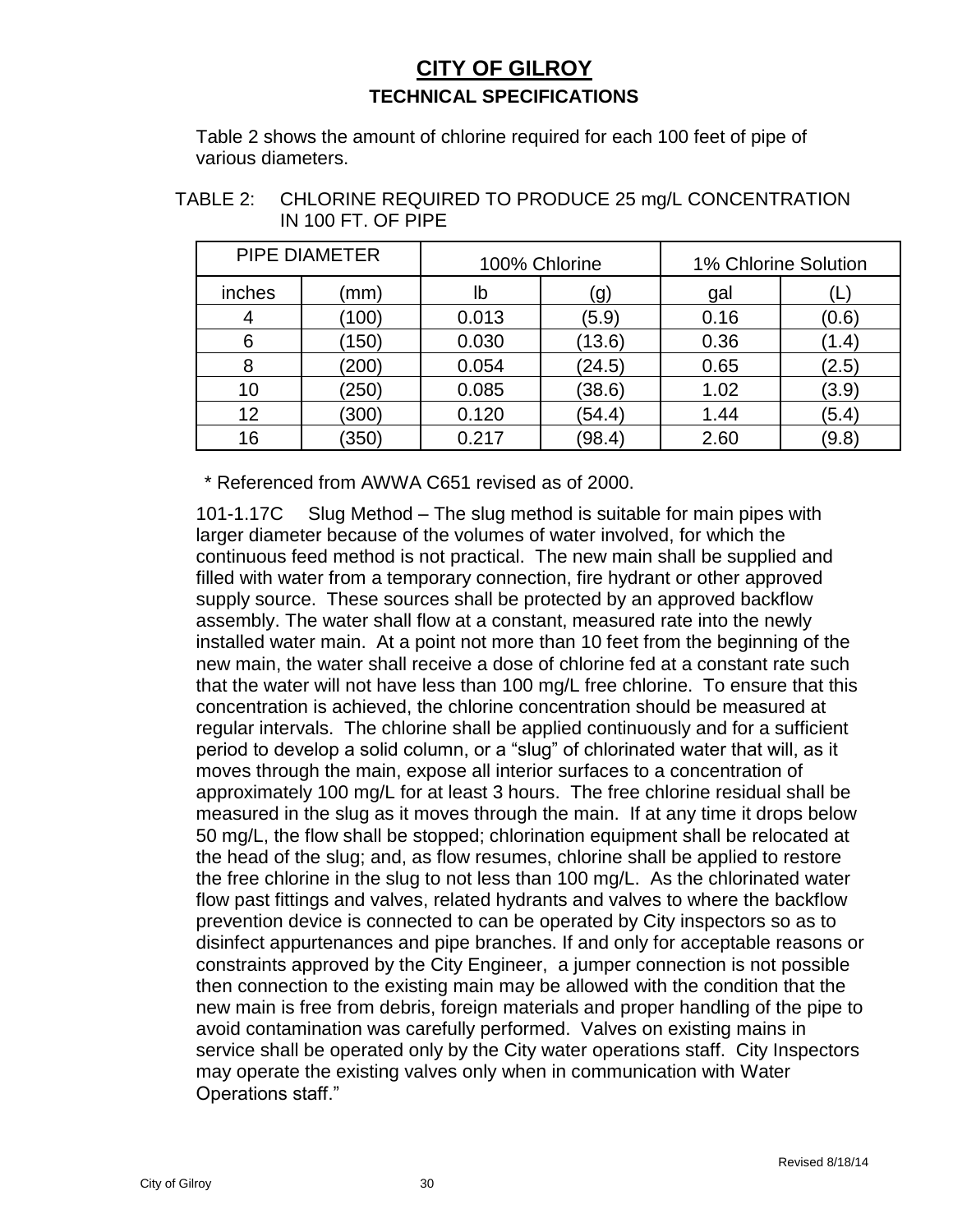#### 101-1.18 Final Flushing

Discharge of chlorinated water shall be in accordance with local and state laws.

Following the applicable retention period, heavily chlorinated water should not remain in prolonged contact with pipe. All treated water shall be thoroughly flushed from the newly laid pipe line until chlorine measurements show that the concentration in the water leaving the main is no higher than the generally prevailing in the distribution system or that is acceptable for domestic use. The determination of chlorine residue shall be made to ensure that the heavily chlorinated water has been removed from the pipeline. All treated water can only be flushed in the City's sanitary sewer system.

#### 101-1.19 Bacteriologic Tests

Following the final flushing, there shall be a waiting period of 24-hours prior to the collection of one sample in minimum from the new main. However, the City Engineer may determine and require the contractor to take two consecutive set of samples if necessary, taken at least 24 hours apart. At least one set of samples shall be collected from every 500 feet of the new water main, plus one set from the end of the line and at least one set from each branch. All samples shall be tested for bacteriological (chemical and physical) quality.

If trench water has entered the new main during construction or if, in the opinion of the City Engineer, excessive quantities of dirt or debris have entered the new main, bacteriological samples shall be taken at intervals of approximately 200 feet, and the location shall be identified by City forces.

Samples for bacteriological analysis shall be collected in sterile bottles treated with sodium thiosulfate. No hose, or fire hydrant shall be used in the collection of samples except for pipe repairs, if no other sampling port is available, well-flushed fire hydrants may be used with the understanding that they do not represent optimum sampling conditions.

If the initial disinfection fails to produce satisfactory samples, the disinfection process shall be repeated either using continuous-feed or slug method until satisfactory samples have been obtained. After the main has been redisinfected, two consecutive passing bacteria tests must be obtained prior to making the tie-in. Bacteria tests are valid for only 30 days. If there is more than a 30-day lapse between a passing bacteria test and the applicable tie-in, the bacteria test must be repeated prior to water main tie-in.

The testing and re-testing shall be performed by a Certified Laboratory approved by the City and at no cost to the City.

#### 101-1.20 Disinfection Procedures When Cutting Into, Tying Into or Repairing Existing Main

The treatment procedure outlined in this section refers only to existing mains that have been partially or wholly dewatered. After the appropriate procedures have been performed, the existing main may be returned to service prior to the completion of bacteriological testing in order to minimize the waiting time for customers without water service.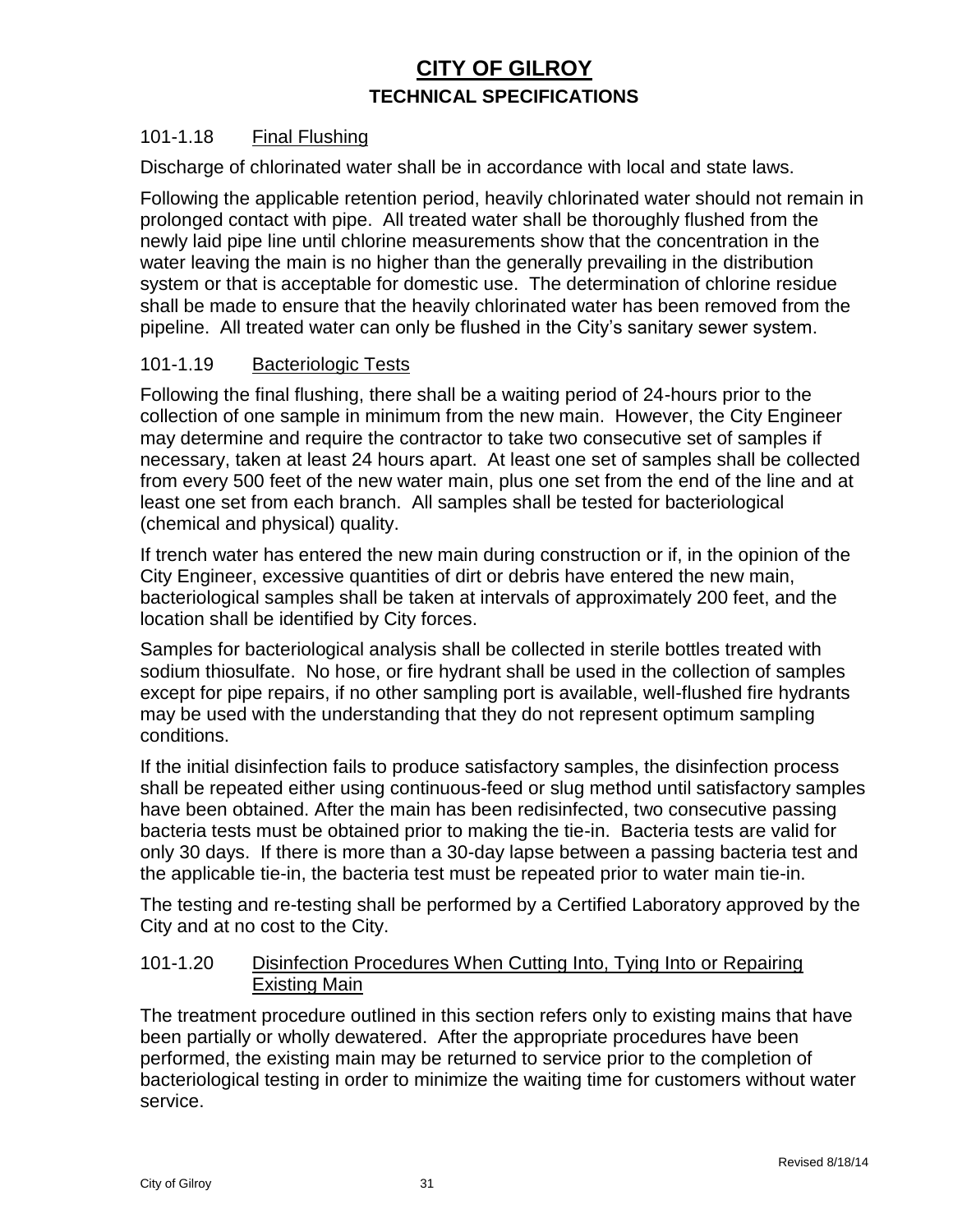101-1.20A Trench Treatment – When an existing main is opened, either by accident or by design, the excavation will likely be wet and may be badly contaminated from nearby sewers. Liberal quantities of hypochlorite applied to open trench areas will lessen the danger from this pollution. Tablets have the advantage in this situation, because they dissolve slowly and continue to release hypochlorite as water is pumped from the excavation.

101-1.20B Swabbing with Hypochlorite Solution – The interior of all pipe and fittings used in making the repair or tie-in (particularly couplings and tapping sleeves) shall be swabbed with a 1 percent hypochlorite solution (commercial bleach) before they are installed.

101-1.20C Flushing – Thorough flushing is the most practical means of removing contamination introduced during repairs. If valve and hydrant locations permit, flushing toward the work location from both directions is recommended. Flushing shall be started as soon as the repairs are completed and shall be continued until discolored water is eliminated.

101-1.20C Slug Chlorination – When practical, the section of the main in which the break is located shall be isolated, all service connections shut off, and the section flushed and chlorinated as described in Section 99-1.17C. The dose may be increased to 300 mg/L and the contact time may be reduced to 15 minutes. After chlorination, flushing shall be resumed and continued until discolored water is eliminated.

101-1.20C Bacteriologic Sample – Bacteriological samples shall be taken after repairs are completed to provide a record for determining the procedure's effectiveness. If the direction of the flow is unknown, samples shall be taken on each side of the repair or tie-in. If positive bacteriological samples are recorded, then the situation shall be evaluated by the Water Operations who can determine corrective action. Daily sampling shall be continued until 2 consecutive nondetect samples are recorded.

#### 101-1.21 Hydrostatic Test

The test shall be performed after the line has been laid and all backfill placed and compacted but before the permanent paving is placed. The bacteriological test clearance shall be obtained before conducting the pressure and leakage tests. The Contractor, at his option, may test the line at any time during construction. However, the final test for acceptance shall be made only after all backfill is in place.

Each valved section of pipe, or combined sections, as approved by the City Engineer, shall be subjected to a hydrostatic pressure of not less than 150 psi, at any point on the main. The pressure test shall be at least a 2-hour duration. Valves on existing mains in service required to be operated in connection with this job shall be operated only by personnel of the City forces assigned by the City Engineer. Each valved section of pipe shall be slowly filled with water. Before applying the specified test pressure, air shall be expelled completely from the pipeline section under test. To accomplish this, taps shall be made, if necessary, at the points of the highest elevation, and afterwards, tightly plugged. The pipeline shall be allowed to stabilize at the test pressure before conducting the hydrostatic test. The specified test pressure shall be applied by means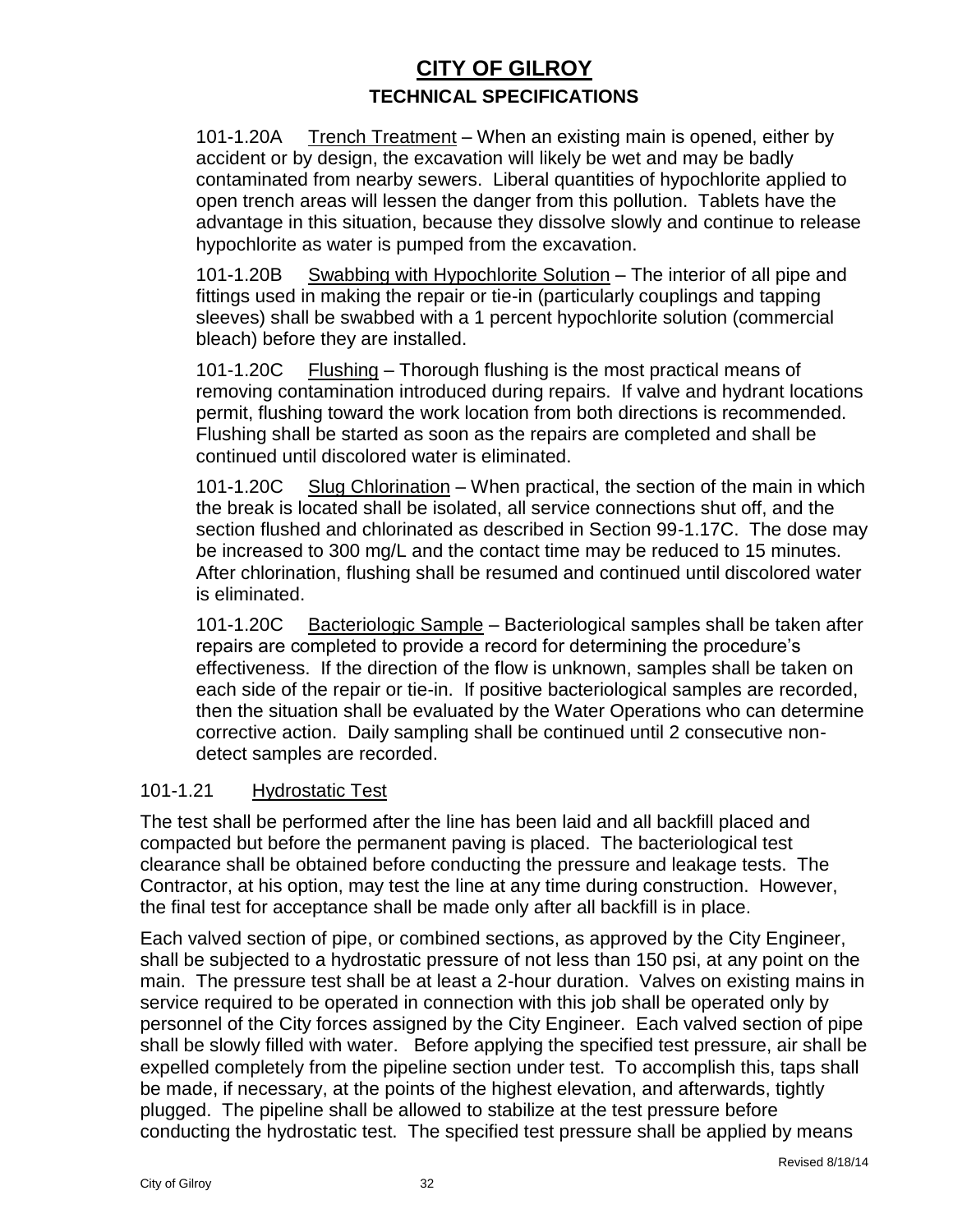of a pump connected to the pipe in a satisfactory manner. The pump, pipe connection, and all necessary apparatus including new gauge and measuring devices shall be furnished by the Contractor. The Contractor shall make the taps into the pipe and shall furnish all necessary assistance for conducting the tests. The test pressure shall not vary by more than +5 psi (34.5 kpa) for the duration of the test. Test pressure shall be maintained within this tolerance by adding makeup water through the pressure test pump into the pipeline. The amount of makeup water added shall be accurately measured (in gallons or liters per hour) by suitable methods and shall not exceed the applicable testing allowance as specified in Table 3 or by the equation below.

No pipe installation will be accepted if the quantity of makeup water is greater than that determined by the following formula:

> In inch-pound units,  $L=$  $\frac{\text{SD}\sqrt{\text{P}}}{148,000}$ Where:

- $L =$  testing allowance (makeup water), in gallons per hour
- $S =$  length of pipe tested, in feet
- $D =$  nominal diameter of the pipe, in inches
- $P =$  average test pressure during the hydrostatic test, in pounds per square inch (gauge)

Suitable means shall be provided by the City for determining the quantity of water leakage under the test pressure. Leakage is defined as the quantity of water to be supplied into the newly laid pipe, or any valved section of it, necessary to maintain the specified leakage test pressure after the pipe has been filled with water and the air expelled. The City Engineer shall designate the time at which the test shall be made. If the leakage rate is greater than the specified allowable limit, the Contractor shall, at his own expense, locate the cause and repair the defect until the leakage is within the specified allowance. After the leak or leaks are corrected to the satisfaction of the City inspector, the hydrostatic pressure and leakage test shall be repeated.

Also, the Contractor shall repair any obvious leaks even though the hydrostatic test results are within the prescribed limits above.

The contractor shall submit a written report of the results of the hydrostatic test. The report shall include: (1) date and time of test, (2) description of pipe section tested, (3) amount of measured leakage, (4) cause and location of leaks, if any and corrective action, (5) statement that the pipe tested passed the pressure and leakage tests. The tests report shall be signed by the contractor and the City inspector.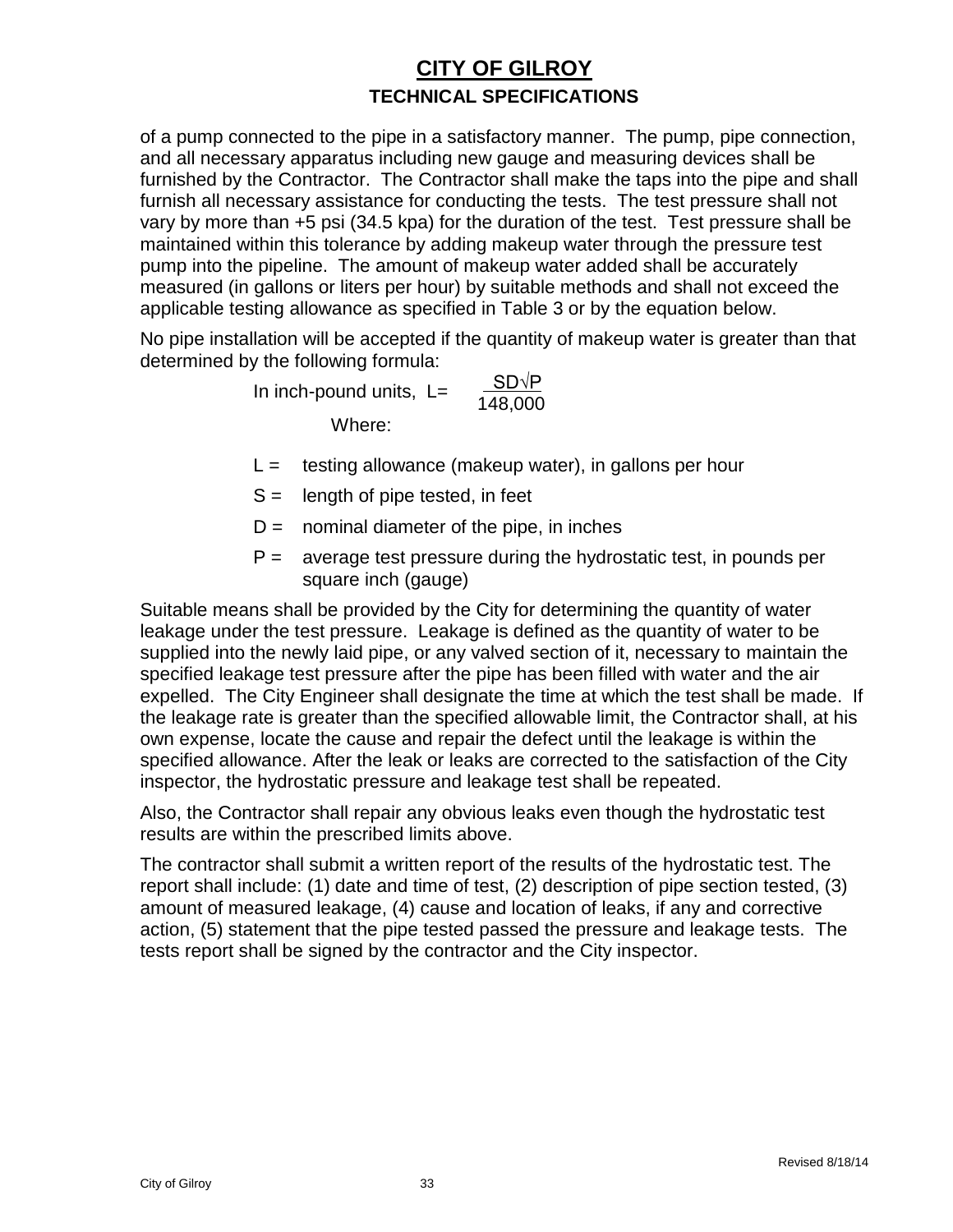#### TABLE 3: HYDROSTATIC TESTING ALLOWANCE PER 1,000 FT OF PIPELINE

|                             | <b>AVERAGE TEST PRESSURE</b><br>(psi) |      |                                            |      |      |      |      |      |      |
|-----------------------------|---------------------------------------|------|--------------------------------------------|------|------|------|------|------|------|
| <b>PIPE</b>                 | 100                                   | 125  | 150                                        | 175  | 200  | 225  | 250  | 275  | 300  |
| <b>DIAMETER</b><br>(inches) |                                       |      | <b>HYDROSTATIC TESTING ALLOWANCE (gph)</b> |      |      |      |      |      |      |
| 3                           | 0.20                                  | 0.23 | 0.25                                       | 0.27 | 0.29 | 0.30 | 0.32 | 0.34 | 0.35 |
| 4                           | 0.27                                  | 0.30 | 0.33                                       | 0.36 | 0.38 | 0.41 | 0.43 | 0.45 | 0.47 |
| 6                           | 0.41                                  | 0.45 | 0.50                                       | 0.54 | 0.57 | 0.61 | 0.64 | 0.67 | 0.70 |
| 8                           | 0.54                                  | 0.60 | 0.66                                       | 0.72 | 0.76 | 0.81 | 0.85 | 0.90 | 0.94 |
| 10                          | 0.68                                  | 0.76 | 0.83                                       | 0.89 | 0.96 | 1.01 | 1.07 | 1.12 | 1.17 |
| 12                          | 0.81                                  | 0.91 | 0.99                                       | 1.07 | 1.15 | 1.22 | 1.28 | 1.34 | 1.40 |
| 14                          | 0.95                                  | 1.06 | 1.16                                       | 1.25 | 1.34 | 1.42 | 1.50 | 1.57 | 1.64 |
| 16                          | 1.08                                  | 1.21 | 1.32                                       | 1.43 | 1.53 | 1.62 | 1.71 | 1.79 | 1.87 |
| 18                          | 1.22                                  | 1.36 | 1.49                                       | 1.61 | 1.72 | 1.82 | 1.92 | 2.02 | 2.11 |
| 20                          | 1.35                                  | 1.51 | 1.66                                       | 1.79 | 1.91 | 2.03 | 2.14 | 2.24 | 2.34 |
| 24                          | 1.62                                  | 1.81 | 1.99                                       | 2.15 | 2.29 | 2.43 | 2.56 | 2.69 | 2.81 |
| 30                          | 2.03                                  | 2.27 | 2.48                                       | 2.68 | 2.87 | 3.04 | 3.21 | 3.36 | 3.51 |
| 36                          | 2.43                                  | 2.72 | 2.98                                       | 3.22 | 3.44 | 3.65 | 3.85 | 4.03 | 4.21 |
| 42                          | 2.84                                  | 3.17 | 3.48                                       | 3.75 | 4.01 | 4.26 | 4.49 | 4.71 | 4.92 |

\* Referenced from AWWA C600 revised as of 2005.

#### 101-1.22 Water Main Tie-Ins

The Contractor shall notify the City Inspector forty-eight (48) hours prior to individual mainline shutdowns required to facilitate the tie-in operations. Tie-ins will not be scheduled until a written passing bacteria test has been received by City of Gilroy. A City Inspector must be present during all tie-in operations. No tie-ins shall be performed without prior authorization of the City. Valves on existing mains in service shall be operated only by City water operations staff.

Interruption of service to commercial customers shall, as much as practical, be coordinated with the customer's needs. The Contractor will contact the customers, consider the customer's interests and inform the City accordingly.

After hours work or weekend work is to be avoided whenever possible and any overtime costs shall be borne by the Contractor requesting such after-hours work. Normal working hours are: 7:00 A.M. to 3:30 P.M.

Contractors or parties requiring work of any kind by the City forces shall request such services a minimum of forty-eight (48) hours in advance of the time such services are desired. Work requests, which will involve City forces for more than 8 hours or an extensive number of City supplied parts, shall be requested a minimum of 7 calendar days in advance.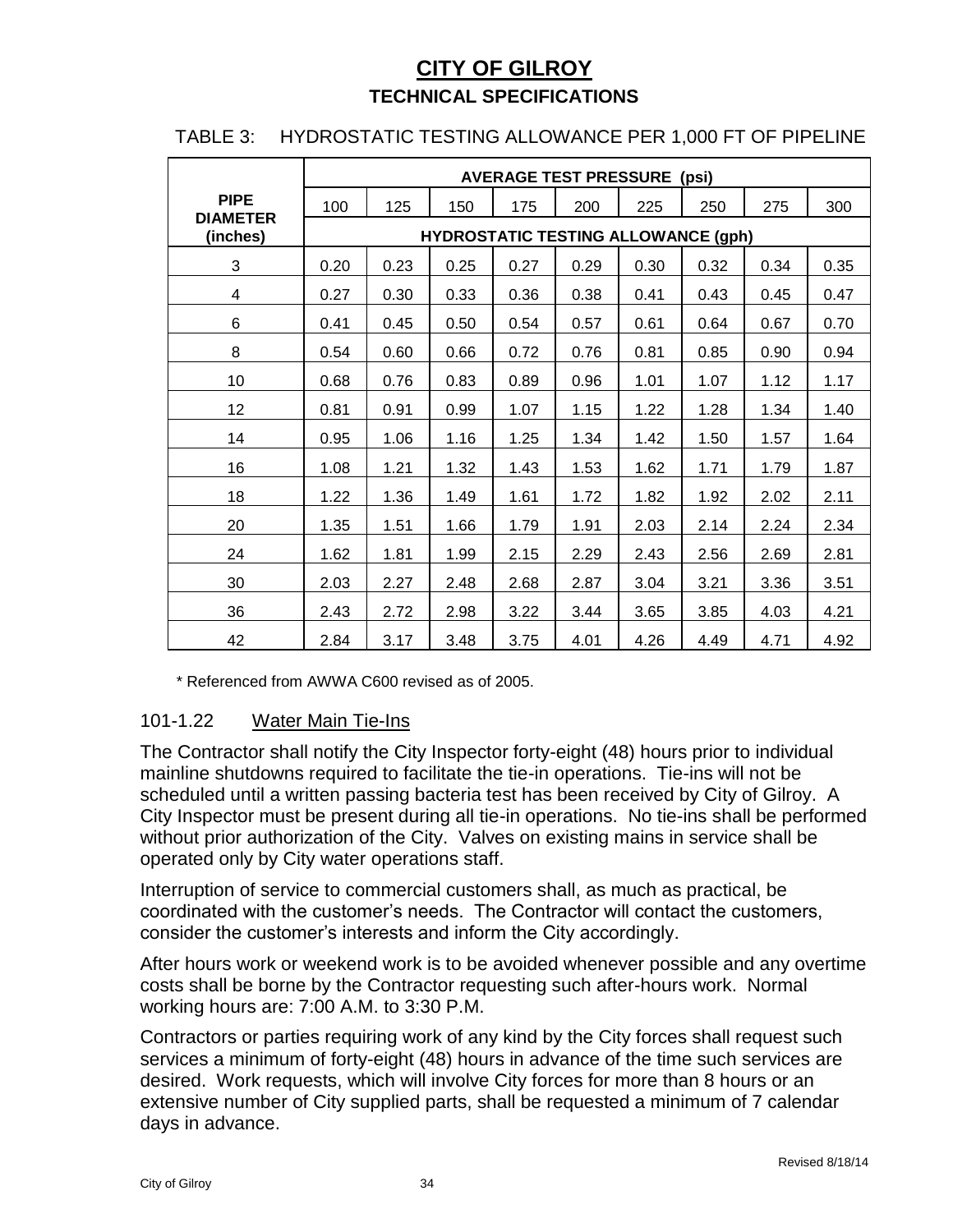If it is necessary to terminate service to any customer, the Contractor shall make the request for such work an additional seventy-two (72) hours (three additional working days for a total of five working days advance notice) in advance of the time such services are desired to allow the customers affected to have a minimum of seventy-two (72) hour notice.

During the work, the Contractor shall exercise all necessary precautions to prevent the entrance of trench water or any other foreign material into the water main and shall conduct all operations in accordance with the most stringent sanitation practices. The interior of all appurtenances being installed shall be thoroughly swabbed with a strong HTH solution prior to installation.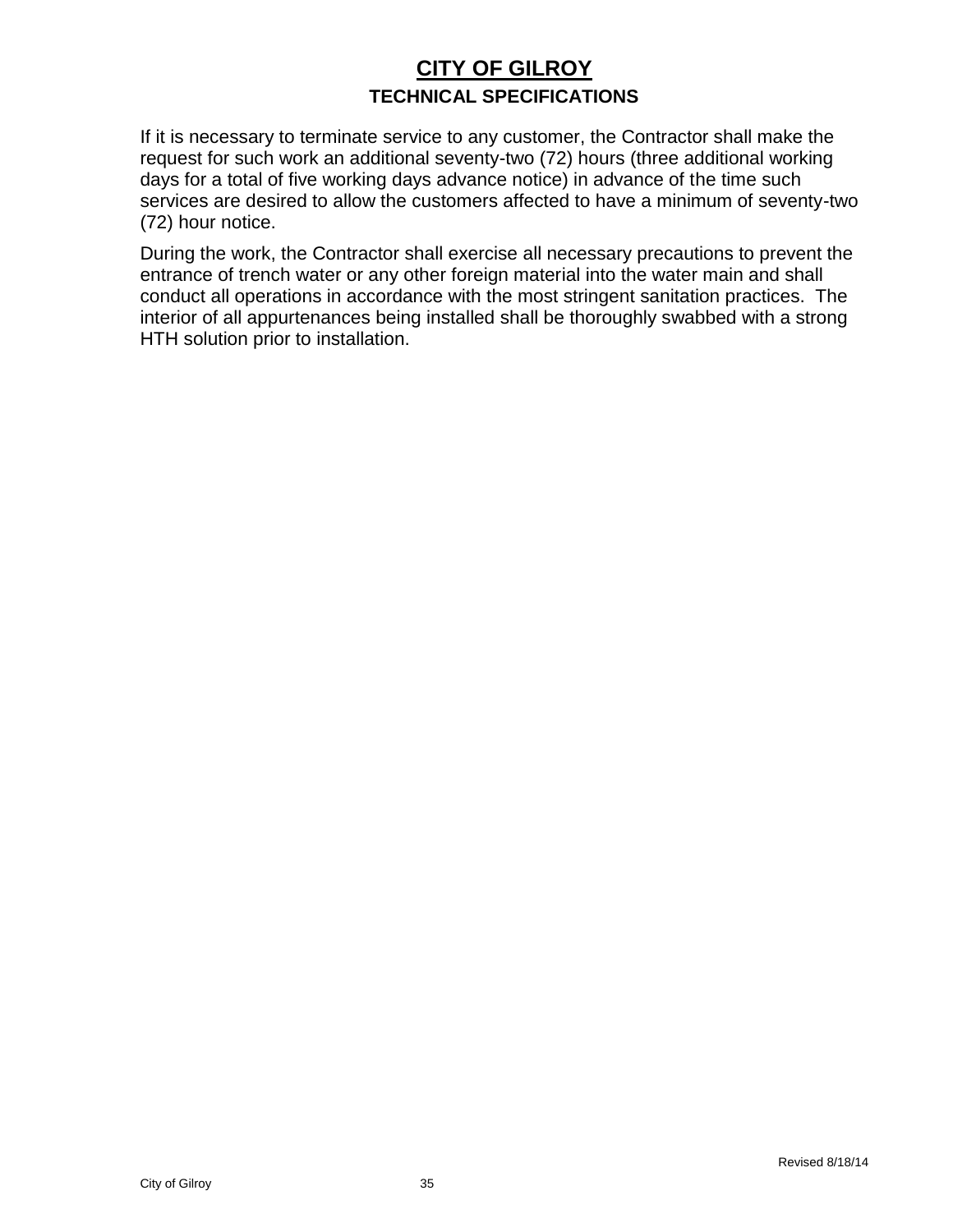# **Section 102 LANDSCAPE CONSTRUCTION**

#### 102-1.01 Planting

- A. Contractor shall supply all plants required to fulfill design intent as shown on the plans.
- B. Contractor shall protect and maintain all plant material from time of delivery to time of final acceptance. Owner shall not be responsible for losses due to vandalism, theft, or severe weather.
- C. Contractor shall place plant materials so they do not interfere with irrigation system or inhibit required coverage. Plant locations may be adjusted as long as design intent is not compromised. Contractor shall set out plant material as per plan and receive acceptance from owner's representative with respect to plant health and location prior to installation. Contractor shall give a minimum of two (2) working days notice for observation and shall have all plant material in specified locations for review at one time. Contractor shall replace any material as requested by owner's representative.
- D. All non-turf planting areas shall receive a 3" layer of bark mulch top dress (unless noted otherwise).
- E. When work has to occur under the drip line of existing trees not scheduled for removal, the contractor shall use all possible care to avoid injury to the trees and tree roots. Grade in lines radial to the existing trees rather than tangential. All partial cuts or tears through roots two inches in diameter and larger shall be cut clean. Trenches adjacent to trees shall be filled within 24 hours after excavation but where this is not possible, the side of the trench and adjacent to the tree and any exposed roots shall be kept shaded and moist with dampened burlap or canvas.

#### 102-1.02 Maintenance

- A. All landscaping and irrigation shall be installed and maintained:
	- 1. In accordance with the approved landscape plan.
	- 2. With the use of only healthy, well formed and vigorous plant materials.
	- 3. With the use of adequate soil amendments where poor soil conditions exist.
	- 4. Continuously maintained so as not to restrict the required access to any public utility and easement.
	- 5. Maintained in a live and healthy condition free of weeds. The developer and/or owner shall be required to remove all weeds and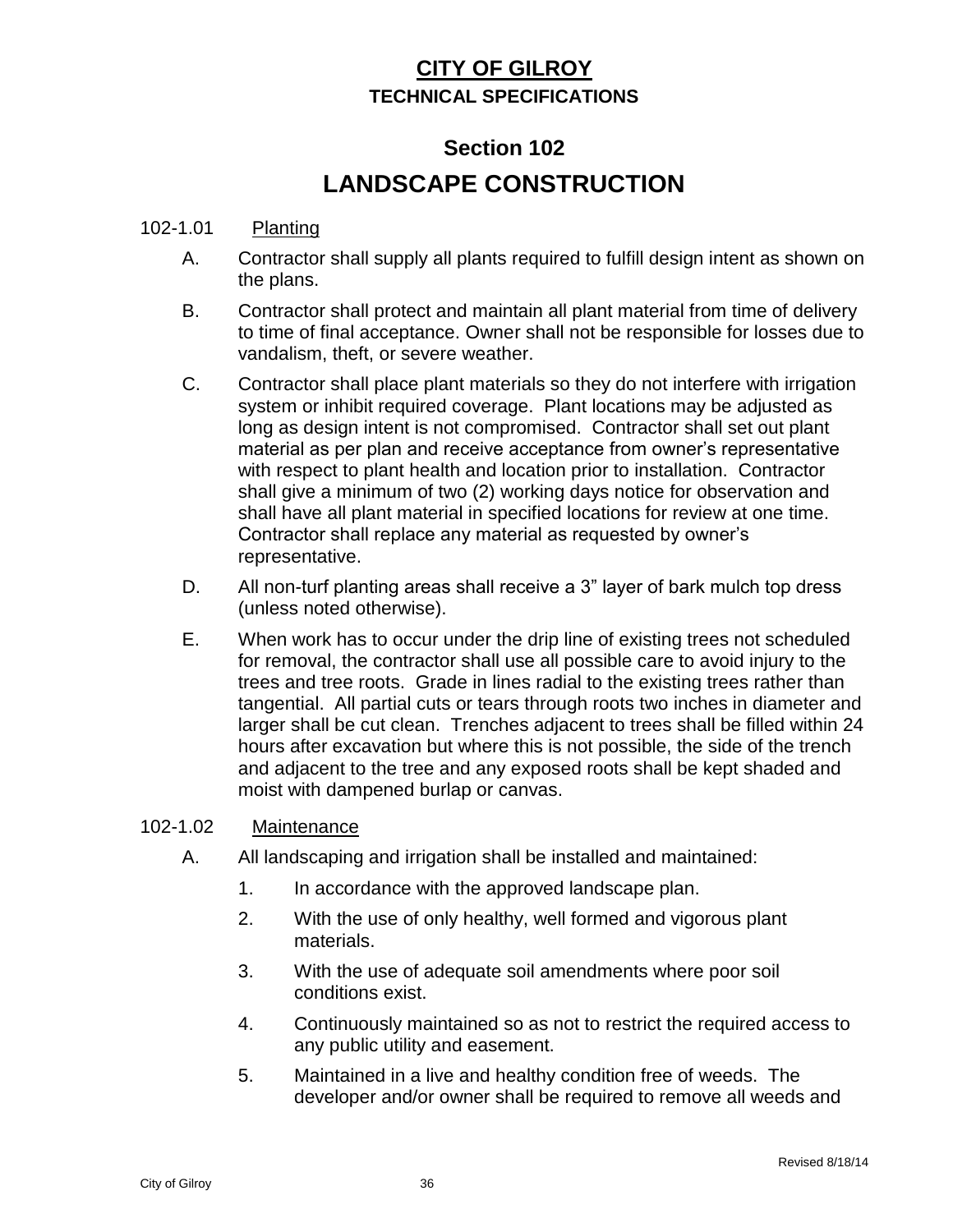replace all sick or dead plant materials for thirty-six (36) month (3 years) period after final installation.

- 6. Irrigation systems shall be monitored to ensure sufficient watering of planted areas.
- 7. General maintenance shall consist of regular watering, aerating, pruning, fertilizing, clearing of debris and weeds, and removal and replacement of dead plants.
- 8. Should the Contractor, or Developer/owner fail to maintain the project, they will provide the city with adequate funds to maintain the project.

#### 102-1.03 Project Information

- A. Contractor or developer/owner shall provide information pertaining to the maintenance of all systems. This includes model numbers, warranties, manufacturer's specifications and instructions.
- B. The Contractor or developer/owner shall be responsible for providing a maintenance schedule for all elements following completion of the one year (unless otherwise specified) maintenance period. All pertinent information will be provided on the Project Material Information.
- C. Schedules that provide distinct maintenance periods and strategies should be provided to differentiate between different plant species. For example, turf, shrubs, and trees should have distinct maintenance schedules.

#### 102-1.04 Warranty

A. The Contractor or developer/owner shall provide a written guarantee covering all defects in workmanship, installation, and equipment for period of one year from the date of Final Acceptance.

#### 1.02-1.05 Demolition and Tree Protection

- A. Follow the tree protection guidelines in the City of Gilroy Street Tree Program and the Consolidated Landscaping Policy.
- B. Reference the city standard specifications for all project related demolition information.

#### 1.02-1.05 General Irrigation

- A. Contractor shall verify pressure prior to beginning work. Contact owner immediately should discrepancy arise and re-direct work to avoid delay.
- B. Contractor shall coordinate electrical supply with general contractor. General contractor shall stub appropriate power supply in vicinity of controller location.
- C. Contractor shall adjust irrigation heads for optimum coverage while reducing over-spray onto walkways and adjacent structures. Valves shall be adjusted to avoid misting as applicable.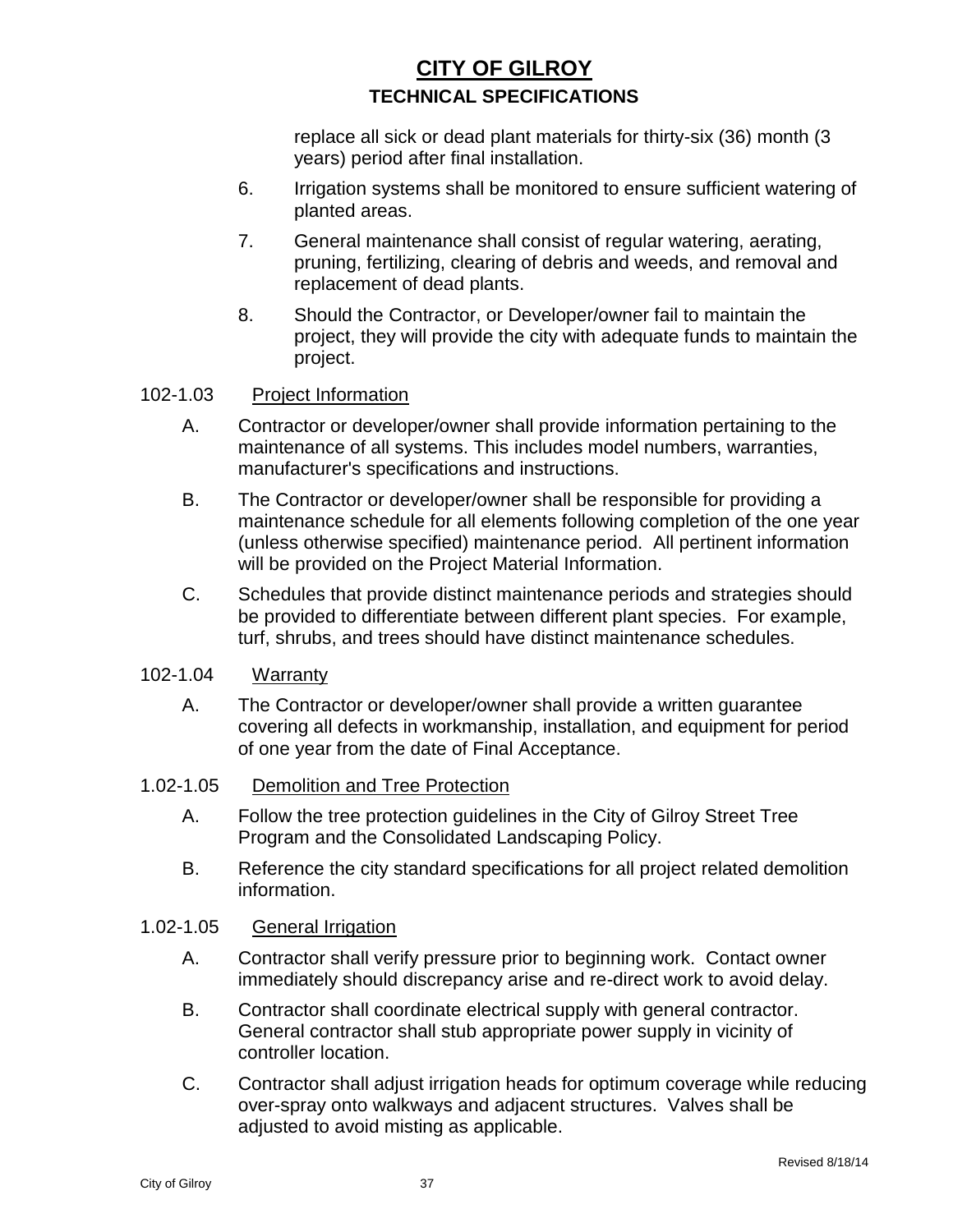- D. Irrigation system design is diagrammatic. Where piping, valves, quick couplers, etc., are shown outside planting areas, or limit of work, intent is for piping, valves, etc., to be installed within planting areas of property. Indicate exact locations of irrigation equipment on record drawings.
- E. Contractor shall program controller to insure proper irrigation based on plant type, exposure and season.
- F. Contractor shall use pressure-compensating screens (rainbird "PCS" or acceptable equal) as necessary to obtain proper spray head radius. The "PCS" screens are color coded by radius for ease of use.
- G. Contractor shall use extreme care where it is necessary to trench near existing trees. Excavation in areas exhibiting root 3" and larger shall be done by hand. Roots 2" or larger in diameter damaged in construction shall be cleanly cut.
- H. Contractor shall make minor adjustments to head locations in field as necessary.
- I. Contractor shall refer to details and specifications for additional information.

#### 102-1.06 Irrigation Equipment

The following irrigation materials are standard for products that will be maintained by the city.

| 1 <sub>1</sub> | Irrigation<br>Controllers       | Rainmaster Evolution DX2 w/ PMR + communications<br>Controller shall have a permanent mount<br>remote receiver. Communications mode (radio,<br>hardwire, phone) and other options (flow<br>monitoring, other sensors, etc) will be specified<br>on per project basis.                                                                                                                                                                                                                                                                                                                                                      |
|----------------|---------------------------------|----------------------------------------------------------------------------------------------------------------------------------------------------------------------------------------------------------------------------------------------------------------------------------------------------------------------------------------------------------------------------------------------------------------------------------------------------------------------------------------------------------------------------------------------------------------------------------------------------------------------------|
| 2 <sub>1</sub> | <b>Remote Control</b><br>Valve  | Rainbird PFB. Contact the City for other<br>specifications if system hydraulics will be<br>outside the specs for this valve or if recycled<br>water will be used. (One valve per box unless<br>otherwise specified)<br>Valves shall be centered in valve box to allow<br>for servicing. A polyurethane valve tag (as<br>specified) shall be affixed to each remote<br>control valve indicating controller and station<br>number.<br>Install a threaded PVC schedule 80 union on<br>the upstream and downstream side of each<br>valve. Install a threaded PVC schedule 80 ball<br>valve upstream of each valve or manifold. |
| 3.             | <b>Quick Coupling</b><br>Valves | Buckner QB44LRC-10, or Rainbird 44LRC.<br>Valves shall be installed in approved ten inch                                                                                                                                                                                                                                                                                                                                                                                                                                                                                                                                   |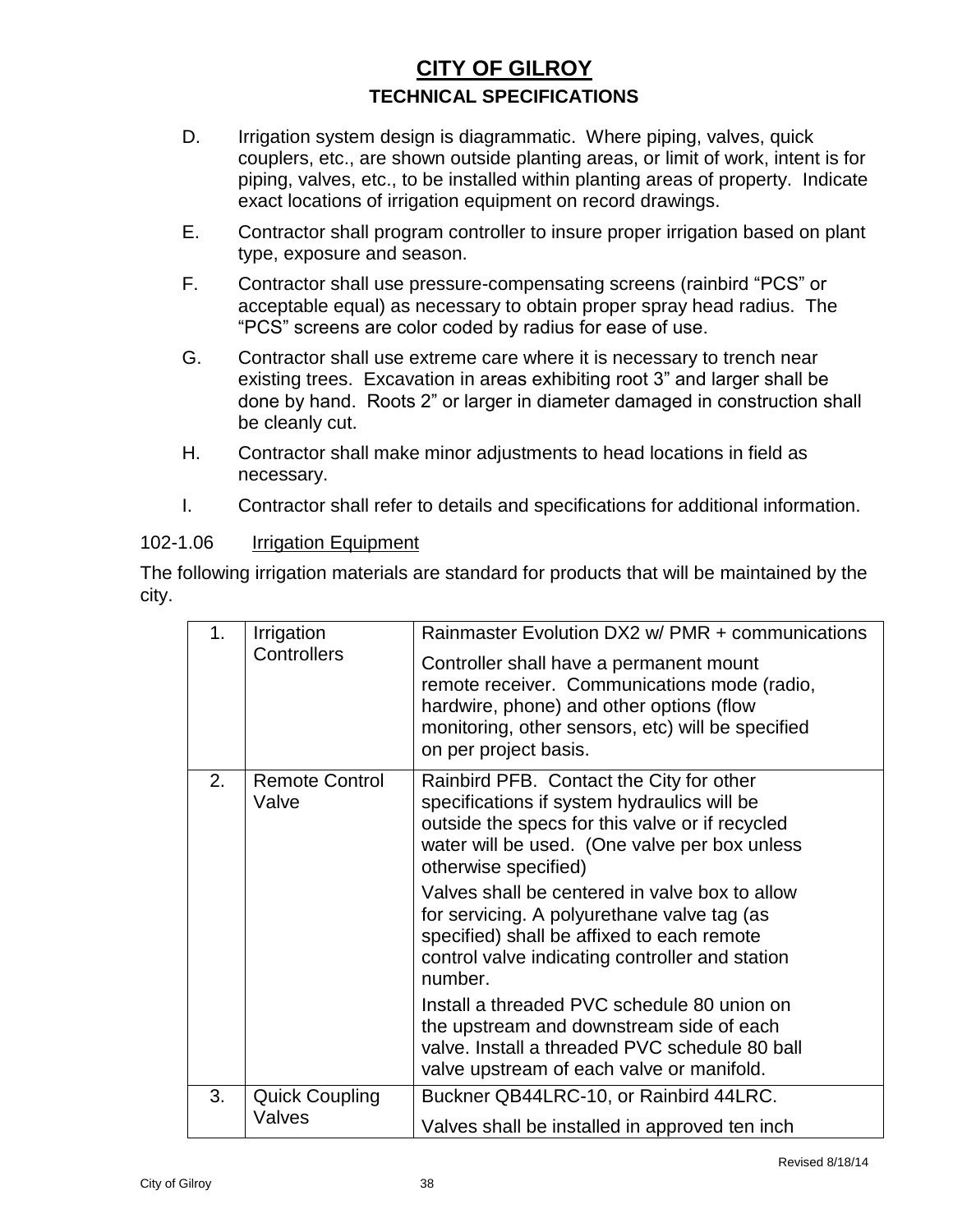|     |                                                         | (10") round valve boxes with green locking<br>cover. Should the box be subject to heavy<br>loads, the box shall be suitably supported.                                                                                                                                          |
|-----|---------------------------------------------------------|---------------------------------------------------------------------------------------------------------------------------------------------------------------------------------------------------------------------------------------------------------------------------------|
|     |                                                         | Top of valve shall be one inch (1") below bottom<br>of lid. Sand may be used for backfill.                                                                                                                                                                                      |
|     |                                                         | In turf: box shall be flush with grade,<br>In planted areas: top of box shall be one inch<br>(1") above grade.                                                                                                                                                                  |
|     |                                                         | For projects with four or more quick coupler<br>valves installed, Contractor shall provide two (2)<br>quick coupler keys with swivel hose ells, upon<br>City acceptable of project.                                                                                             |
| 4.  | <b>Gate Valves</b>                                      | Mueller or Niabco resilient wedge Gate Valve<br>with 2"operating nut.                                                                                                                                                                                                           |
| 5.  | <b>Ball Valves</b>                                      | Mueller ball curb valve full ports, iron pipe<br>thread.<br>Spears Sch 80 threaded PVC.<br><b>Watts or Nibco brass</b><br>Specific valve depends on application                                                                                                                 |
| 6.  | <b>Backflow</b><br><b>Preventers</b>                    | Watts 009 or as specified by City                                                                                                                                                                                                                                               |
| 7.  | <b>Backflow</b><br>Preventer<br><b>Enclosures</b>       | Hubble Lok Box flip top enclosure                                                                                                                                                                                                                                               |
| 8.  | Pop-up Rotor<br>Heads                                   | As specified by City                                                                                                                                                                                                                                                            |
| 9.  | <b>Fixed Spray</b><br>Heads                             | Rainbird #1800 PRS-SAM. All heads shall be<br>installed on triple swing joints.                                                                                                                                                                                                 |
|     |                                                         | Turf: #1806 SAM PRS or #1806 Sam P45 if<br>using rotators; heads shall be installed two<br>inches (2") from pavement.                                                                                                                                                           |
|     |                                                         | Groundcover, annual color, shrub beds: #1812<br>SAM PRS or #1812 SAM P45 if using rotators;<br>heads shall be a minimum of six to twelve<br>inches (6-12") in from pavement or buildings.<br>Distance shall be dependent on the distance to<br>the first row of plant material. |
| 10. | <b>Remote Control</b><br>Valve<br>Box                   | 26.3" x 19.8" x 12" rectangular plastic valve box<br>with bolt-down green lid, as approved by City.                                                                                                                                                                             |
| 11. | Gate Valve and<br>Quick<br><b>Coupling Valve</b><br>Box | Brooks #1100, Carson #910, or equal, 10" deep<br>round plastic valve box with bolt-down green lid.<br>Tan lid for Gate and ball valves.                                                                                                                                         |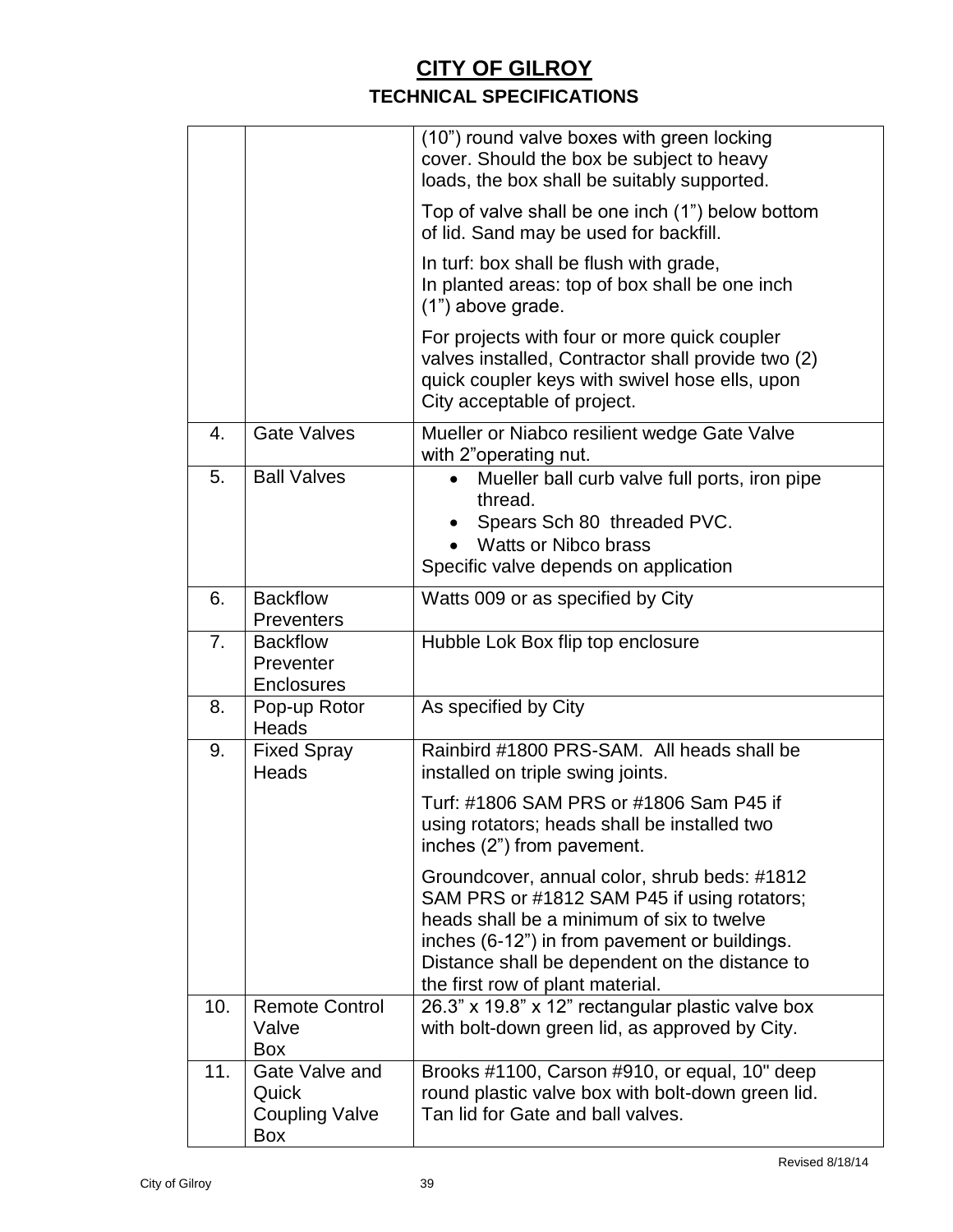| 12. | <b>Wire Splice</b>                                | 3M DB4 or approved equal                                                                                                                                                                                                                                                                                                                                                                                             |
|-----|---------------------------------------------------|----------------------------------------------------------------------------------------------------------------------------------------------------------------------------------------------------------------------------------------------------------------------------------------------------------------------------------------------------------------------------------------------------------------------|
|     |                                                   | All splices shall be located in splice boxes or<br>valve boxes. Each splice shall have a 24"<br>expansion coil to allow future maintenance. No<br>splices are allowed to be directly buried or<br>located in sleeves.                                                                                                                                                                                                |
| 13. | Low Voltage<br>Irrigation<br><b>Control Wire</b>  | Type UF or Type PE Irrigation Control Wire, U/L<br>approved for direct burial, #14 AWG.                                                                                                                                                                                                                                                                                                                              |
| 14. |                                                   | All wires will be looped up into each valve or<br>splice box, through which the wires pass                                                                                                                                                                                                                                                                                                                           |
|     | <b>Irrigation Control</b><br>Wire<br>Colors       | <b>Single Controller Installations:</b><br>Common wire - white<br>Pilot Wires - red<br>Master Valve Pilot - yellow<br>Spare - black<br>Trace - green<br>Multiple Controller Installations: contact city for<br>details                                                                                                                                                                                               |
|     |                                                   | All field wires will be labeled with the<br>corresponding station number.                                                                                                                                                                                                                                                                                                                                            |
| 15. | Main Line Piping                                  | 4" size and smaller: Schedule 40 PVC with<br>Schedule 40 Solvent-weld fittings; 6" and larger:<br>Twin-gasketed P.R. 200-SDR 21 PVC (> 2.5<br>may use 315).                                                                                                                                                                                                                                                          |
| 16. | <b>Lateral Line</b><br>Piping                     | Class 200 PVC with Schedule 40 solvent-weld<br>fittings                                                                                                                                                                                                                                                                                                                                                              |
| 17. | <b>Sleeve Material</b>                            | Schedule 40 PVC, two pipe sizes (minimum)<br>larger than line size.                                                                                                                                                                                                                                                                                                                                                  |
| 18. | Conduit for<br>Control<br>Wires                   | Schedule 40 PVC U/L electrical conduit.<br>All knock outs into the controller shall be sealed<br>(duct seal, silicon, or Urethane foam) to prevent<br>insects from entering the unit. Do not use<br>urethane foam in PVC conduits. The conduit<br>sweep for the field wires shall terminate in a pull<br>box (Christy N9 or FL9) and may be called for<br>on the 120VAC conduit prior to entering the<br>controller. |
| 19. | Filter for Drip<br><b>Station</b>                 | Amiad wye filters. Contact the City for<br>information if the site requires flows greater<br>than twenty gallons per minute.                                                                                                                                                                                                                                                                                         |
| 20. | <b>Utility Box</b><br>Covers (City<br>Maintained) | Should comply with the following standard colors:<br>A. Shut-off valves: Tan<br>B. Splice boxes: Black                                                                                                                                                                                                                                                                                                               |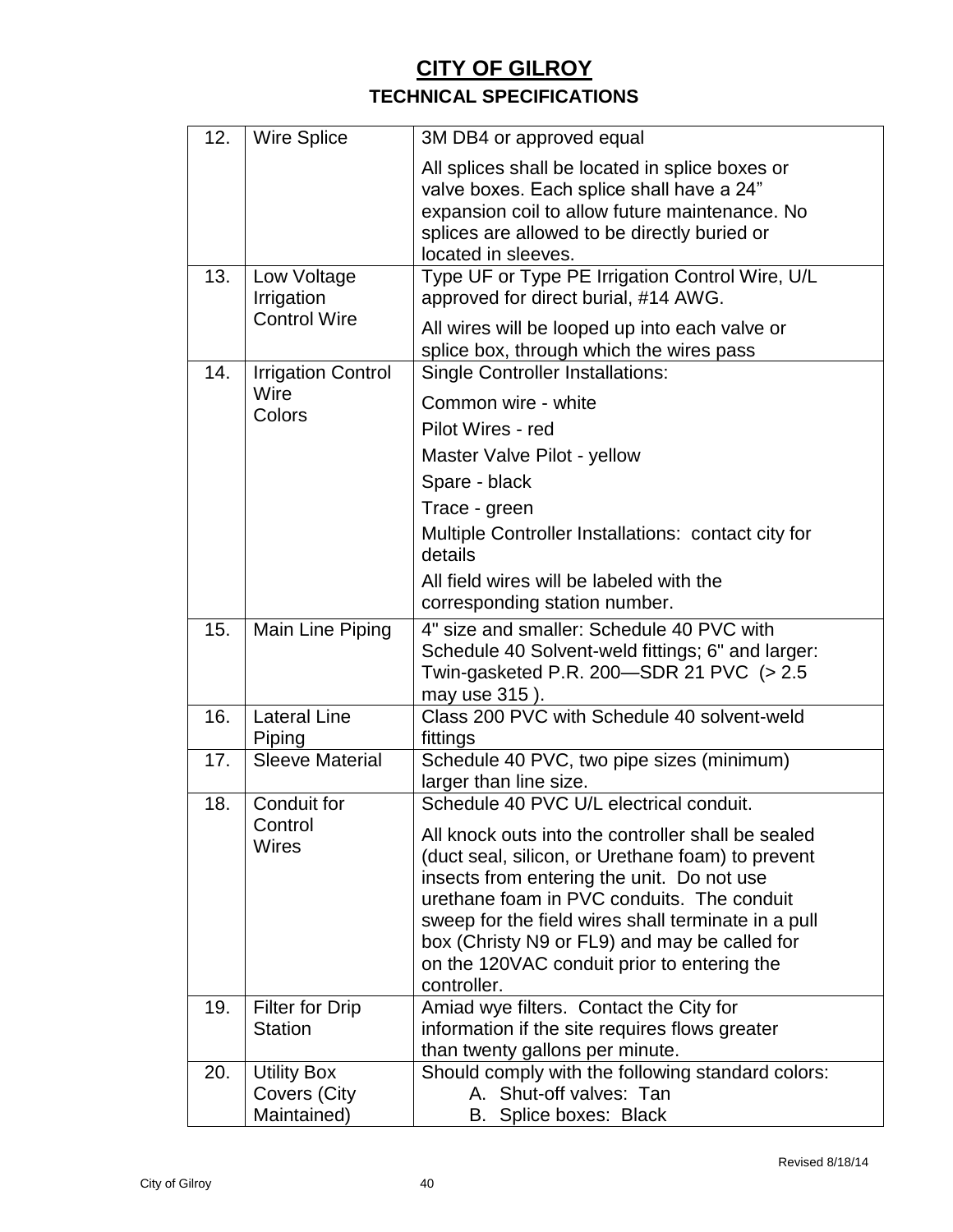|  | C. Coupler boxes: Green<br>D. Recycled water: Purple |  |
|--|------------------------------------------------------|--|
|--|------------------------------------------------------|--|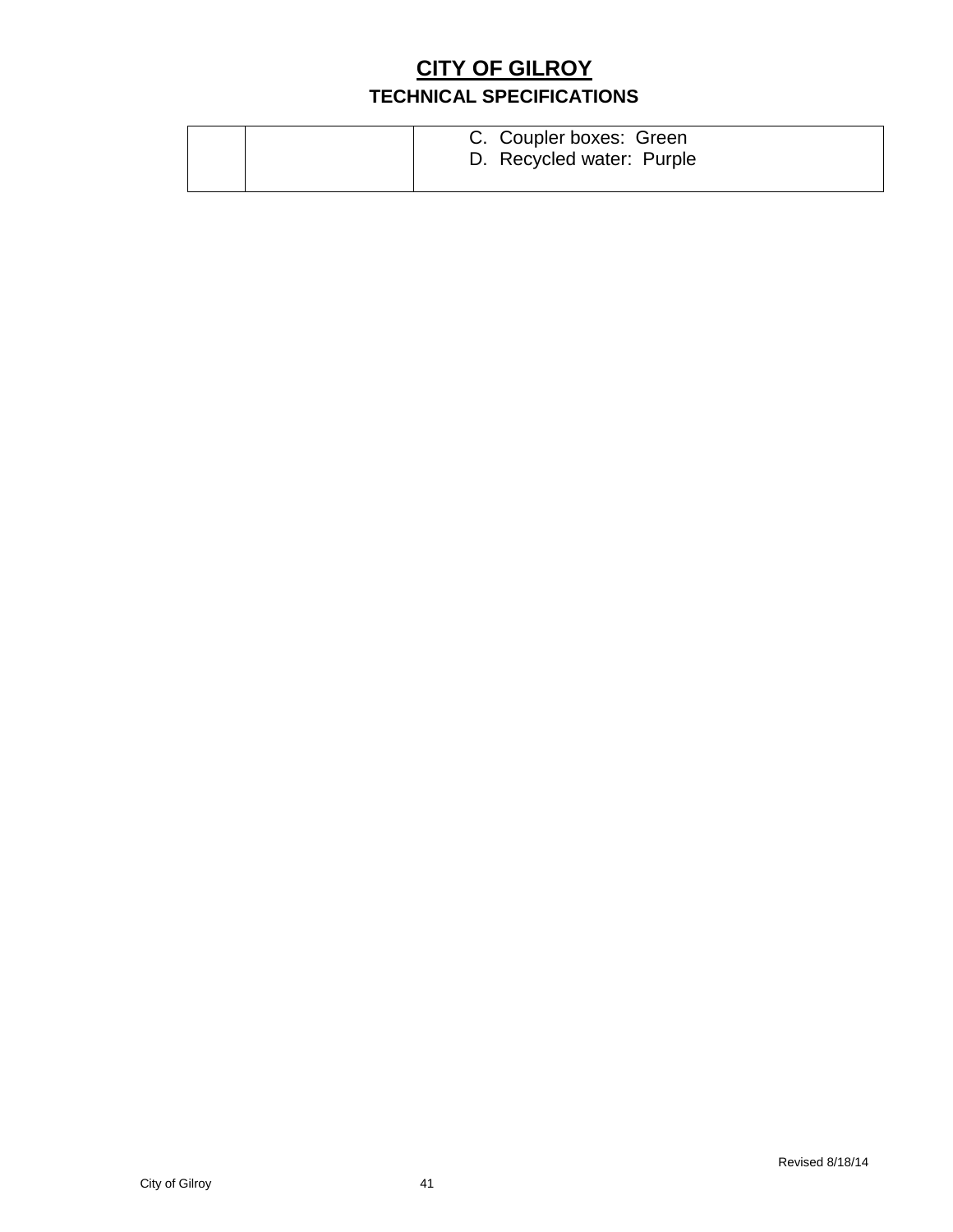#### 102-1.06 Planting Guidelines

- A. Summary
	- 1. Trees and shrubs should be clustered together for accent in order to form aesthetically pleasing groupings and patterns.
	- 2. The density and placement of plants are to be determined by the plant size at maturity. When initially installed, ground cover shall give enough coverage for a pleasing appearance in all landscaped areas.
	- 3. Drought tolerant planting requiring little irrigation is strongly encouraged.
	- 4. Existing trees and shrubs in good condition shall be saved whenever possible. New plant materials shall be carefully selected in accord with the following criteria:
		- a. The overall compatibility of the ultimate form, size, density, and color of trees, shrubs, and ground cover at maturity shall be considered.
		- b. The tolerance of the plant materials to existing physical conditions, and resistance to insect pests and disease shall be considered.
		- c. The intended use (such as shade, screening, windbreak, erosion control, etc.) as well as the ease of maintenance shall be considered.
		- d. The mutual compatibility of the water needs for the various plan materials shall be considered.
	- 5. During Project preliminary review, staff shall determine if existing trees shall be designated significant. This determination shall be based upon the following guidelines:
		- a. Existing native trees (naturally occurring species in Gilroy) six (6") inches or more in diameter, at a point four and one half (4 1/2") feet above the ground.
		- b. Important to the historical or visual aspect of Gilroy (the hillside tree stands).
	- 6. If a significant tree is present, the applicant may be required to hire a certified consulting arborist for the entire span of the project. All arborist recommendations shall be listed on the final landscape plans.
	- 7. The consulting arborist shall sign the Final Landscape Plans certifying that the plan is consistent with the recommendations made in the arborist's report.
	- 8. All significant trees shall be maintained by the property owner until deemed insignificant by a public hearing or deemed a threat to the public health, safety, and welfare, by the Director of Planning.